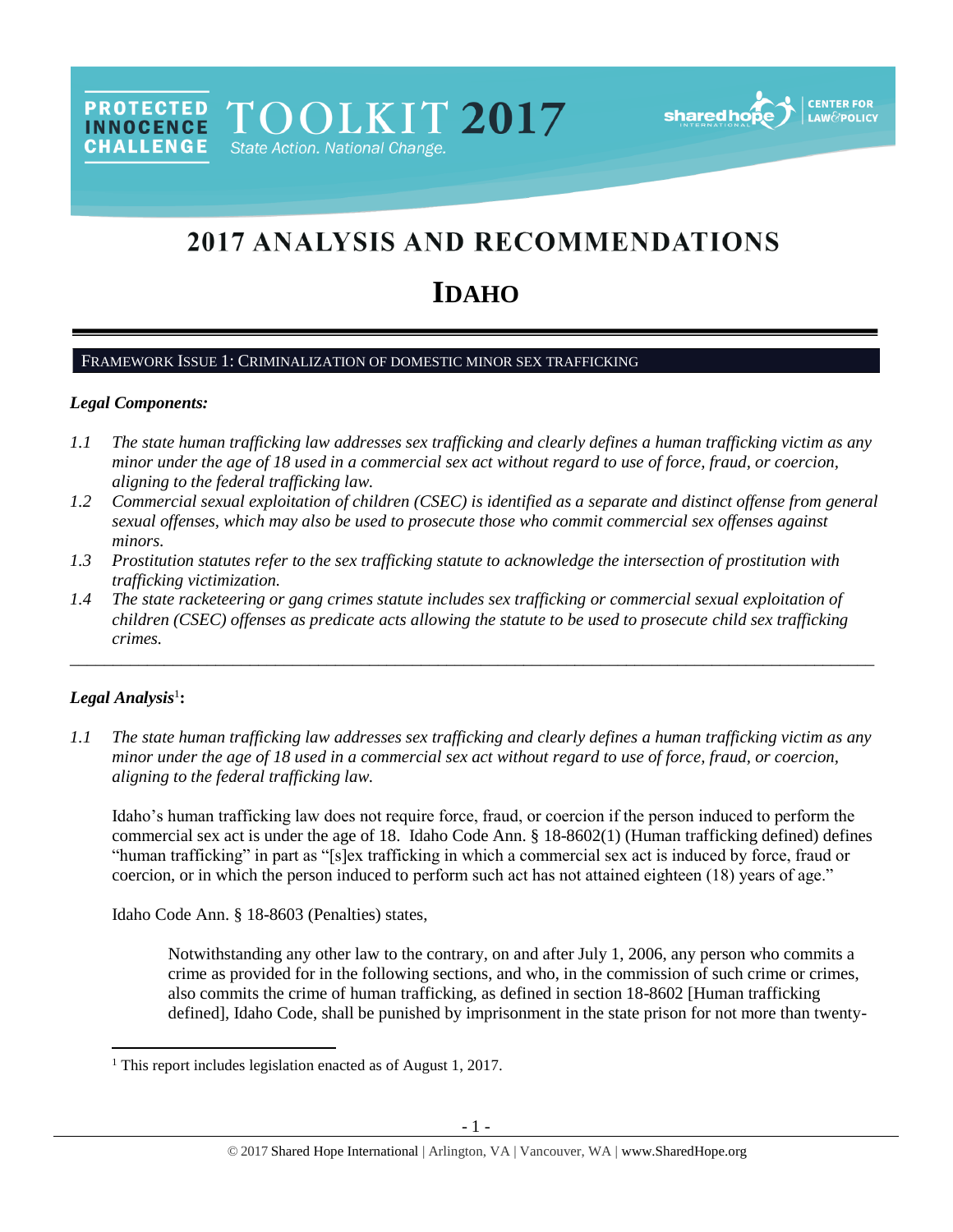five (25) years unless a more severe penalty is otherwise prescribed by law: 18-905 (Aggravated assault), 18-907 (Aggravated battery), 18-909 (Assault with intent to commit a serious felony), 18-911 (battery with intent to commit a serious felony), 18-913 (Felonious administering of drugs), 18-1501(1) (Felony injury to child), 18-1505(1) (Felony injury to vulnerable adult), 18-1505(3) (Felony exploitation of vulnerable adult), 18-1505B (Sexual abuse and exploitation of vulnerable adult), 18- 1506 (Sexual abuse of a child under the age of sixteen years), 18-1506A (Ritualized abuse of child), 18- 1507 ([Definitions—sexual exploitation of child—penalties]), 18-1508A (Sexual battery of minor child sixteen or seventeen years of age), 18-1509A ([Enticing a child through use of the internet or other communication device—Penalties—jurisdiction]), 18-1511 (Sale or barter of child), 18-2407(1) (Grand theft), 18-5601 through 18-5614 (Prostitution), or 18-7804 (Racketeering).

*1.2 Commercial sexual exploitation of children (CSEC) is identified as a separate and distinct offense from general sexual offenses, which may also be used to prosecute those who commit commercial sex offenses against minors.*

The following laws criminalize CSEC in Idaho:

- 1. Idaho Code Ann. § 18-5609 (Inducing person under eighteen years of age into prostitution— Penalties) provides that "[e]very person who induces or attempts to induce a person under the age of eighteen (18) years to engage in prostitution shall be guilty of a felony." A conviction under this statute is a felony punishable by 2 years to life imprisonment, a fine up to \$50,000, or both. Idaho Code Ann. § 18-5609.
- 2. Idaho Code Ann. § 18-5610 (Utilizing a person under eighteen years of age for prostitution— Penalties) provides that "[e]very person who exchanges or offers to exchange anything of value<sup>2</sup> for sexual conduct or sexual contact<sup>3</sup> with a person under the age of eighteen  $(18)$  years shall be guilty of a felony." A conviction under this statute is a felony punishable by 2 years to life imprisonment, a fine up to 50,000, or both.
- 3. Idaho Code Ann. § 18-1507(2) (Definitions—Sexual exploitation of a child—penalties) states,

A person commits sexual exploitation of a child<sup>4</sup> if he knowingly and willfully:

. . . .

 $\overline{\phantom{a}}$ 

<span id="page-1-0"></span>(b) Causes, induces or permits a child to engage in, or be used for, any explicit sexual conduct for the purpose of producing or making sexually exploitative material;

A conviction under subsection (2)(a) of this statute is punishable as a felony by imprisonment up to 10 years in state prison, a fine not to exceed \$10,000, or both. Idaho Code Ann. § 18-1507(3). A conviction under subsections (2)(b), (2)(c), or (2)(d) is punishable as a felony by imprisonment up to 30 years in a state prison, a fine not to exceed \$50,000 or both. Idaho Code Ann. § 18-1507(4).

Other laws, while not expressly commercial in nature, may apply to sexual exploitation of children, including the following:

<sup>&</sup>lt;sup>2</sup> "Anything of value' includes, but is not limited to, a fee, food, shelter, clothing, medical care or membership in a criminal gang." Idaho Code Ann. § 18-5610(2)(c),

<sup>&</sup>lt;sup>3</sup> The statute defines sexual conduct as "[s]exual intercourse or deviate sexual intercourse." The statute defines sexual contact as "[a]ny touching of the sexual organs or other intimate parts of a person not married to the actor for the purpose of arousing or gratifying the sexual desire of either party." Idaho Code Ann.  $\S$  18-5610(2)(a)–(b). 4 Idaho Code Ann. § 18-1507(1)(b) defines "child" as "a person who is less than eighteen (18) years of age."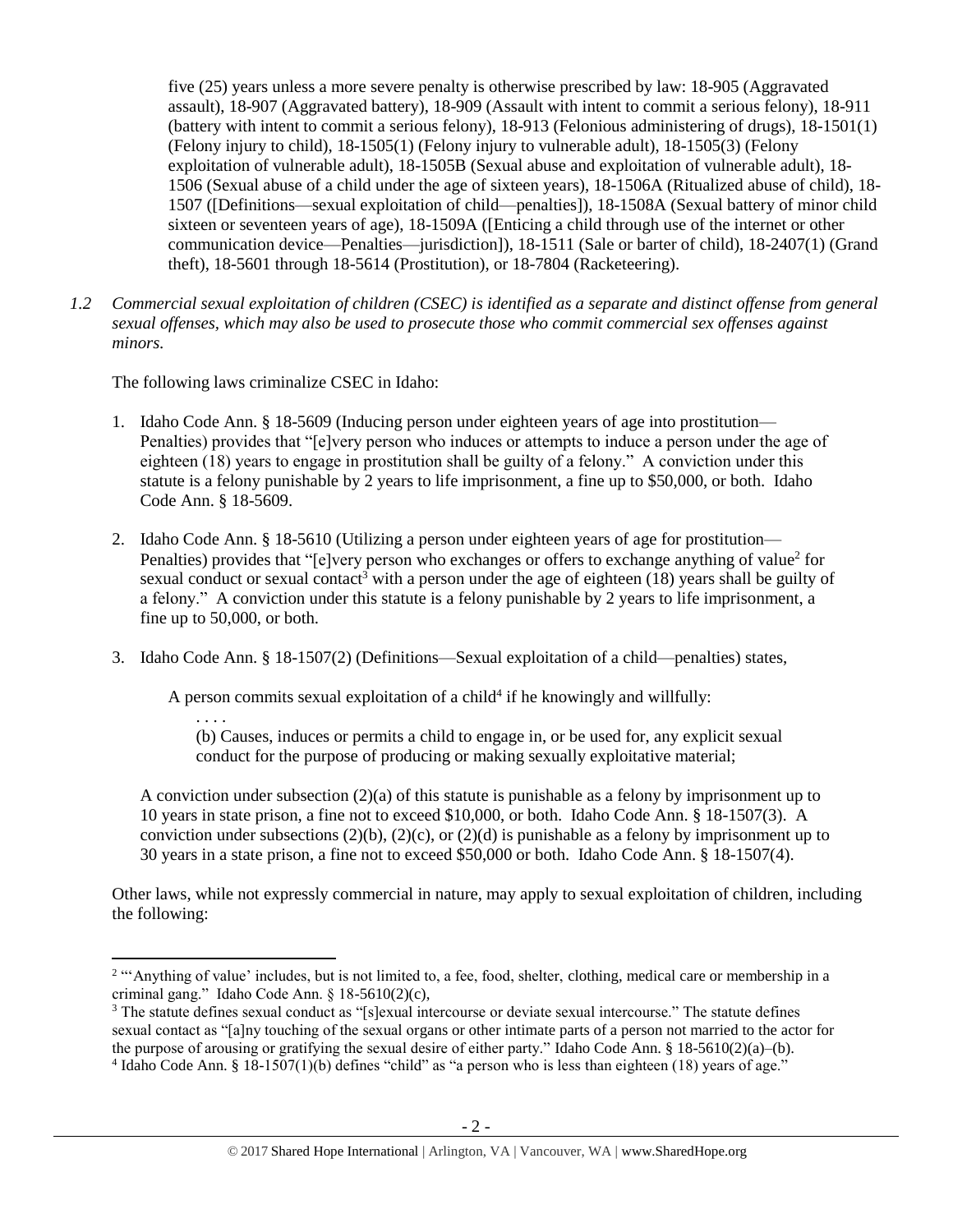1. Idaho Code Ann. § 18-1509A(1) (Enticing a child through use of the internet or other communication device—Penalties—jurisdiction) provides,

A person aged eighteen (18) years or older shall be guilty of a felony if such person knowingly uses the internet or any device that provides transmission of messages, signals, facsimiles, video images or other communication to solicit, seduce, lure, persuade or entice by words or actions, or both, a person under the age of sixteen (16) years or a person the defendant believes to be under the age of sixteen (16) years to engage in any sexual act with or against the person where such act would be a violation of chapter 15 [Children and vulnerable adults], 61 [Rape] or 66 [Sex crimes], [title 18,](http://www.legislature.idaho.gov/idstat/Title18/T18.htm) Idaho Code.

A conviction under this statute is punishable as a felony by imprisonment up to 15 years and a possible fine up to \$50,000.<sup>5</sup> Idaho Code Ann. §§ 18-1509A (2), 18-112A.

2. Idaho Code Ann. § 18-1506(1) (Sexual abuse of a child under the age of sixteen years) states,

It is a felony for any person eighteen (18) years of age or older, with the intent to gratify the lust, passions, or sexual desire of the actor, minor child or third party, to:

- (a) Solicit<sup>6</sup> a minor child under the age of sixteen (16) years to participate in a sexual act;
- $(b)$  Cause or have sexual contact<sup>7</sup> with such minor child, not amounting to lewd conduct as defined
- in section [18-1508](http://www.legislature.idaho.gov/idstat/Title18/T18CH15SECT18-1508.htm) [Lewd conduct with minor child under sixteen], Idaho Code;
- <span id="page-2-0"></span>(c) Make any photographic or electronic recording of such minor child; or
- (d) Induce, cause or permit a minor child to witness an act of sexual conduct.<sup>8</sup>

A conviction under this statute is punishable as a felony by imprisonment up to 25 years in the state prison and a possible fine up to \$50,000. Idaho Code Ann. §§ 18-1506 (5), 18-112A.

3. Idaho Code Ann. § 18-1508 (Lewd conduct with minor child under sixteen) states that it is a crime to

commit any lewd or lascivious act or acts upon or with the body or any part or member thereof of a minor child under the age of sixteen (16) years, including but not limited to, genital-genital contact, oral-genital contact, anal-genital contact, oral-anal contact, manual-anal contact, or manual-genital contact, whether between persons of the same or opposite sex, or [to] involve such minor child in any act of bestiality or sado-masochism as defined in section 18-1507 [Definitions–sexual exploitation of a child–penalties], Idaho Code, when any of such acts are done with the intent of arousing, appealing to, or gratifying the lust or passions or sexual desires of such person, such minor child, or third party . . . .

l

any written, verbal, or physical act which is intended to communicate to such minor child the desire of the actor or third party to participate in a sexual act or participate in sexual foreplay, by the means of sexual contact, photographing or observing such minor child engaged in sexual contact.

<sup>7</sup> Idaho Code Ann. § 18-1506(3) defines "sexual contact" as "any physical contact between such minor child and any person, which is caused by the actor, or the actor causing such minor child to have self contact." 8 Idaho Code Ann. § 18-1506(4) defines "sexual conduct" as

human masturbation, sexual intercourse, sadomasochistic abuse, or any touching of the genitals or pubic areas of the human male or female, or the breasts of the female, whether alone or between members of the same or opposite sex or between humans and animals in an act of apparent sexual stimulation or gratification.

<sup>5</sup> Where no fine is otherwise provided for an offense that is punishable as a felony, Idaho Code Ann. § 18-112A (Fine authorized) authorizes the court to impose a fine up to \$50,000.

<sup>6</sup> Idaho Code Ann. § 18-1506(2) defines "solicit" as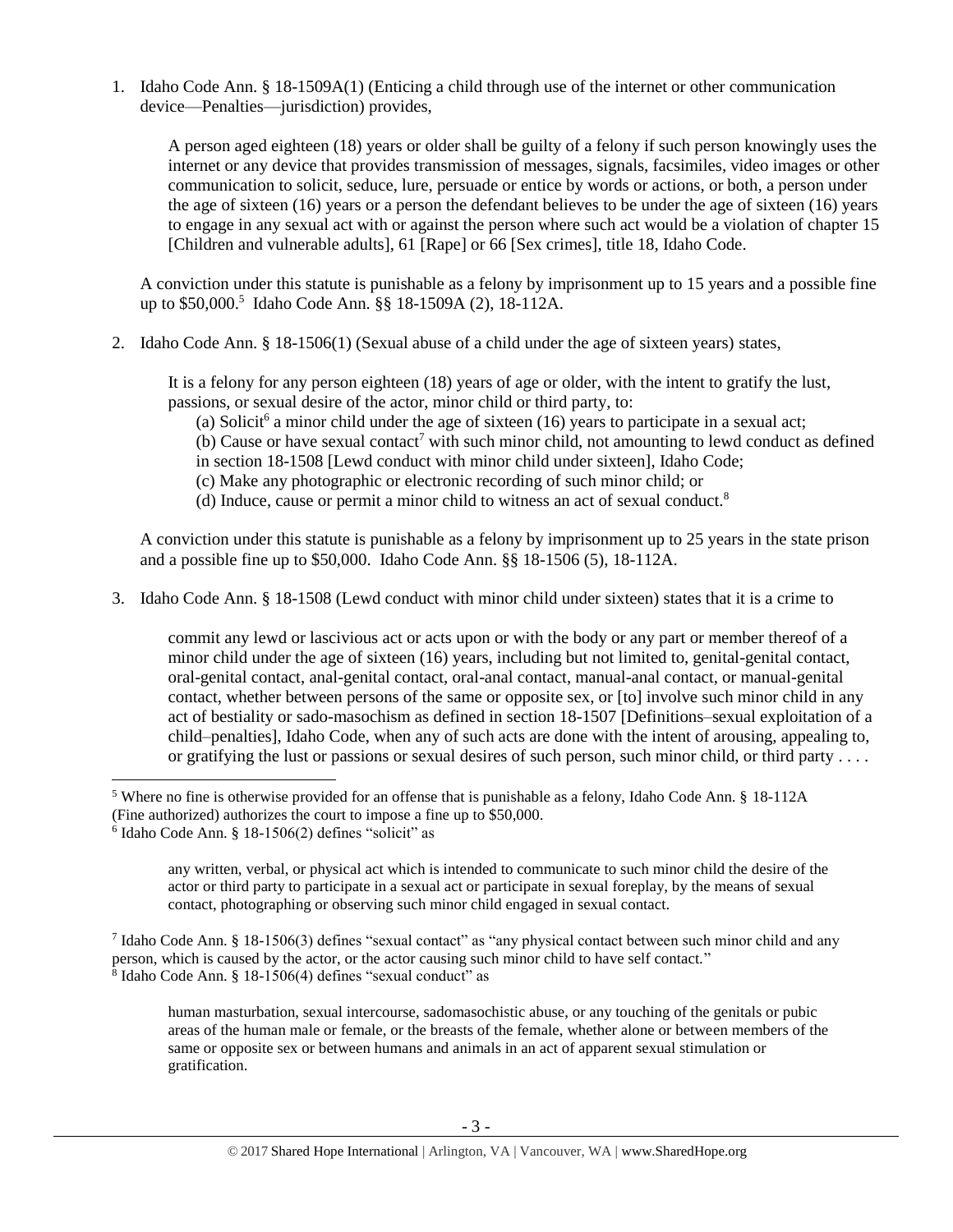A conviction under this statute is punishable as a felony by up to life imprisonment in state prison and a possible fine not to exceed \$50,000. Idaho Code Ann. §§ 18-1508, 18-112A.

4. Idaho Code Ann. § 18-1508A(1) (Sexual battery of a minor child sixteen or seventeen years of age— Penalty) provides,

It is a felony for any person at least five (5) years of age older than a minor child who is sixteen (16) or seventeen (17) years of age, who, with the intent of arousing, appealing to or gratifying the lust, passion, or sexual desires of such person, minor child, or third party, to:

(a) Commit any lewd or lascivious act or acts upon or with the body or any part or any member thereof of such minor child including, but not limited to, genital-genital contact, oral-genital contact, anal-genital contact, oral-anal contact, manual-anal contact or manual-genital contact, whether between persons of the same or opposite sex, or who shall involve such minor child in any act of explicit sexual conduct as defined in section 18-1507 [Definitions–sexual exploitation of a child–penalties],<sup>9</sup> Idaho Code; or

(b) Solicit<sup>10</sup> such minor child to participate in a sexual act; or

(c) Cause or have sexual contact<sup>11</sup> with such minor child, not amounting to lewd conduct as defined in paragraph (a) of this subsection; or

. . . .

A conviction under subsection (1)(a) of this statute is punishable as a felony by up to life imprisonment in the state prison and a possible fine up to \$50,000, and a conviction under Idaho Code Ann. § 18- 1508A(1)(b)–(c) is punishable as a felony by imprisonment up to 25 years in state prison and a possible fine up to \$50,000. Idaho Code Ann. §§ 18-1508A(4), (5), 18-112A.

- 5. Idaho Code Ann. § 18-1511 (Sale or barter of child for adoption or other purpose penalized —Allowed expenses) states that "[a]ny person or persons who shall sell or barter any child for adoption or for any other purpose, shall be guilty of a felony." A conviction under this statute is punishable by up imprisonment up to 14 years in the state penitentiary, a fine up to \$5,000, or both. Idaho Code Ann. § 18-1511.
- *1.3 Prostitution statutes refer to the sex trafficking statute to identify the commercially sexually exploited minor as a trafficking victim.*

Neither Idaho Code Ann. § 18-5610 (Utilizing a person under eighteen years of age for prostitution—Penalties) nor Idaho Code Ann. § 18-5613 (Prostitution) refer to Idaho Code Ann. § 18-8602(1) (Human trafficking defined).

1.3.1 Recommendation: Amend Idaho Code Ann. § 18-5613 (Prostitution) and § 18-5610 (Utilizing a person under eighteen years of age for prostitution—Penalties) when a minor is involved in

<sup>9</sup> *See supra* note [8](#page-2-0) for the definition of "explicit sexual conduct."

 $10$  Idaho Code Ann. § 18-1508A(2) defines "solicit" as

any written, verbal or physical act which is intended to communicate to such minor child the desire of the actor or third party to participate in a sexual act or participate in sexual foreplay, by the means of sexual contact, photographing or observing such minor child engaged in sexual contact.

<sup>&</sup>lt;sup>11</sup> Idaho Code Ann. § 18-1508A(3) defines "sexual contact" as "any physical contact between such minor child and any person or between such minor children which is caused by the actor, or the actor causing such minor child to have sexual contact."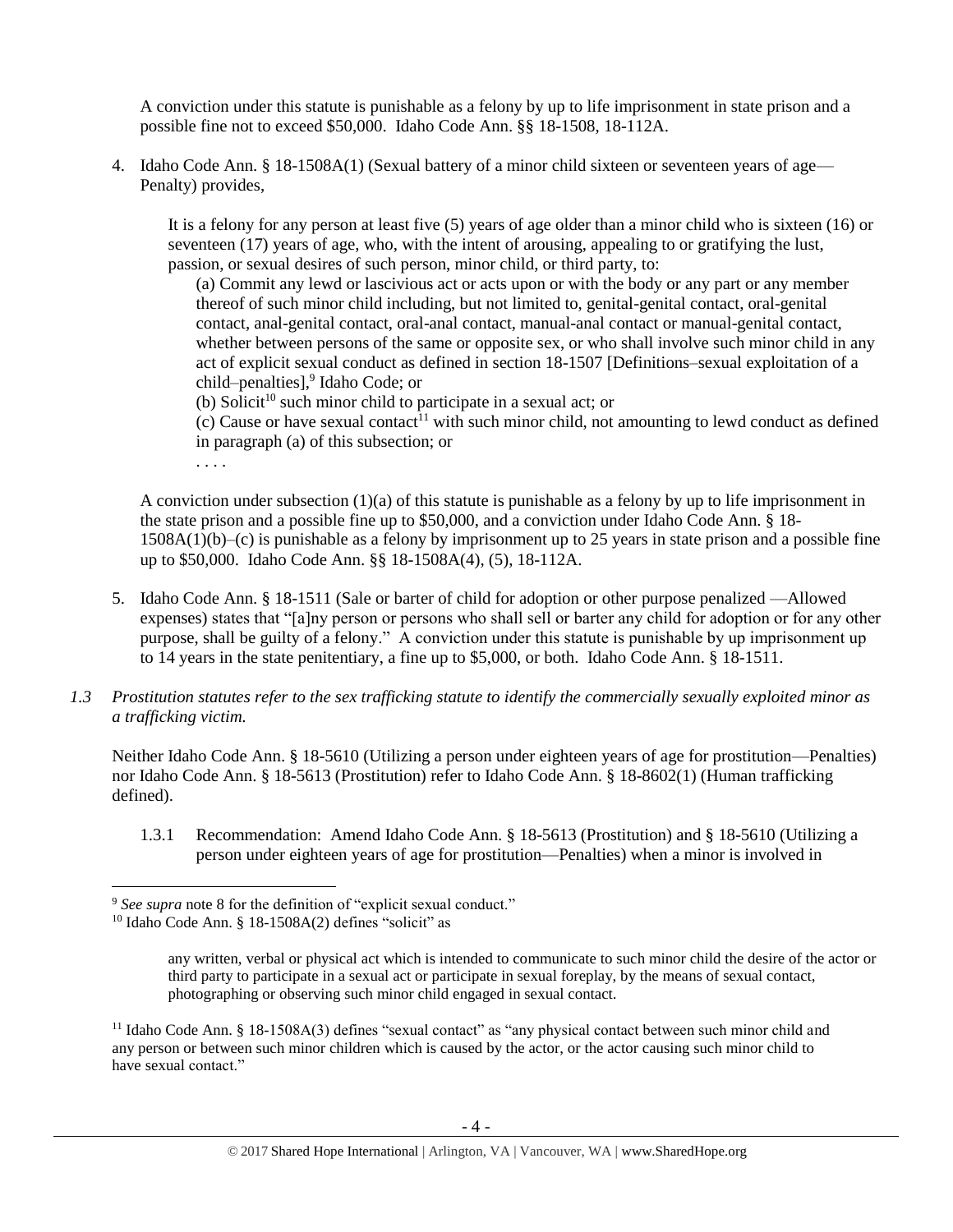prostitution to refer to Idaho Code Ann. § 18-8602(1) (Human trafficking defined) in order to identify CSEC victims as victims of sex trafficking.

*1.4 The state racketeering or gang crimes statute includes sex trafficking or commercial sexual exploitation of children (CSEC) offenses as predicate acts allowing the statute to be used to prosecute child sex trafficking crimes.* 

Idaho Code Ann. title 18, chapter 78 (Racketeering act) include human trafficking and commercial sexual exploitation of children as predicate acts, allowing the statute to be used to prosecute trafficking crimes. Idaho Code Ann. § 18-7804(a)–(d) (Prohibited activities—penalties) provides,

(a) It is unlawful for any person who has received any proceeds derived directly or indirectly from a pattern of racketeering activity in which the person has participated, to use or invest, directly or indirectly, any part of the proceeds or the proceeds derived from the investment or use thereof in the acquisition of any interest in, or the establishment or operation of, any enterprise<sup>12</sup> or real property . . . . (b) It is unlawful for any person to engage in a pattern of racketeering activity in order to acquire or maintain, directly or indirectly, any interest in or control of any enterprise or real property .... (c) It is unlawful for any person employed by or associated with any enterprise to conduct or participate, directly or indirectly, in the conduct of the affairs of such enterprise by engaging in a pattern of racketeering activity . . . .

(d) It is unlawful for any person to conspire to violate any of the provisions of subsections (a) through  $(c)$  of this section  $\dots$ .

Idaho Code Ann. § 18-7803(a) (Definitions) defines "racketeering activity" as "any act which is chargeable or indictable under," among others, Idaho Code Ann. § 18-5601 (Interstate trafficking in prostitution), § 18-5602 (Procurement), § 18-5603 (Receiving pay for procurement), § 18-5604 (Paying for procurement), § 18-5605 (Detention for prostitution), § 18-5606(1) (Accepting earnings of prostitute), § 18-5608 (Harboring prostitutes), and § 18-5609 (Inducing person under eighteen years of age into prostitution), as well as indecency and obscenity statutes (sections 18-1515, 18-1518, 18-4103, 18-4103A, 18-4104, 18-4105, 18-4105A and 18-4107, Idaho Code.

A conviction under Idaho Code Ann. § 18-7804(a)–(d) is punishable as a felony by imprisonment up to 14 years in the Idaho penitentiary, a fine up to \$25,000, or both. Idaho Code Ann. § 18-7804(a)–(e). Additionally, a conviction under this statute provides for mandatory asset forfeiture. Idaho Code Ann. § 18-7804 (Prohibited activities), subsection (g) provides,

In addition to any other penalties prescribed by law, whoever violates any provisions of this act shall forfeit to the state of Idaho:

(1) Any interest acquired or maintained in violation of the racketeering act; and

(2) Any interest in, security of, claim against or property or contractual right of any kind affording a source of influence over any enterprise which he has established, operated, controlled, conducted or participated in the conduct of in violation of the provisions of the racketeering act.

<sup>12</sup> Idaho Code Ann. § 18-7803(c) defines an "enterprise" as "any sole proprietorship, partnership, corporation, business, labor union, association or other legal entity or any group of individuals associated in fact although not a legal entity, and includes illicit as well as licit entities."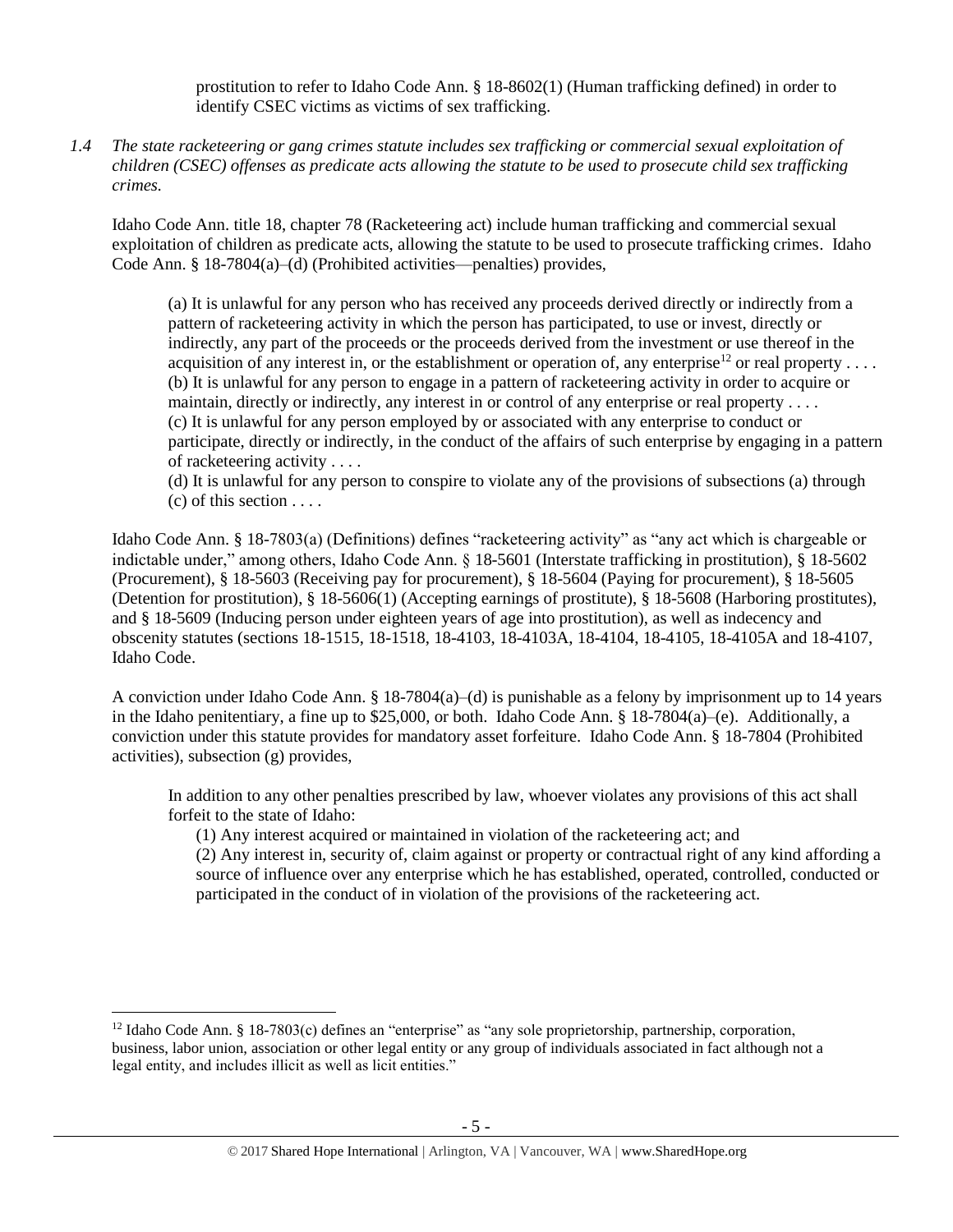Additional penalties are available, where the enterprise is a criminal gang.<sup>13</sup> Idaho Code Ann. title 18, chapter 85 (Idaho Criminal Gang Enforcement Act). Idaho Code Ann. § 18-8503(1), (2) (Punishment) states,

(1) An adult . . . who is convicted of any felony or misdemeanor enumerated in section 18-8502(3) [Definitions], Idaho Code, that is knowingly committed for the benefit or at the direction of, or in association with, any criminal gang<sup>14</sup> or criminal gang member,<sup>15</sup> in addition to the punishment provided for the commission of the underlying offense, shall be punished as follows:

(a) Any adult . . . who is convicted of a misdemeanor shall be punished by an additional term of imprisonment in the county jail for not more than one (1) year.

(b) Any adult . . . who is convicted of a felony shall be punished by an extended term of not less than two (2) years and not more than five (5) years in prison.

(c) If the underlying offense described in section 18-8502(3), Idaho Code, is a felony and committed on the grounds of, or within one thousand (1,000) feet of, a public or private elementary, secondary or vocational school during hours when the facility is open for classes or school-related programs or when minors are using the facility, the extended term shall be not less than two (2) years and not more than five (5) years in prison.

(2) This section does not create a separate offense but provides an additional penalty for the primary offense, the imposition of which is contingent upon the finding of the prescribed facts.

Included among the offenses listed in Idaho Code Ann. § 18-8502(3) (Definitions) are Idaho Code Ann. § 18- 8602 (Human trafficking defined), § 18-5601 (Interstate trafficking in prostitution), § 18-5602 (Procurement), § 18-5603 (Receiving pay for procurement), § 18-5604 (Paying for procurement), § 18-5605 (Detention for prostitution), § 18-5606(1) (Accepting earnings of prostitute), § 18-5608 (Harboring prostitutes), § 18-5609 (Inducing person under eighteen years of age into prostitution), § 18-5613 (Prostitution), § 18-5614 (Patronizing a prostitute), § 18-1507 (Definitions—sexual exploitation of a child—penalties), § 18-7804 (Prohibited activities), and § 18-8201 (Money laundering and illegal investment).

<sup>&</sup>lt;sup>13</sup> Idaho Code Ann. § 18-8504(1) (Recruiting criminal gang members), also criminalizes, "(a) Knowingly soliciting, inviting, encouraging or otherwise causing a person to actively participate in a criminal gang; or (b) Knowingly using force, threats, violence or intimidation directed at any person, or by the infliction of bodily injury upon any person, to actively participate in a criminal gang." A conviction under this statute is punishable by imprisonment up to 10 years. Idaho Code Ann. § 18-8504(2).

<sup>&</sup>lt;sup>14</sup> Idaho Code Ann. § 18-8502(1) (Definitions) defines "criminal gang" as "an ongoing organization, association, or group of three (3) or more persons, whether formal or informal, that has a common name or common identifying sign or symbol, whose members individually or collectively engage in or have engaged in a pattern of criminal gang activity, having as one (1) of its primary activities the commission of one (1) or more of the criminal acts enumerated in subsection (3) of this section."

<sup>&</sup>lt;sup>15</sup> Idaho Code Ann. § 18-8502(2) defines a "criminal gang member" as

any person who engages in a pattern of criminal gang activity and who meets two (2) or more of the following criteria:

<sup>(</sup>a) Admits to gang membership;

<sup>(</sup>b) Is identified as a gang member;

<sup>(</sup>c) Resides in or frequents a particular gang's area and adopts its style of dress, its use of hand signs, or its tattoos, and associates with known gang members;

<sup>(</sup>d) Has been arrested more than once in the company of identified gang members for offenses that are consistent with usual gang activity;

<sup>(</sup>e) Is identified as a gang member by physical evidence such as photographs or other documentation; or

<sup>(</sup>f) Has been stopped in the company of known gang members four (4) or more times.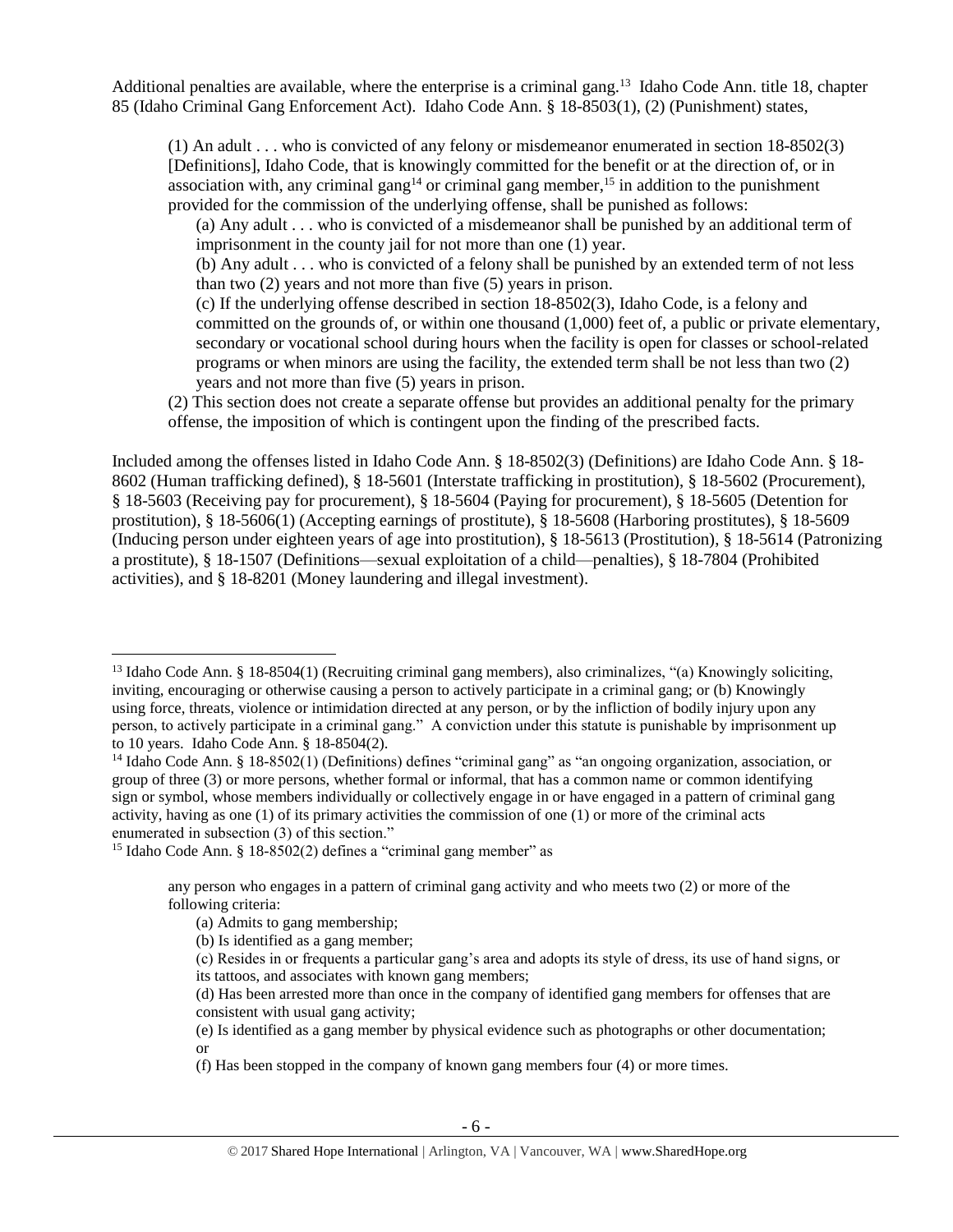Gangs and criminal enterprises also face criminal liability under Idaho Code Ann. § 18-8504(1) (Recruiting criminal gang members), which criminalizes, "(a) Knowingly soliciting, inviting, encouraging or otherwise causing a person to actively participate in a criminal gang; or (b) Knowingly using force, threats, violence or intimidation directed at any person, or by the infliction of bodily injury upon any person, to actively participate in a criminal gang." A conviction under this statute is punishable by imprisonment up to 10 years. Idaho Code Ann. § 18-8504(2).

In addition to these laws, Idaho Code Ann. § 18-5610 (Utilizing a person under eighteen years of age for prostitution—Penalties) includes a provision addressing gang membership. The statute states that every person who exchanges or offers "anything of value" for the sexual conduct or contact with a minor will be guilty of a felony. The law specifically states that gang membership constitutes a thing of value, bringing gang-related activities under the scope of the law. Idaho Code Ann. § 18-5610.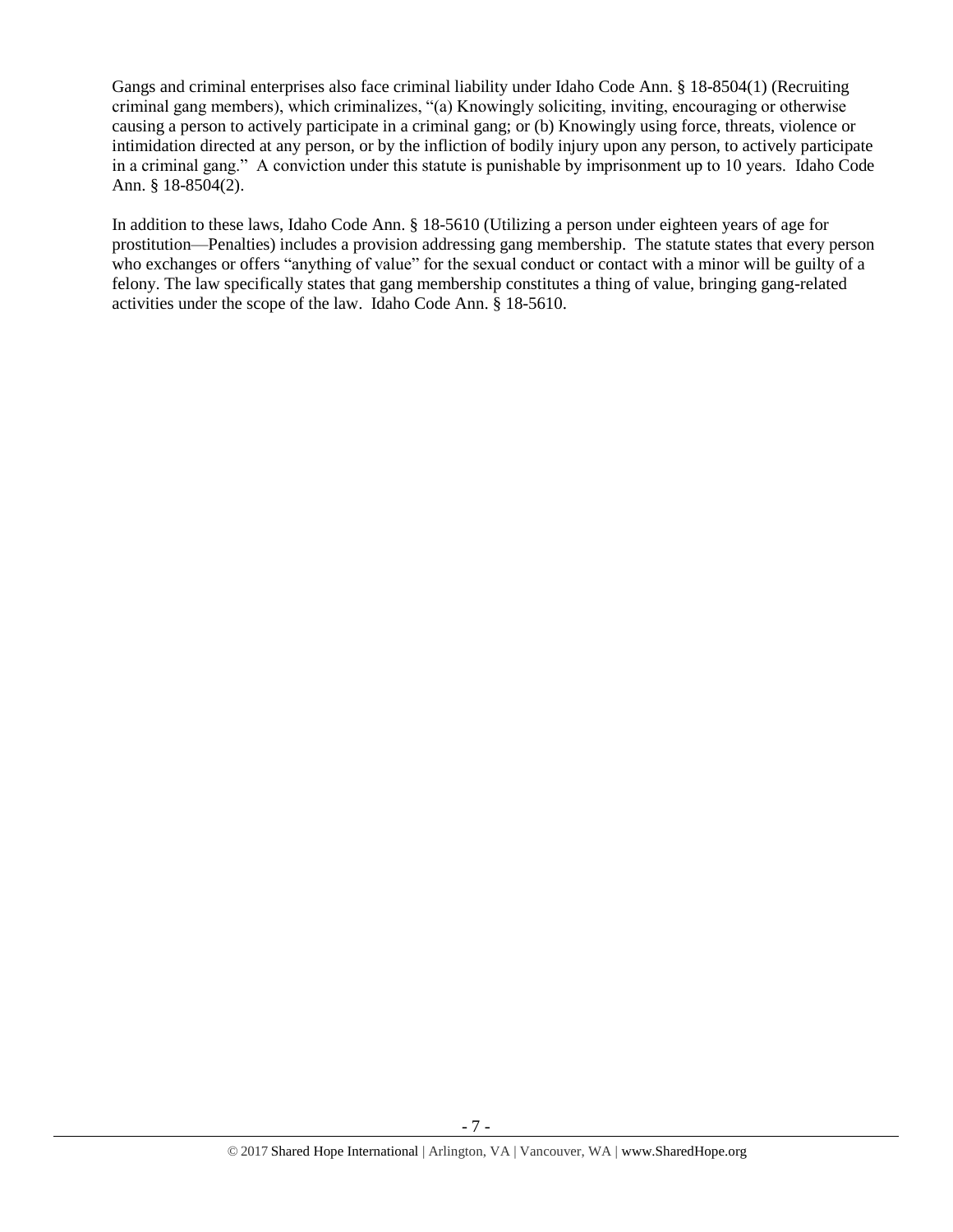#### FRAMEWORK ISSUE 2: CRIMINAL PROVISIONS FOR DEMAND

# *Legal Components:*

- *2.1 The state sex trafficking law can be applied to buyers of commercial sex acts with a minor.*
- *2.2 Buyers of commercial sex acts with a minor can be prosecuted under commercial sexual exploitation of children (CSEC) laws.*
- *2.3 Solicitation laws differentiate buying sex acts with an adult and buying sex acts with a minor under 18.*
- *2.4 Penalties for buyers of commercial sex acts with minors are as high as federal penalties.*
- *2.5 Using the Internet or electronic communications to lure, entice, or purchase, or attempt to lure, entice, or purchase commercial sex acts with a minor is a separate crime or results in an enhanced penalty for buyers.*
- *2.6 No age mistake defense is permitted for a buyer of commercial sex acts with any minor under 18.*
- *2.7 Base penalties for buying sex acts with a minor under 18 are sufficiently high and not reduced for older minors.*
- *2.8 Financial penalties for buyers of commercial sex acts with minors are sufficiently high to make it difficult for buyers to hide the crime.*
- *2.9 Buying and possessing images of child sexual exploitation carries penalties as high as similar federal offenses.*

\_\_\_\_\_\_\_\_\_\_\_\_\_\_\_\_\_\_\_\_\_\_\_\_\_\_\_\_\_\_\_\_\_\_\_\_\_\_\_\_\_\_\_\_\_\_\_\_\_\_\_\_\_\_\_\_\_\_\_\_\_\_\_\_\_\_\_\_\_\_\_\_\_\_\_\_\_\_\_\_\_\_\_\_\_\_\_\_\_\_\_\_\_\_

*2.10 Convicted buyers of commercial sex acts with minors are required to register as sex offenders.* 

## *Legal Analysis:*

*2.1 The state sex trafficking law can be applied to buyers of commercial sex acts with a minor.*

Idaho Code Ann. § 18-8602(1) (Human trafficking defined) includes "[s]ex trafficking . . . in which the person induced to perform such act has not attained eighteen (18) years of age." Idaho Code Ann. § 18-8602(1). Pursuant to Idaho Code Ann. § 18-8603 (Penalties), predicate crimes for determining penalties include the following: Idaho Code Ann. § 18-905 (Aggravated assault), § 18-907 (Aggravated battery), § 18-909 (Assault with intent to commit a serious felony), § 18-911 (Battery with intent to commit a serious felony), § 18-1501(1) (Felony injury to child), § 18-1506 (Sexual abuse of a child under the age of sixteen years), § 18-1506A (Ritualized abuse of child), § 18-1507 (Definitions–sexual exploitation of child–penalties), § 18-1508A (Sexual battery of minor child sixteen or seventeen years of age), § 18-1509A (Enticing a child over the internet or other communication device—penalties—jurisdiction), § 18-1511 (Sale or barter of child), §§ 18-5601 to -5614 (Prostitution), or § 18-7804 (Racketeering). Inclusion of patronizing a prostitute under Idaho Code Ann. § 18- 5614(1), as well as several sex offenses, as offenses that constitute sex trafficking, bring offenses committed by purchasers of sex with minors within the definition of sex trafficking.

*2.2 Buyers of commercial sex acts with a minor can be prosecuted under commercial sexual exploitation of children (CSEC) laws.*

Buyers of commercial sex acts with minors can be prosecuted under Idaho Code Ann. § 18-5610 (Utilizing a person under eighteen years of age for prostitution—Penalties), which states, "every person who exchanges or offers to exchange anything of value for sexual conduct or sexual contact with a person under the age of eighteen shall be guilty of a felony."

Several sexual offense statutes could be used to prosecute certain buyers of commercial sex acts with a minor, but they do not specifically criminalize the commercial sexual exploitation of a child and do not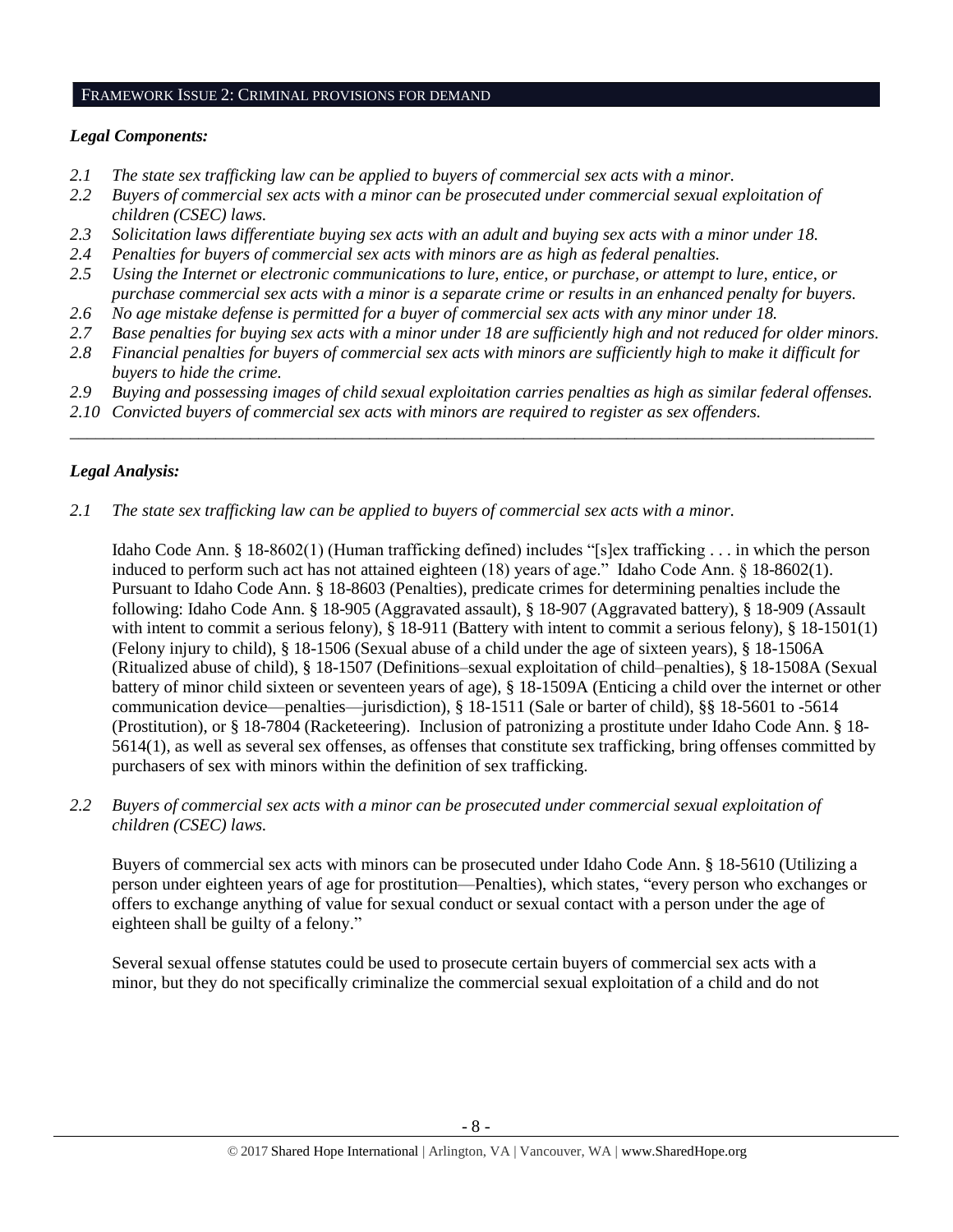refer to the human trafficking statute to bring these criminal offenses within the ambit of human trafficking under Idaho Code Ann. § 18-8602(1) (Human trafficking defined).<sup>16</sup>

# *2.3 Solicitation laws differentiate buying sex acts with an adult and buying sex acts with a minor under 18.*

The offense of buying sex with a minor is criminalized separately from buying sex with an adult. Under Idaho Code Ann. § 18-5610(1) (Utilizing a person under eighteen years of age for prostitution—Penalties) states, "[E]very person who exchanges or offers to exchange anything of value for sexual conduct or sexual contact with a person under the age of eighteen shall be guilty of a felony."

Otherwise, Idaho's general solicitation law does not differentiate between buying sex with an adult and buying sex with a minor. Instead, Idaho Code Ann. § 18-5614(1) (Patronizing a prostitute) is age-neutral, stating that "[a] person is guilty of patronizing a prostitute when he or she . . . [p]ays or offers or agrees to pay another person a fee for the purpose of engaging in an act of sexual conduct or sexual contact."<sup>17</sup> A first or second conviction under this statute is punishable as a misdemeanor by imprisonment up to 6 months in county jail, a fine up to \$1,000, or both. Idaho Code Ann. §§ 18-5614(2), 18-113(1). A subsequent conviction under this statute is punishable as a felony by imprisonment up to 5 years in state prison, a fine up to \$50,000, or both. Idaho Code Ann. §§ 18-5614(2), 18-112.

2.3.1 Recommendation: Amend Idaho Code Ann. § 18-5614(1) (Patronizing a prostitute) to differentiate between buying sex with an adult and buying sex with a minor.

# *2.4 Penalties for buyers of commercial sex acts with minors are as high as federal penalties.*

Idaho Code Ann. § 18-8602(1) (Human trafficking defined) is punishable by imprisonment up to 25 years "unless a more severe penalty is otherwise prescribed by law." Idaho Code Ann. § 18-8603. Idaho Code Ann. § 18-5610 (Utilizing a person under eighteen years of age for prostitution—Penalties) is a felony punishable by 2 years to life imprisonment, a fine up to \$50,000, or both. Idaho Code Ann. § 18-5610(1).

Several sexual offenses that do not criminalize commercial sexual exploitation specifically may be applicable to the criminal actions of a buyer of commercial sex acts with a minor. These carry high sentences and fines.<sup>18</sup>

<span id="page-8-0"></span>In comparison, if the victim is under the age of 14, a conviction under the federal Trafficking Victims Protection Act<sup>19</sup> for child sex trafficking is punishable by 15 years to life imprisonment and a fine not to exceed \$250,000. 18 U.S.C. §§ 1591(b)(1), 3559(a)(1), 3571(b)(3). If the victim is between the ages of 14–17, a conviction is punishable by 10 years to life imprisonment and a fine not to exceed \$250,000. 18 U.S.C. §§ 1591(b)(2), 3559(a)(1), 3571(b)(3). A conviction is punishable by mandatory life imprisonment, however, if the buyer has a prior conviction for a federal sex offense<sup>20</sup> against a minor. 18 U.S.C. § 3559(e)(1). To the

 $\overline{\phantom{a}}$ <sup>16</sup> *See supra* Component 1.2 for a full description of the sexual offense laws that may be used to prosecute certain buyers.

<sup>&</sup>lt;sup>17</sup> *See supra* Component 2.2 for the provisions of Idaho Code Ann. § 18-5614.

<sup>18</sup> *See supra* Component 1.2 for a list of relevant sexual offenses.

<sup>&</sup>lt;sup>19</sup> Trafficking Victims Protection Act (TVPA) of 2000, Pub. L. No. 106-386, 114 Stat. 1464, 1466 (codified in scattered sections of 18 and 22 U.S.C.).

<sup>&</sup>lt;sup>20</sup> Pursuant to 18 U.S.C. § 3559(e)(2), "federal sex offense" is defined as

<span id="page-8-1"></span>an offense under section 1591 [18 USCS § 1591] (relating to sex trafficking of children), 2241 [18 USCS § 2241] (relating to aggravated sexual abuse), 2242 [18 USCS § 2242] (relating to sexual abuse),  $2244(a)(1)$  [18 USCS §  $2244(a)(1)$ ] (relating to abusive sexual contact),  $2245$  [18 USCS § 2245] (relating to sexual abuse resulting in death), 2251 [18 USCS § 2251] (relating to sexual exploitation of children),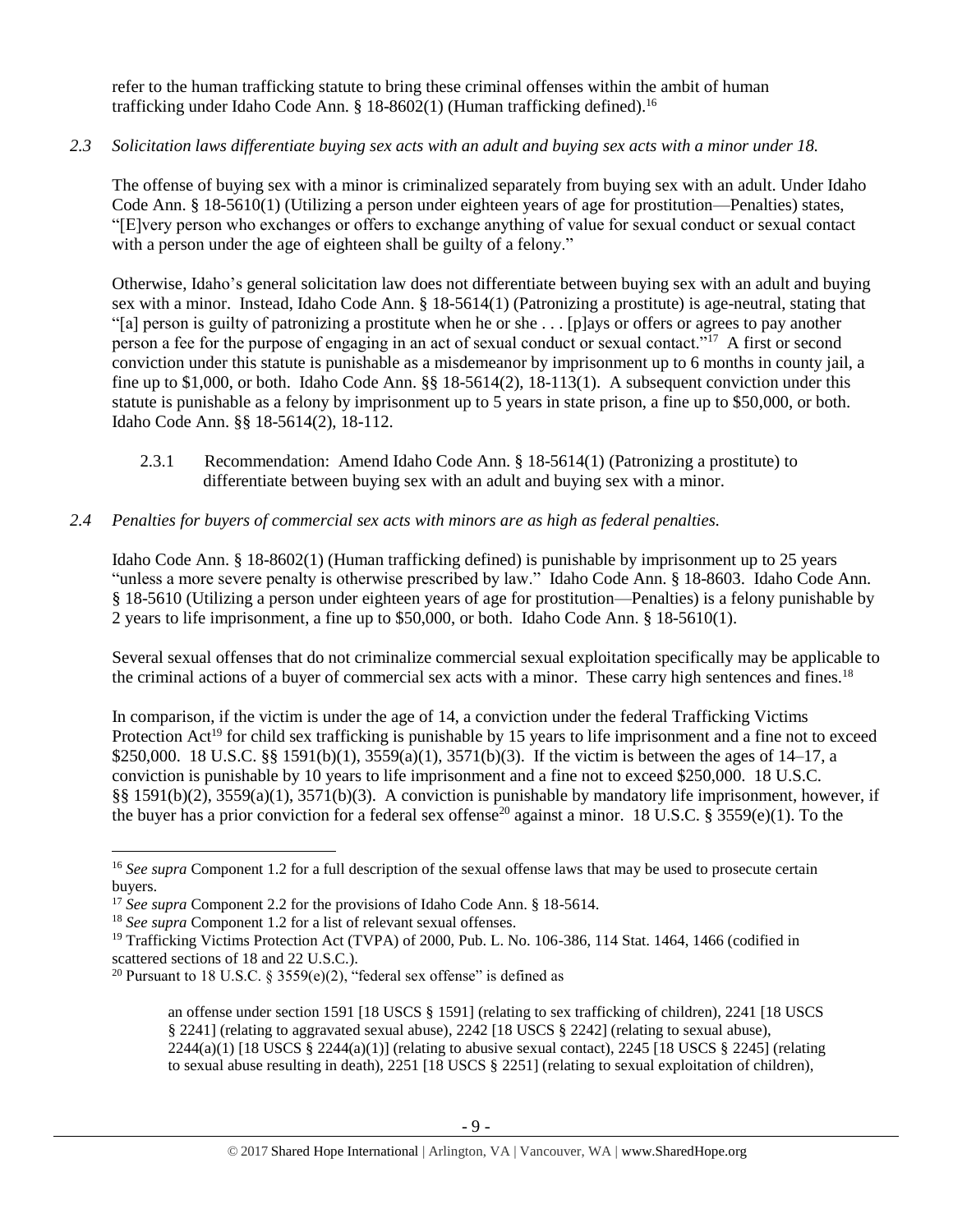extent buyers can be prosecuted under other federal CSEC laws, $^{21}$  a conviction is punishable by penalties ranging from a fine not to exceed \$250,000 to life imprisonment and a fine not to exceed \$250,000.<sup>22</sup>

*2.5 Using the Internet or electronic communications to lure, entice, or purchase, or attempt to lure, entice, or purchase commercial sex acts with a minor is a separate crime or results in an enhanced penalty for buyers.*

Although not expressly commercial, Idaho Code Ann. § 18-1509A(1) (Enticing a child through the use of the internet or other communication device—penalties—jurisdiction) may be used to convict buyers who use the Internet or electronic communications to lure, entice, recruit, or purchase commercial sex acts with a person under the age of 16. Idaho Code Ann. § 18-1509A(1) states,

A person aged eighteen (18) years or older shall be guilty of a felony if such person knowingly uses the internet or any device that provides transmission of messages, signals, facsimiles, video images or other communication to solicit, seduce, lure, persuade or entice by words or actions, or both, a person under the age of sixteen (16) years or a person the defendant believes to be under the age of sixteen (16) years to engage in any sexual act with or against the person where such act would be a violation of chapter 15 [Children and vulnerable adults], 61 [Rape] or 66 [Sex crimes], [title 18,](http://www.legislature.idaho.gov/idstat/Title18/T18.htm) Idaho Code.<sup>23</sup>

A conviction under this statute is punishable as a felony by imprisonment up to 15 years and a possible fine up to \$50,000. Idaho Code Ann. §§ 18-1509A(2), 18-112A.

In addition, Idaho has established a special Internet Crimes Against Children (ICAC) Unit in the office of the Attorney General. The unit "shall have the authority and responsibility to conduct a statewide program for the investigation and prosecution of violations of all applicable Idaho laws that involve or are directly related to child pornography and solicitation of minors for pornography, prostitution or sex-related offenses." Idaho Code Ann. § 67-1410(1, 2).

## *2.6 No age mistake defense is permitted for a buyer of commercial sex acts with any minor under 18.*

 $\overline{\phantom{a}}$ 

Idaho Code Ann. § 18-8602(1) (Human trafficking defined) and Idaho Code Ann. § 18-5610 (Utilizing a person under eighteen years of age for prostitution—Penalties) are silent on the availability of a defense based on age mistake. Moreover, the defense of age mistake is irrelevant to a violation of Idaho Code Ann. § 18-5614(1) (Patronizing a prostitute) because the illegality of the conduct criminalized under that statute does not depend on the age of the prostituted victim.

2251A [18 USCS § 2251A] (relating to selling or buying of children), 2422(b) [18 USCS § 2422(b)] (relating to coercion and enticement of a minor into prostitution), or 2423(a) [18 USCS § 2423(a)] (relating to transportation of minors).

<sup>21</sup> 18 U.S.C. §§ 2251A(b) (Selling or buying of children), 2251(a) (Sexual exploitation of children), 2423(a) (Transportation of a minor with intent for minor to engage in criminal sexual activity), 2422(a) (Coercion and enticement), 2252(a)(2), (a)(4) (Certain activities relating to material involving the sexual exploitation of minors). <sup>22</sup> 18 U.S.C. §§ 2251A(b) (conviction punishable by imprisonment for 30 years to life and a fine), 2251(e) (conviction punishable by imprisonment for 15–30 years and a fine), 2423(a) (conviction punishable by imprisonment for 10 years to life and a fine),  $2422(a)$  (conviction punishable by a fine, imprisonment up to 20 years, or both), 2252(b) (stating that a conviction under subsection (a)(2) is punishable by imprisonment for 5–20 years and a fine, while a conviction under subsection (a)(4) is punishable by imprisonment up to 10 years, a fine, or both.); *see also* 18 U.S.C. §§ 3559(a)(1) (classifying all of the above listed offenses as felonies), 3571(b)(3) (providing a fine up to \$250,000 for any felony conviction).

<sup>23</sup> Idaho Code Ann. § 18-1509A(4) states, however, that "[i]in a prosecution under this section, it is not necessary for the prosecution to show that an act described in chapter 15 [Children and vulnerable adults], 61 [Rape] or 66 [Sex crimes], title 18, Idaho Code, actually occurred."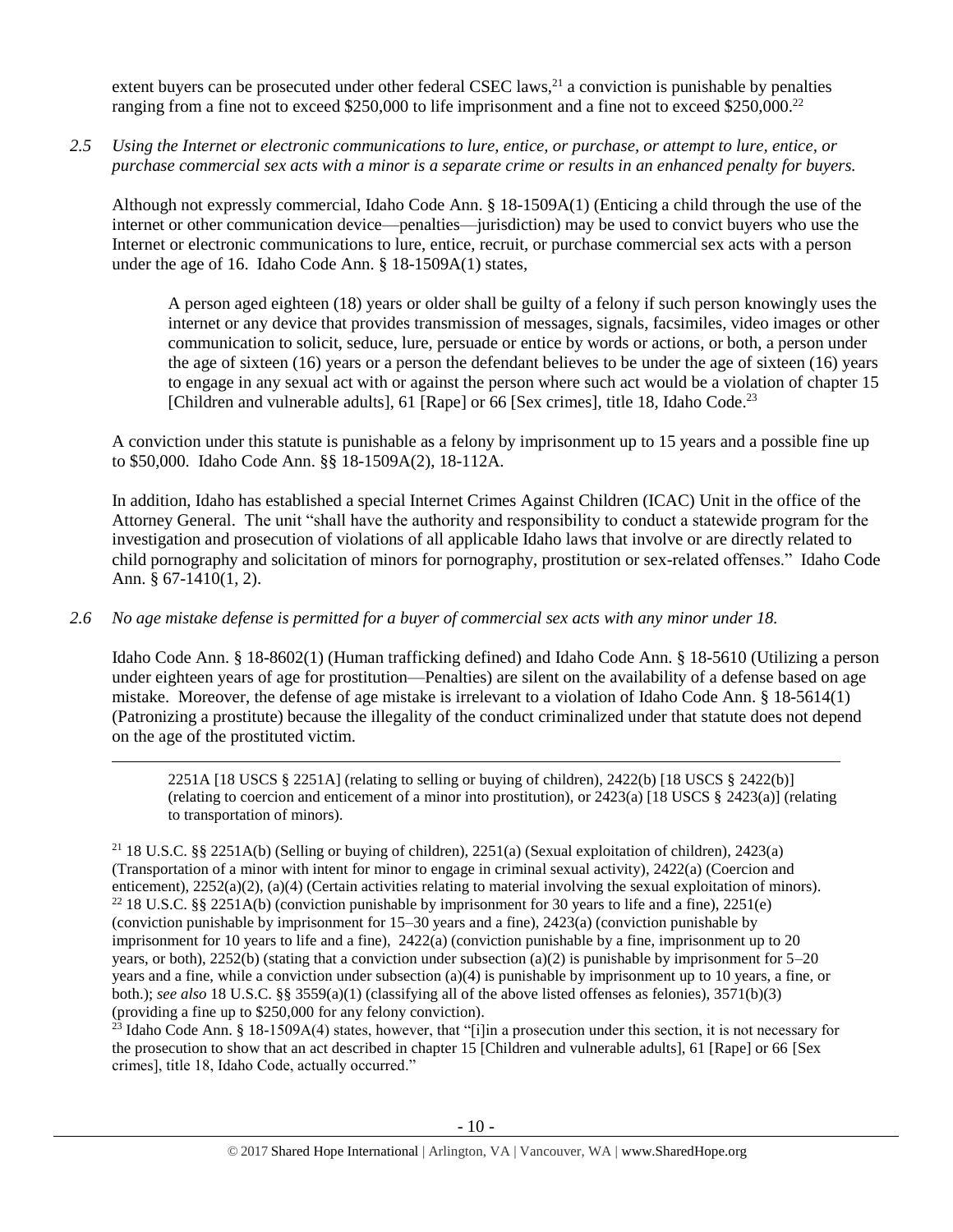2.6.1 Recommendation: Amend Idaho Code Ann. § 18-8602(1) (Human trafficking defined) and Idaho Code Ann. § 18-5610 (Utilizing a person under eighteen years of age for prostitution—Penalties) to expressly prohibit the defense of age mistake.

# *2.7 Base penalties for buying sex acts with a minor under 18 are sufficiently high and not reduced for older minors.*

Idaho's buyer-applicable trafficking and CSEC laws do not stagger penalties based on the minor's age and provide sufficiently high penalties. Idaho Code Ann. § 18-8602(1) (Human trafficking definition) is punishable as a felony by "imprisonment in the state prison for not more than twenty-five (25) years unless a more severe penalty is otherwise prescribed by law," regardless of whether the person trafficked is a child or an adult. Idaho Code Ann. §§ 18-8603, 18-112A. Idaho Code Ann. § 18-5610 (Utilizing a person under eighteen years of age for prostitution—Penalties) is punishable by 2 years to life imprisonment. Idaho Code Ann. § 18-5610(1).

# *2.8 Financial penalties for buyers of commercial sex acts with minors are sufficiently high to make it difficult for buyers to hide the crime.*

Buyers may have to pay fines and restitution. Idaho Code Ann. § 18-8603 (Penalties) provides the penalties for human trafficking offenses and includes a possible fine of \$50,000. Idaho Code Ann. §§ 18-8603, 18-112A. If convicted under Idaho Code Ann. § 18-5610(1) (Utilizing a person under eighteen years of age for prostitution—Penalties), buyers face a fine up to 50,000, and a buyer convicted under Idaho Code Ann. § 18-1509A(1) (Enticing a child through the use of the internet or other communication device—penalties jurisdiction)also faces a possible fine of up to \$50,000. Idaho Code Ann. §§ 18-5610(1), 18-1509A(2), 18- 112A. Additionally, Idaho Code Ann. § 72-1025(1) (Fines—reimbursements—priority—disposition) provides that persons convicted of any crime also have to pay an additional fine or reimbursement<sup>24</sup> of at least \$75.00 per felony count, \$37.00 per misdemeanor count, and at least \$300.00 per sex offense count.<sup>25</sup> Idaho Code Ann. §  $72-1025(1)(a)–(b)$ , (d).

Asset forfeiture is generally not an available remedy in Idaho against buyers. Instead, Idaho Code Ann. § 18- 314 (Property of convict not forfeited) provides,

<span id="page-10-0"></span>No conviction of any person for crime works any forfeiture of any property, except in cases in which a forfeiture is expressly imposed by law; and all forfeitures to the people of this state, in the nature of a deodand, or where any person shall flee from justice, are abolished.

Idaho Code Ann. § 18-8603 (Penalties [for human trafficking offenses]), Idaho Code Ann. § 18-5610(1) (Utilizing a person under eighteen years of age for prostitution—Penalties) and § 18-1509A(1) (Enticing a child through the use of the internet or other communication device—penalties—jurisdiction) do not expressly authorize forfeiture of a defendant's property.

<sup>&</sup>lt;sup>24</sup> Idaho Code Ann. § 72-1025(1) states that the court shall impose these fines unless "the defendant is indigent and at the time of sentencing shows good cause for inability to pay and written findings to that effect are entered by the court."

<sup>&</sup>lt;sup>25</sup> Pursuant to Idaho Code Ann. § 72-1025(1)(d), the \$300 fine applies to "any sex offense, including, but not limited to, offenses pursuant to sections 18-1506 [Sexual abuse of a child under the age of sixteen years], 18-1507 [Definitions—sexual exploitation of a child—penalties], 18-1508 [Lewd conduct with minor child under sixteen], 18-1508A [Sexual battery of a minor child sixteen or seventeen years of age], 18-6101 [Rape defined], 18-6605 [Crime against nature―Punishment] and 18-6608 [Forcible sexual penetration by use of foreign object], Idaho Code."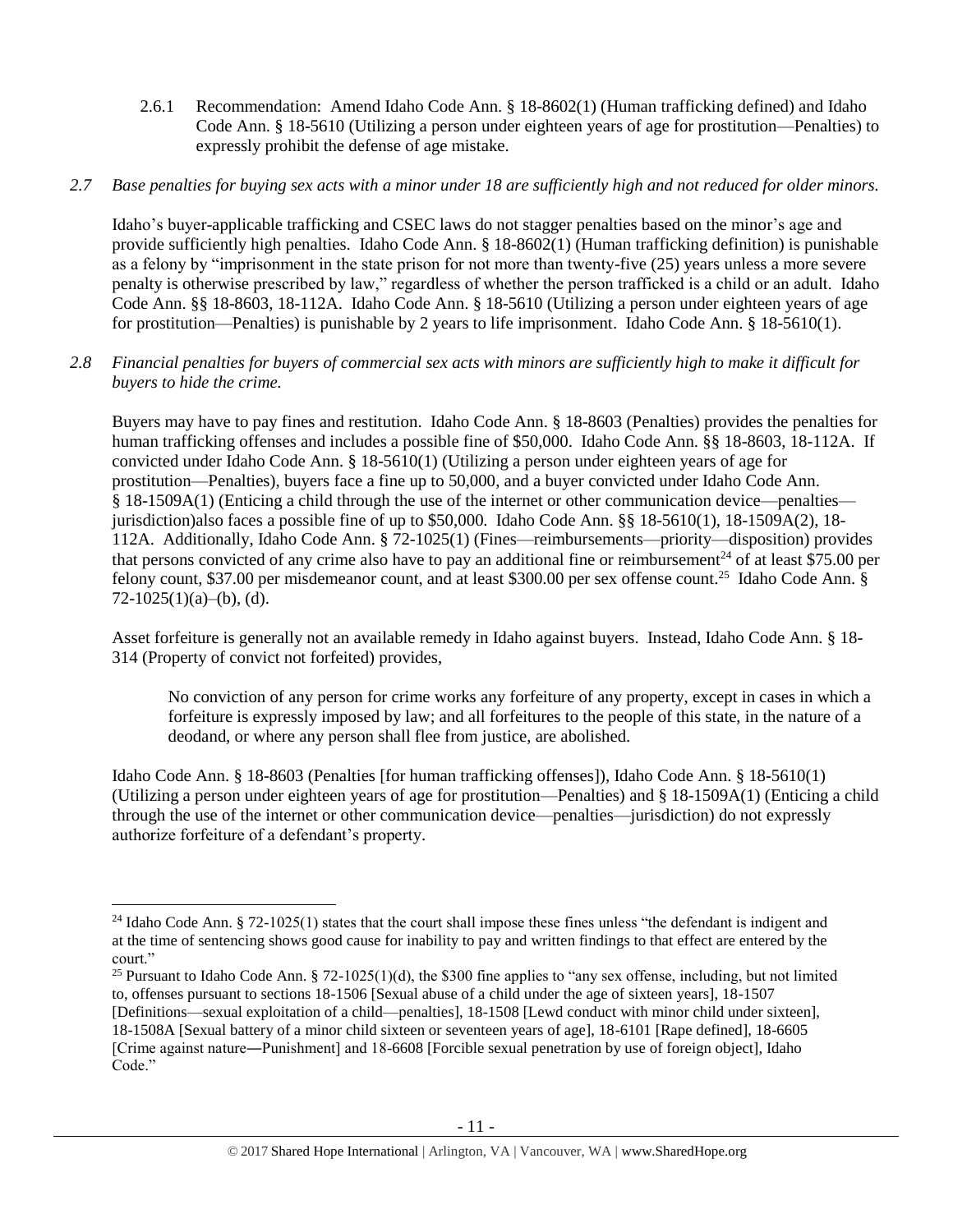The court has the discretion to order a convicted buyer to make restitution to the victim. Idaho Code Ann. § 19- 5304(2) (Restitution for crime victims) states,

<span id="page-11-2"></span><span id="page-11-1"></span><span id="page-11-0"></span>Unless the court determines that an order of restitution would be inappropriate or undesirable, it shall order a defendant found guilty of any crime<sup>26</sup> which results in an economic loss<sup>27</sup> to the victim<sup>28</sup> to make restitution to the victim. An order of restitution shall be a separate written order in addition to any other sentence the court may impose, including incarceration, and may be complete, partial, or nominal. The court may also include restitution as a term and condition of judgment of conviction; however, if a court orders restitution in the judgment of conviction and in a separate written order, a defendant shall not be required to make restitution in an amount beyond that authorized by this chapter. Restitution shall be ordered for any economic loss which the victim actually suffers. The existence of a policy of insurance covering the victim's loss shall not absolve the defendant of the obligation to pay restitution.

If a buyer is convicted of certain sex offenses or possessing or accessing images of child sexual exploitation (ICSE), the court also has discretion to order restitution under Idaho Code Ann. § 19-5506(6) which states, "Unless the court determines that an order of restitution would be inappropriate or undesirable, it shall order any person subject to the provisions of this section to pay restitution to help offset costs incurred by law enforcement agencies for the expense of DNA analysis." Pursuant to Idaho Code Ann. § 19-5506(7), "The court may order such person to pay restitution for DNA analysis in an amount not to exceed five hundred dollars (\$500) per DNA sample analysis, or in the aggregate not more than two thousand dollars (\$2,000) . . . ." Subsections (1) and (2) include the following offenses: Idaho Code Ann. § 18-1506 (Sexual abuse of a child under the age of sixteen years), § 18-1507 (Definitions—Sexual exploitation of a child—penalties), § 18-1508 (Lewd conduct with minor child under sixteen), 18-1508A (Sexual battery of a minor child sixteen or seventeen years of age), 18-1509 (Enticing a child), 18-1509A (Enticing a child through use of the internet or other communication device).

- 2.8.1 Recommendation: Amend Idaho Code Ann. § 18-8603 (Penalties) for sex trafficking offenses, § 18-5610(1) (Utilizing a person under eighteen years of age for prostitution—Penalties) and § 18- 1509A(1) (Enticing a child through the use of the internet or other communication device penalties—jurisdiction) to expressly require buyers to forfeit property used in or acquired by committing the crime.
- *2.9 Buying and possessing images of child sexual exploitation carries penalties as high as similar federal offenses.*

Idaho prohibits the possession of images of child sexual exploitation (ICSE). Pursuant to Idaho Code Ann. § 18-1507 (Definitions—sexual exploitation of a child—penalties),

 $\overline{a}$ <sup>26</sup> Idaho Code Ann. § 19-5304(1)(b) defines "found guilty of any crime" as "a finding by a court that a defendant has committed a criminal act and shall include an entry of a plea of guilty, an order withholding judgment, suspending sentence, or entry of judgment of conviction for a misdemeanor or felony."

<sup>&</sup>lt;sup>27</sup> Idaho Code Ann. § 19-5304(1)(a) states,

<sup>&</sup>quot;Economic loss" includes, but is not limited to, the value of property taken, destroyed, broken, or otherwise harmed, lost wages, and direct out-of-pocket losses or expenses, such as medical expenses resulting from the criminal conduct, but does not include less tangible damage such as pain and suffering, wrongful death or emotional distress.

<sup>&</sup>lt;sup>28</sup> Idaho Code Ann. § 19-5304(1)(e)(i) defines a "victim" in part as "[t]he directly injured victim which means a person or entity, who suffers economic loss or injury as the result of the defendant's criminal conduct and shall also include the immediate family of a minor and the immediate family of the actual victim in homicide cases."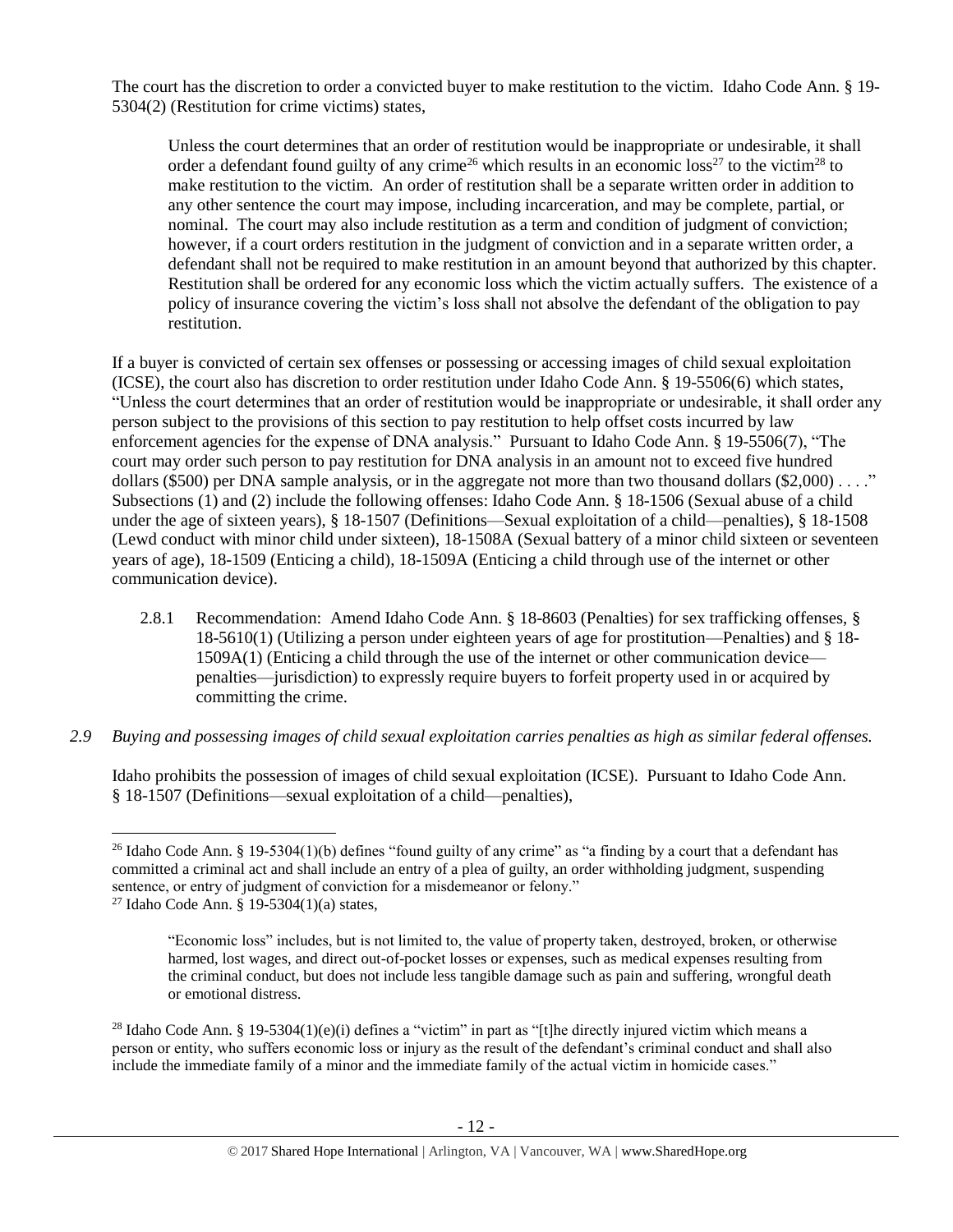. . . .

- (2) A person commits sexual exploitation of a child<sup>29</sup> if he knowingly and willfully:
	- (a) Possesses or accesses through any means including, but not limited to, the internet, any sexually exploitative material; or . . . .

(3) The sexual exploitation of a child pursuant to subsection (2)(a) of this section is a felony and shall be punishable by imprisonment in the state prison for a period not to exceed ten (10) years or by a fine not to exceed ten thousand dollars (\$10,000), or by both such imprisonment and fine. . . . .

Pursuant to Idaho Code Ann. § 18-1507(5)<sup>30</sup> a person over the age of 18 who "is found to be in knowing and willful possession of content created and distributed under circumstances defined in [Idaho Code Ann. § 18-1507A (1) or  $(2)^{31}$  (Sexual exploitation of a child by electronic means)]," meaning content made by a minor without "coercion, manipulation or fraud" and intentionally sent to the adult recipient by the minor without "coercion, manipulation or fraud" commits a misdemeanor if the minor is not more than 3 years younger "than the person found to be in possession."

Similarly, Idaho Code Ann § 18-1507A(3) provides that minors in possession of content described in Idaho Code Ann. § 18-1507A(1) or (2) are "guilty of a misdemeanor" if the minor is more than three years younger. However, pursuant to Idaho Code Ann § 18-1507A(4), if the minor in possession distributes the content to "one (1) or more third parties," the first adjudication is a misdemeanor, but the "second or subsequent adjudicated offense" is a felony.

In comparison, a federal conviction for possession of  $ICSE^{32}$  is generally punishable by imprisonment for  $5-20$ years and a fine not to exceed \$250,000.<sup>33</sup> Subsequent convictions, however, are punishable by imprisonment up to 40 years and a fine not to exceed \$250,000.<sup>34</sup>

 $33\,18$  U.S.C. §§ 2252(b) (stating that a conviction under subsection (a)(2) is punishable by imprisonment for 5–20 years and a fine, while a conviction under subsection (a)(4) is punishable by imprisonment up to 10 years, a fine, or both),  $2252A(b)(1)$  (a conviction is punishable by imprisonment for 5–20 years and a fine),  $1466A(a)$ , (b) (stating that a conviction under subsection (a) is "subject to the penalties provided in section  $2252A(b)(1)$ ," imprisonment for 5–20 years and a fine, while a conviction under subsection (b) is "subject to the penalties provided in section

 $\overline{\phantom{a}}$ <sup>29</sup> Idaho Code Ann. § 18-1507(1)(b) defines a "child" as "a person who is less than eighteen (18) years of age." <sup>30</sup> Idaho Code Ann § 18-1507(5) states,

a person eighteen (18) years of age or older who is found to be in knowing and willful possession of content created and distributed under circumstances define in section 18-1507A(1) or (2), Idaho Code, is guilty of a misdemeanor provided that:

<sup>(</sup>a) The minor depicted in the content distributed the content in such a way that the minor intended the person found to be in possession to receive it;

<sup>(</sup>b) The minor depicted in the content is not greater than three (3) years younger than the person found to be in possession; and

<sup>(</sup>c) The person found to be in possession of the content did not use coercion, manipulation or fraud to obtain possession of the content.

<sup>&</sup>lt;sup>31</sup> Idaho Code Ann § 18-1507A addresses content defined in Idaho Code Ann. § 18-1507(1) (c)–(i), which includes "erotic fondling," "erotic nudity," "explicit sexual conduct," "masturbation," "sadomasochism," "sexual excitement," "sexually exploitative material."

 $32$  18 U.S.C. §§ 2252(a)(2), (a)(4) (Certain activities relating to material involving the sexual exploitation of minors), 2252A(a)(2)–(3) (Certain activities relating to material constituting or containing child pornography), 1466A(a), (b) (Obscene visual representations of the sexual abuse of children).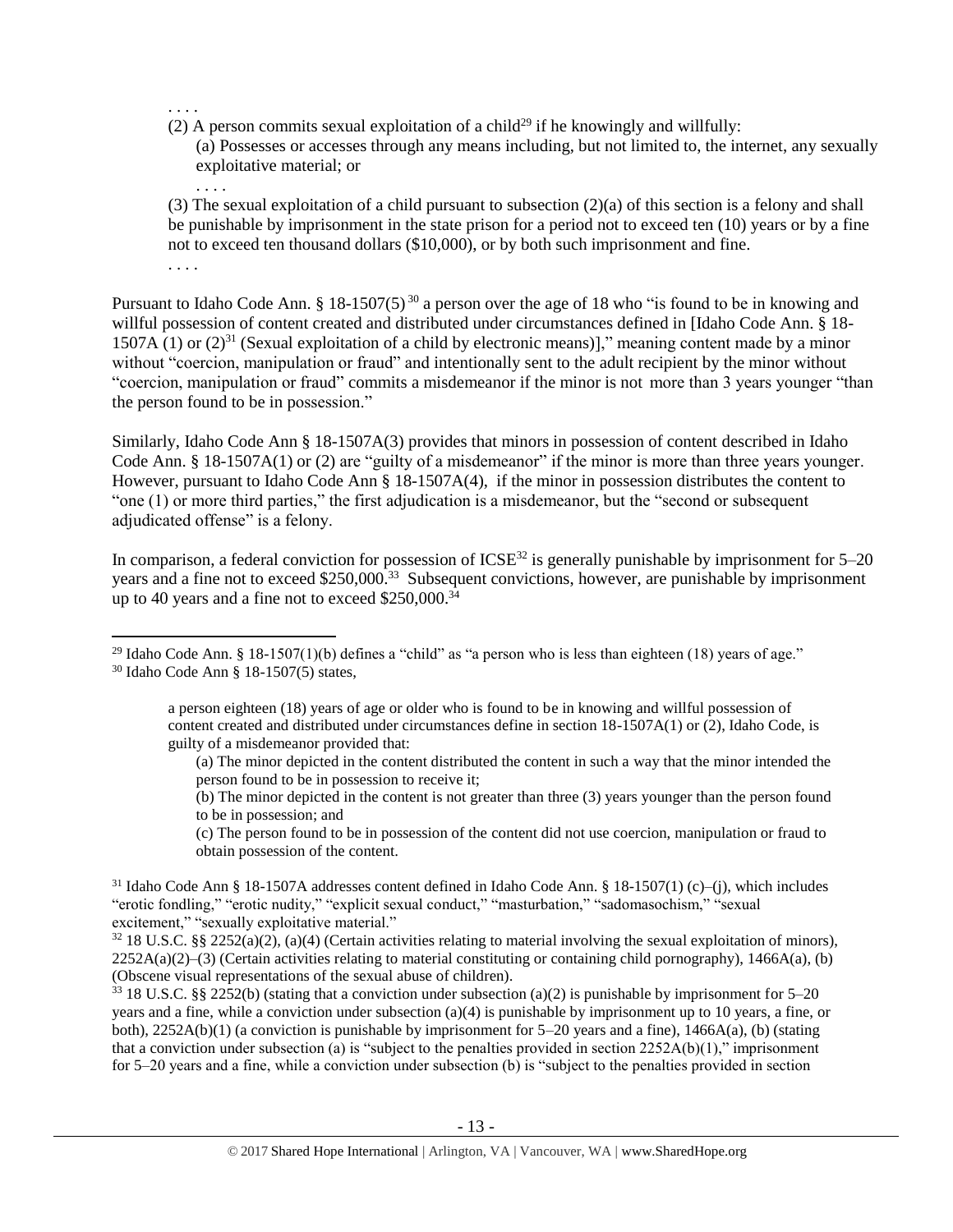*2.10 Convicted buyers of commercial sex acts with minors are required to register as sex offenders*.

Idaho Code Ann. § 18-8306(2), (3) (Notice of duty to register and initial registration) provides,

(2) A person convicted of an offense identified in section 18-8304, Idaho Code, and released on probation without a sentence of incarceration in a county jail or correctional facility, including release pursuant to a withheld judgment or release from any mental institution, shall be notified by the sentencing court of the duty to register pursuant to the provisions of this chapter and the offender shall register in accordance with this chapter no later than two (2) working days after sentence is imposed or judgment is withheld . . . .

(3) With respect to an offender convicted of a sexual offense identified in section 18-8304, Idaho Code, and sentenced to a period of immediate incarceration in a jail or correctional facility and subsequently released, placed on probation, or paroled, the department of correction or jail shall provide, prior to release from confinement, written notification of the duty to register and the offender shall register prior to his or her release . . . .

Idaho Code Ann. § 18-8304(1)(a) (Application of chapter—rulemaking authority) states,

The provisions of this chapter shall apply to any person who:

 $\overline{\phantom{a}}$ 

(a) On or after July 1, 1993, is convicted of the crime, or an attempt, a solicitation, or a conspiracy to commit a crime provided for in section . . . 18-1506 (Sexual abuse of a child under sixteen years of age), . . . felony violations of 18-1507 [Definitions—sexual exploitation of a child—penalties], 18-1508 (Lewd conduct with a minor child), 18-1508A (Sexual battery of a minor child sixteen or seventeen years of age), 18-1509A [ Enticing a child through the use of the internet or other communication device—penalties—jurisdiction], . . . 18-5610 (Utilizing a person under eighteen years of age for prostitution—Penalties), … or 18-8602(1), Idaho Code, (Sex trafficking).

Buyers convicted under Idaho Code Ann. § 18-5614(1) (Patronizing a prostitute) are not required to register as sex offenders, even when the person with whom sex is purchased is a minor.

<sup>2252</sup>A(b)(2)," imprisonment up to 10 years, a fine, or both); *see also* 18 U.S.C. §§ 3559(a)(1) (classifying all of the above listed offenses as felonies), 3571(b)(3) (providing a fine up to \$250,000 for any felony conviction).  $34$  18 U.S.C. §§ 2252(b) (stating if a person has a prior conviction under subsection (a)(2), or a list of other statutes, a conviction is punishable by a fine and imprisonment for 15–40 years, but if a person has a prior conviction under subsection (a)(4), or a list of other statutes, a conviction is punishable by a fine and imprisonment for  $10-20$  years),  $2252A(b)(1)$  (stating if a person has a prior conviction under subsection (a)(2), (a)(3), or a list of other statutes, a conviction is punishable by a fine and imprisonment for  $15-40$  years),  $1466A(a)$ , (b) (stating that the penalty scheme for section 2252A(b) applies); *see also* 18 U.S.C. §§ 3559(a)(1) (classifying all of the above listed offenses as felonies), 3571(b)(3) (providing a fine up to \$250,000 for any felony conviction).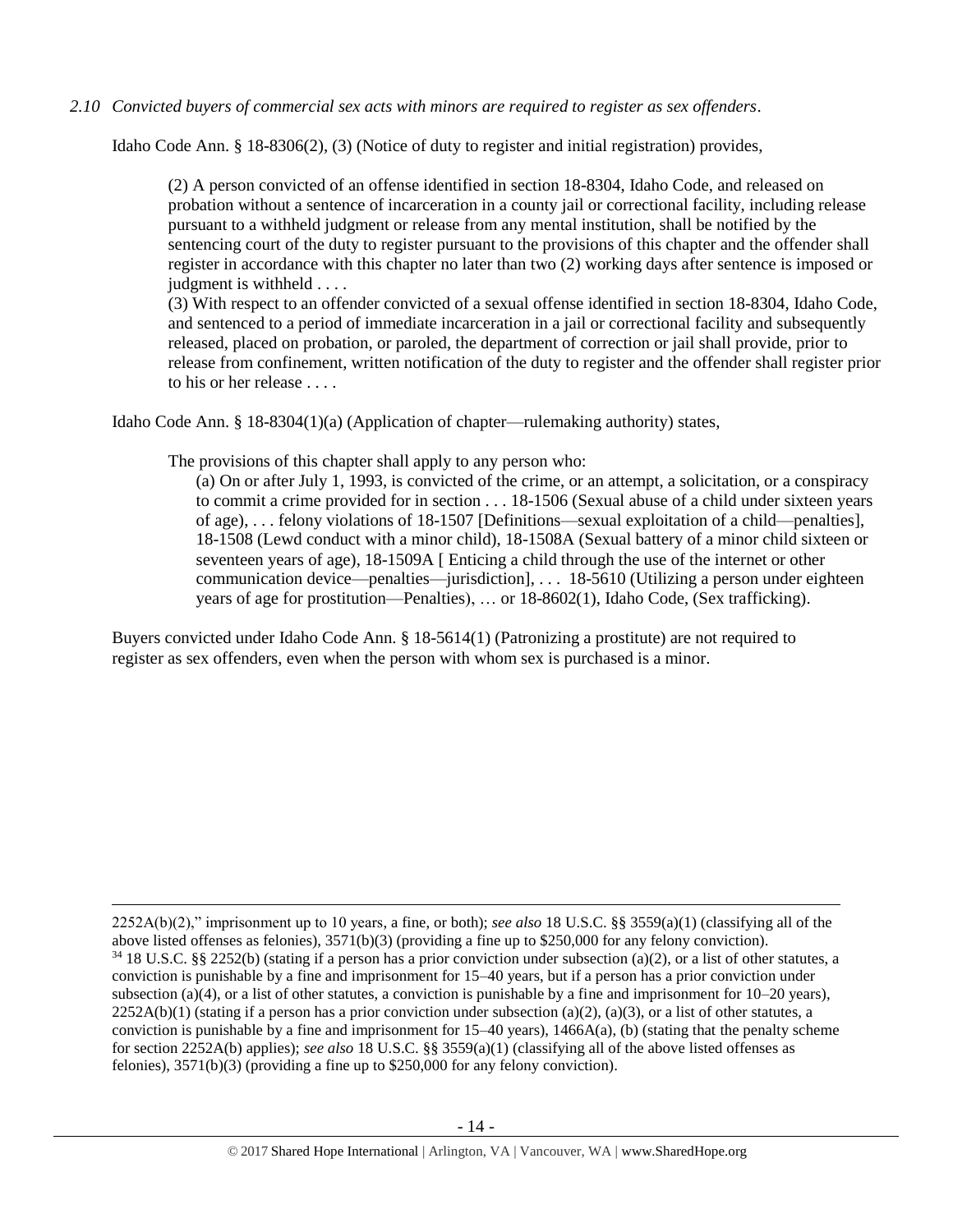#### FRAMEWORK ISSUE 3: CRIMINAL PROVISIONS FOR TRAFFICKERS

### *Legal Components:*

- *3.1 Penalties for trafficking a child for sexual exploitation are as high as federal penalties.*
- *3.2 Creating and distributing images of child sexual exploitation carries penalties as high as similar federal offenses.*
- *3.3 Using the Internet or electronic communications to lure, entice, recruit or sell commercial sex acts with a minor is a separate crime or results in an enhanced penalty for traffickers.*
- *3.4 Financial penalties for traffickers, including asset forfeiture, are sufficiently high.*
- *3.5 Convicted traffickers are required to register as sex offenders.*
- *3.6 Laws relating to termination of parental rights include sex trafficking or commercial sexual exploitation of children (CSEC) offenses as grounds for termination in order to prevent traffickers from exploiting their parental rights as a form of control.*

*\_\_\_\_\_\_\_\_\_\_\_\_\_\_\_\_\_\_\_\_\_\_\_\_\_\_\_\_\_\_\_\_\_\_\_\_\_\_\_\_\_\_\_\_\_\_\_\_\_\_\_\_\_\_\_\_\_\_\_\_\_\_\_\_\_\_\_\_\_\_\_\_\_\_\_\_\_\_\_\_\_\_\_\_\_\_\_\_\_\_\_\_\_\_*

## *Legal Analysis:*

 $\overline{a}$ 

*3.1 Penalties for trafficking a child for sexual exploitation are as high as federal penalties.* 

A trafficker who commits human trafficking<sup>35</sup> while violating Idaho Code Ann. § 18-1507 (Definitions—sexual exploitation of a child—penalties), § 18-1509A (Enticing a child through the use of the internet or other communication device—penalties—jurisdiction), § 18-1511 (Sale or barter of child for adoption or other purpose penalized), § 18-7804 (Prohibited activities), or any of the crimes in Idaho Code Ann. chapter 56 (Prostitution) of title 18 "shall be punished by imprisonment in the state prison for not more than twenty-five (25) years unless a more severe penalty is otherwise prescribed by law." Idaho Code Ann. § 18-8603.

A trafficker also may be punished under Idaho's CSEC laws. A conviction under Idaho Code Ann. § 18-5609 (Inducing person under eighteen years of age into prostitution) is a felony conviction punishable by 2 years to life imprisonment, a fine up to \$50,000, or both a conviction under Idaho Code Ann. § 18-1507(2)(a) (Definitions—sexual exploitation of a child—penalties) is punishable as a felony by imprisonment up to 10 years in state prison, a fine up to \$10,000, or both; a conviction under Idaho Code Ann. § 18-1507(2)(b), (c) (Definitions—sexual exploitation of a child—penalties) is punishable as a felony by imprisonment up to 30 years in state prison, a fine up to \$50,000, or both; and a conviction under Idaho Code Ann. § 18-1509A(1) (Enticing a child through the use of the internet or other communication device—penalties—jurisdiction) is punishable as a felony by imprisonment up to 15 years and a possible fine up to \$50,000. Idaho Code Ann. §§ 18-5609, 18-1509A(1), (2), 18-112A.

Traffickers who "sell or barter any child for adoption or for any other purpose" may be convicted under Idaho Code Ann. § 18-1511 (Sale or barter of child for adoption or other purpose penalized). A conviction under this statute is punishable as a felony by imprisonment up to 14 years in the state penitentiary, a fine up to \$5,000, or both. Idaho Code Ann. § 18-1511.

Additionally, Idaho Code Ann. § 18-8201 (Money laundering and illegal investment—Penalty—Restitution) makes it illegal for a person to engage in a financial transaction that furthers racketeering, stating,

<sup>35</sup> *See supra* Component 1.1 for the definition of "human trafficking" in Idaho Code Ann. § 18-8602.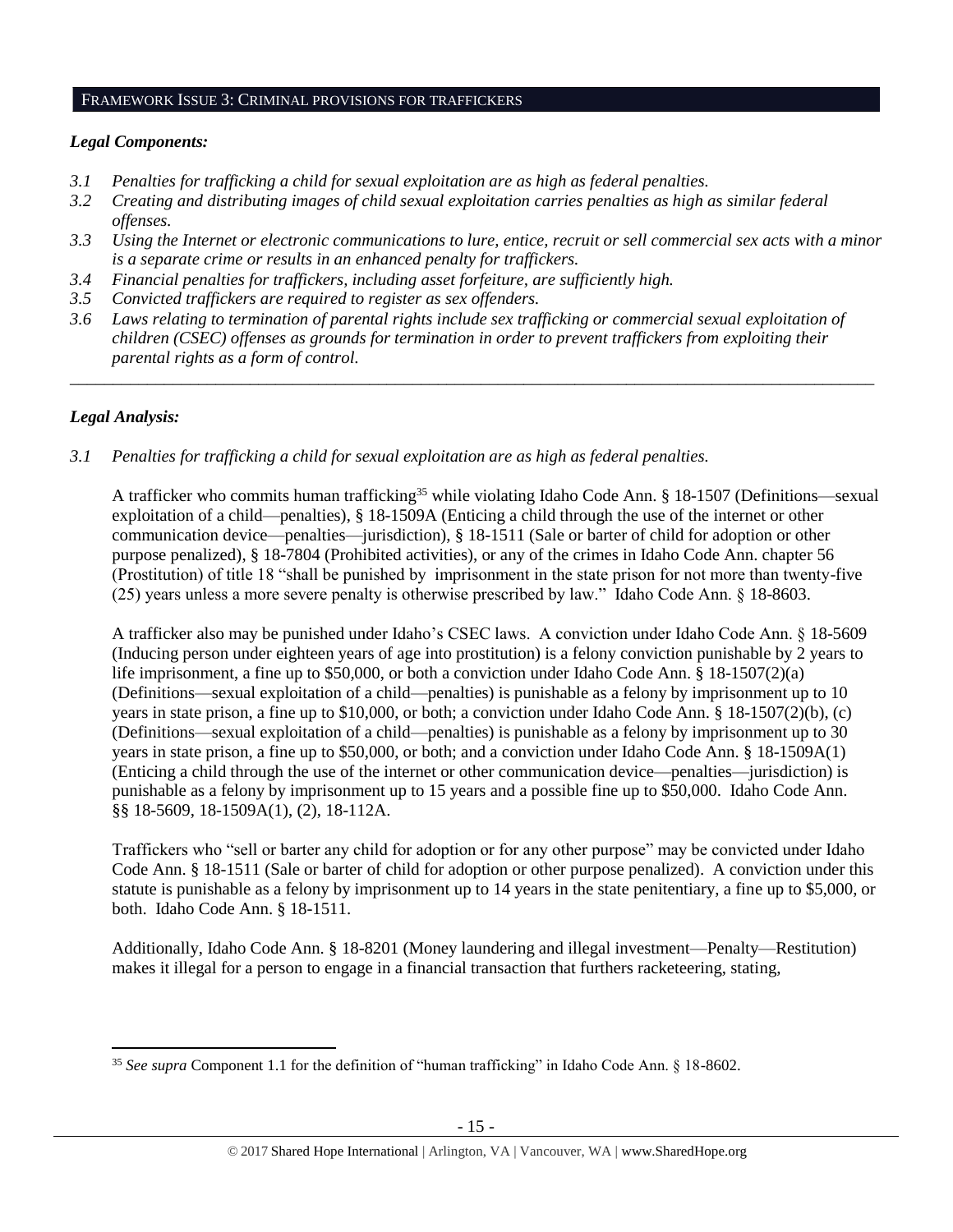(1) It is unlawful for any person to knowingly or intentionally give, sell, transfer, trade, invest, conceal, transport, or make available anything of value that the person knows is intended to be used to commit or further a pattern of racketeering activity . . . .

(2) It is unlawful for any person to knowingly or intentionally direct, plan, organize, initiate, finance, manage, supervise, or facilitate the transportation or transfer of proceeds known by that person to be derived from a pattern of racketeering activity . . . .

(3) It is unlawful for any person to knowingly or intentionally conduct a financial transaction involving proceeds known by that person to be derived from a pattern of racketeering activity . . . if the transaction is designed in whole or in part to conceal or disguise the nature, location, source, ownership, or control of the proceeds, or to avoid a transaction reporting requirement under state or federal law.

A conviction under this statute is punishable as a felony by imprisonment up to 10 years, a fine up to of the greater of \$250,000 or "twice the value of the property involved in the transaction," or both imprisonment and fine. Idaho Code Ann. § 18-8201(4).

Traffickers also face enhanced penalties under Idaho Code Ann. title 18, chapter 85 (Idaho Criminal Gang Enforcement Act)<sup>36</sup>, which provides for an additional penalty for felonies or misdemeanors enumerated in section 18-8502(3). Included among the offenses listed in Idaho Code Ann. § 18-8502(3) (Definitions) are Idaho Code Ann. § 18-8602 (Human trafficking defined), § 18-5601 (Interstate trafficking in prostitution), § 18- 5602 (Procurement), § 18-5603 (Receiving pay for procurement), § 18-5604 (Paying for procurement), § 18- 5605 (Detention for prostitution), § 18-5606(1) (Accepting earnings of prostitute), § 18-5608 (Harboring prostitutes), § 18-5609 (Inducing person under eighteen years of age into prostitution), § 18-5613 (Prostitution), § 18-5614 (Patronizing a prostitute), § 18-1507 (Definitions—sexual exploitation of a child—penalties), § 18- 7804 (Prohibited activities), and § 18-8201 (Money laundering and illegal investment).

Idaho Code Ann. §18-8503(1), creates the following additional penalties, to be added to sentences for the above offenses:

(a) Any adult . . . who is convicted of a misdemeanor shall be punished by an additional term of imprisonment in the county jail for not more than one (1) year.

(b) Any adult . . . who is convicted of a felony shall be punished by an extended term of not less than two (2) years and not more than five (5) years in prison.

(c) If the underlying offense described in section 18-8502(3), Idaho Code, is a felony and committed on the grounds of, or within one thousand (1,000) feet of, a public or private elementary, secondary or vocational school during hours when the facility is open for classes or school-related programs or when minors are using the facility, the extended term shall be not less than two (2) years and not more than five (5) years in prison.

In comparison, if the victim is under the age of 14, a conviction under the Trafficking Victims Protection Act  $(TVPA)^{37}$  for child sex trafficking is punishable by 15 years to life imprisonment and a fine not to exceed \$250,000. 18 U.S.C. §§ 1591(b)(1), 3559(a)(1), 3571(b)(3). If the victim is between the ages of 14–17, a conviction is punishable by 10 years to life imprisonment and a fine not to exceed \$250,000. 18 U.S.C. §§ 1591(b)(2), 3559(a)(1), 3571(b)(3). A conviction is punishable by mandatory life imprisonment, however, if the trafficker has a prior conviction for a federal sex offense<sup>38</sup> against a minor. 18 U.S.C. § 3559(e)(1).

<sup>36</sup> *See supra* Component 1.4 for discussion of the applicable provisions of Idaho Code Ann. title 18, chapter 85.

<sup>37</sup> *See supra* note [19.](#page-8-0) 

<sup>38</sup> *See supra* note [20.](#page-8-1)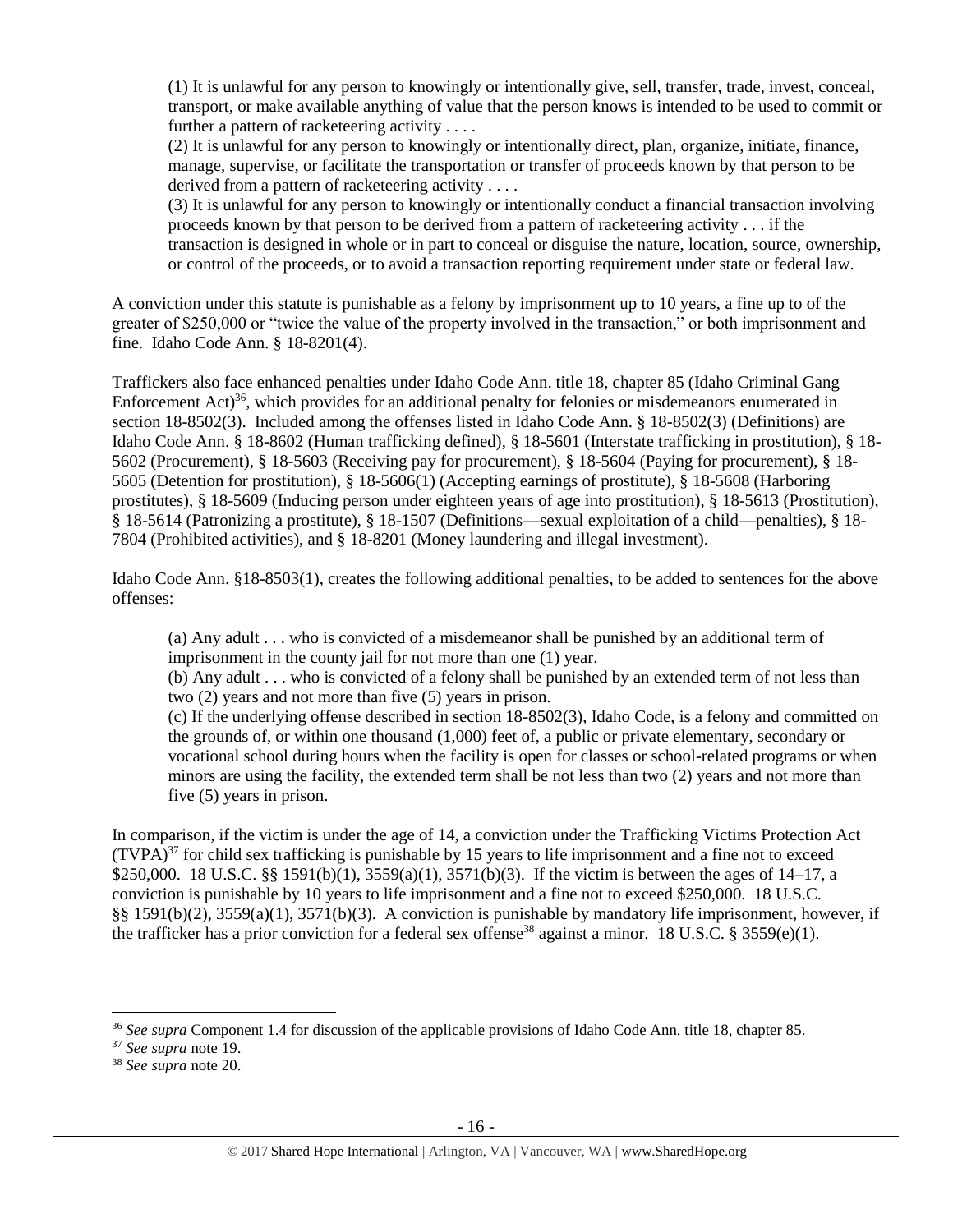*3.2 Creating and distributing images of child sexual exploitation carries penalties as high as similar federal offenses*.

Creating and distributing images of child sexual exploitation (ICSE) is criminalized under Idaho Code Ann. § 18-1507 which states,

(2) A person commits sexual exploitation of a child<sup>39</sup> if he knowingly and willfully:

. . . .

. . . .

(c) Promotes, prepares, publishes, produces, makes, finances, offers, exhibits, or advertises any sexually exploitative material; or

(d) Distributes through any means including, but not limited to, mail, physical delivery or exchange, use of a computer or any other electronic or digital method, any sexually exploitative material. Distribution of sexually exploitative material does not require a pecuniary transaction or exchange of interests in order to complete the offense.

. . . .

(4) The sexual exploitation of a child pursuant to subsections (2)(b), (c) and (d) of this section is a felony and shall be punishable by imprisonment in the state prison for a term not to exceed thirty (30) years or by a fine not to exceed fifty thousand dollars (\$50,000) or by both such fine and imprisonment. . . . .

Additionally, Idaho Code Ann. § 18-1507A(5) (Sexual exploitation of a child by electronic means) provides that a minor offender who possess "photographic, video or electronic" content<sup>40</sup> described in Idaho Code Ann § 18-1507A (1) or  $(2)^{41}$  who then "threatens to distribute the image for the purposes of coercing any action, causing any embarrassment or otherwise controlling or manipulating the sender is guilty of a felony." Violations of Idaho Code Ann. § 18-1507A "fall under the jurisdiction of the juvenile corrections act," which provides for a punishment up to 180 days. Idaho Code Ann. §§ 18-1507A(5),(7), 20-520(d).

In comparison, if the victim is under the age of 14, a conviction under the TVPA for child sex trafficking is punishable by 15 years to life imprisonment and a fine not to exceed \$250,000. 18 U.S.C. §§ 1591(b)(1),  $3559(a)(1)$ ,  $3571(b)(3)$ . If the victim is between the ages of  $14-17$ , a conviction is punishable by 10 years to life imprisonment and a fine not to exceed \$250,000. 18 U.S.C. §§ 1591(b)(2), 3559(a)(1), 3571(b)(3). A conviction is punishable by mandatory life imprisonment, however, if the trafficker has a prior conviction for a federal sex offense<sup>42</sup> against a minor. 18 U.S.C. § 3559 $(e)(1)$ . Additionally, a federal conviction for distribution of  $ICSE^{43}$  is generally punishable by imprisonment for 5–20 years and a fine not to exceed \$250,000.<sup>44</sup> Subsequent convictions, however, are punishable by imprisonment up to 40 years and a fine not to exceed \$250,000.<sup>45</sup>

 $\overline{a}$ 

<sup>39</sup> See supra note [4.](#page-1-0)

<sup>&</sup>lt;sup>40</sup> Idaho Code Ann § 18-1507A addresses content defined in Idaho Code Ann. § 18-1507(1) (c)–(j), which includes "erotic fondling," "erotic nudity," "explicit sexual conduct," "masturbation," "sadomasochism," "sexual excitement," "sexually exploitative material,"

<sup>41</sup> Idaho Code Ann § 18-1507A addresses situations in which a minor without "coercion, manipulation or fraud" intentionally sends content without "coercion, manipulation or fraud" to another minor for their viewing. <sup>42</sup> *See supra* note [20.](#page-8-1) 

<sup>&</sup>lt;sup>43</sup> 18 U.S.C. §§ 2252(a)(1), (a)(2), (a)(3) (Certain activities relating to material involving the sexual exploitation of minors),  $2252A(a)(2)$ , (a)(3) (Certain activities relating to material constituting or containing child pornography), 1466A(a) (Obscene visual representations of the sexual abuse of children).

<sup>&</sup>lt;sup>44</sup> 18 U.S.C. §§ 2252(b) (stating that a conviction under subsection (a)(1), (a)(2), or (a)(3) is punishable by imprisonment for  $5-20$  years and a fine),  $2252A(b)(1)$  (a conviction is punishable by imprisonment for  $5-20$  years and a fine), 1466A(a), (b) (stating that a conviction under subsection (a) is "subject to the penalties provided in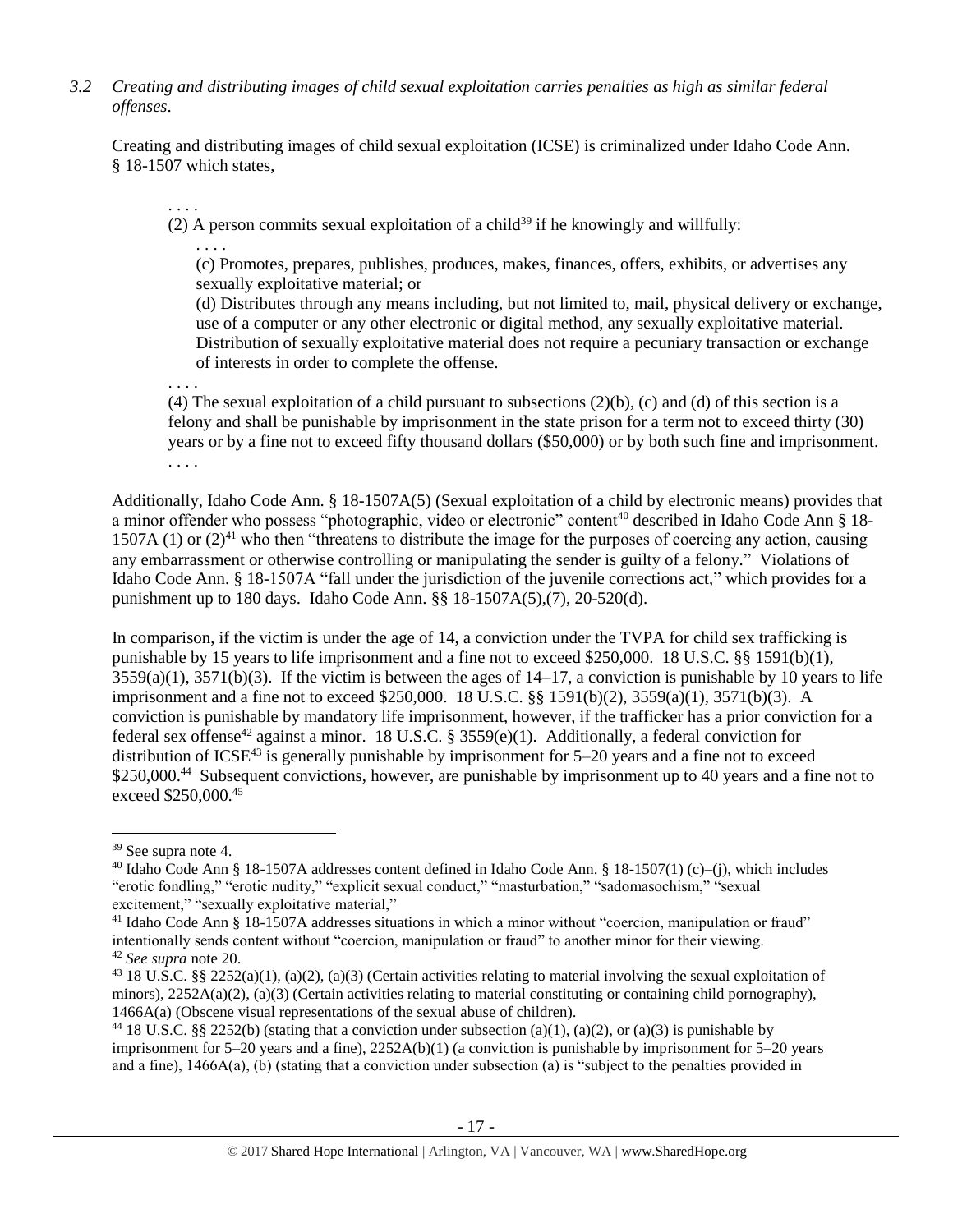*3.3 Using the Internet or electronic communications to lure, entice, recruit or sell commercial sex acts with a minor is a separate crime or results in an enhanced penalty for traffickers.*

Idaho Code Ann. § 18-1509A(1) (Enticing a child through the use of the internet or other communication device—penalties—jurisdiction) makes it a crime to use the Internet or electronic communications to lure or entice a person under the age of 16 to engage in a sexual act; however, the statute has limited applicability to traffickers, as it only applies to offenders who attempt to have the person "engage in any sexual act with or against the person where such act is a violation of chapter 15 [Children and vulnerable adults], 61 [Rape] or 66 [Sex crimes], [title 18,](http://www.legislature.idaho.gov/idstat/Title18/T18.htm) Idaho Code."<sup>46</sup> This statute likely applies to traffickers who use the Internet with the intent to commit a violation of Idaho Code Ann. § 18-1507 (Definitions—sexual exploitation of a child penalties). A conviction under Idaho Code Ann. § 18-1509A(1) is punishable as a felony by imprisonment up to 15 years and a possible fine up to \$50,000. Idaho Code Ann. §§ 18-1509A(1), (2), 18-112A.<sup>47</sup>

In addition, Idaho has established a special Internet Crimes Against Children Unit under the Attorney General. The unit "shall have the authority and responsibility to conduct a statewide program for the investigation and prosecution of violations of all applicable Idaho laws that involve or are directly related to child pornography and solicitation of minors for pornography, prostitution or sex-related offenses." Idaho Code Ann. § 67-1410(1- 2).

## *3.4 Financial penalties for traffickers, including asset forfeiture, are sufficiently high*.

l

Traffickers may be subject to fines, restitution, and forfeiture. A trafficker convicted under Idaho Code Ann. § 18-8602 (Human trafficking defined) or § 18-1509A(1) (Enticing a child through the use of the internet or other communication device—penalties—jurisdiction) may be subject to a fine up to \$50,000. Idaho Code Ann. §§ 18-8603, 18-1509A(2), 18-112A. A trafficker convicted under Idaho Code Ann. § 18-5609 (Inducing person under eighteen years of age into prostitution) or § 18-1507(23) (Definitions—sexual exploitation of a child penalties) may be required to pay a fine up to \$50,000. Idaho Code Ann. §§ 18-5609, 18-1507(4). A trafficker convicted under Idaho Code Ann. § 18-5601 (Interstate trafficking in prostitution), § 18-5602 (Procurement), § 18-5603 (Receiving pay for procurement), § 18-5604 (Paying for procurement), § 18-5605 (Detention for prostitution), § 18-5606(1) (Accepting earnings of prostitute), or § 18-5608 (Harboring prostitutes) may be

section 2252A(b)(1)," imprisonment for 5–20 years and a fine, while a conviction under subsection (b) is "subject to the penalties provided in section 2252A(b)(2)," imprisonment up to 10 years, a fine, or both); *see also* 18 U.S.C. §§  $3559(a)(1)$  (classifying all of the above listed offenses as felonies),  $3571(b)(3)$  (providing a fine up to \$250,000 for any felony conviction).

<sup>&</sup>lt;sup>45</sup> 18 U.S.C. §§ 2252(b) (stating if a person has a prior conviction under subsection (a)(1), (a)(2), or (a)(3) or a list of other statutes, a conviction is punishable by a fine and imprisonment for 15–40 years), 2252A(b)(1) (stating if a person has a prior conviction under subsection (a)(2), (a)(3), or a list of other statutes, a conviction is punishable by a fine and imprisonment for  $15-40$  years),  $1466A(a)$ , (b) (stating that the penalty scheme for section  $2252A(b)$ applies); *see also* 18 U.S.C. §§ 3559(a)(1) (classifying all of the above listed offenses as felonies), 3571(b)(3) (providing a fine up to \$250,000 for any felony conviction).

<sup>46</sup> Idaho Code Ann. § 18-1509A(4) states that "[i]n a prosecution under this section, it is not necessary for the prosecution to show that an act described in chapter 15, 61 or 66, title 18, Idaho Code, actually occurred."

<sup>&</sup>lt;sup>47</sup> Further, Idaho Code Ann § 18-1507A(5) (Sexual exploitation of a child by electronic means) provides that a minor offender who possess "photographic, video or electronic" content described in Idaho Code Ann § 18-1507A (1) or (2) who then "threatens to distribute the image for the purposes of coercing any action, causing any embarrassment or otherwise controlling or manipulating the sender is guilty of a felony." Idaho Code Ann § 18-1507A addresses content defined in Idaho Code Ann. § 18-1507(1) (c)–(j), which includes "erotic fondling," "erotic nudity," "explicit sexual conduct," "masturbation," "sadomasochism," "sexual excitement," "sexually exploitative material." Idaho Code Ann § 18-1507A addresses situation in which a minor without "coercion, manipulation or fraud" intentionally sends content without "coercion, manipulation or fraud" to another minor for their viewing.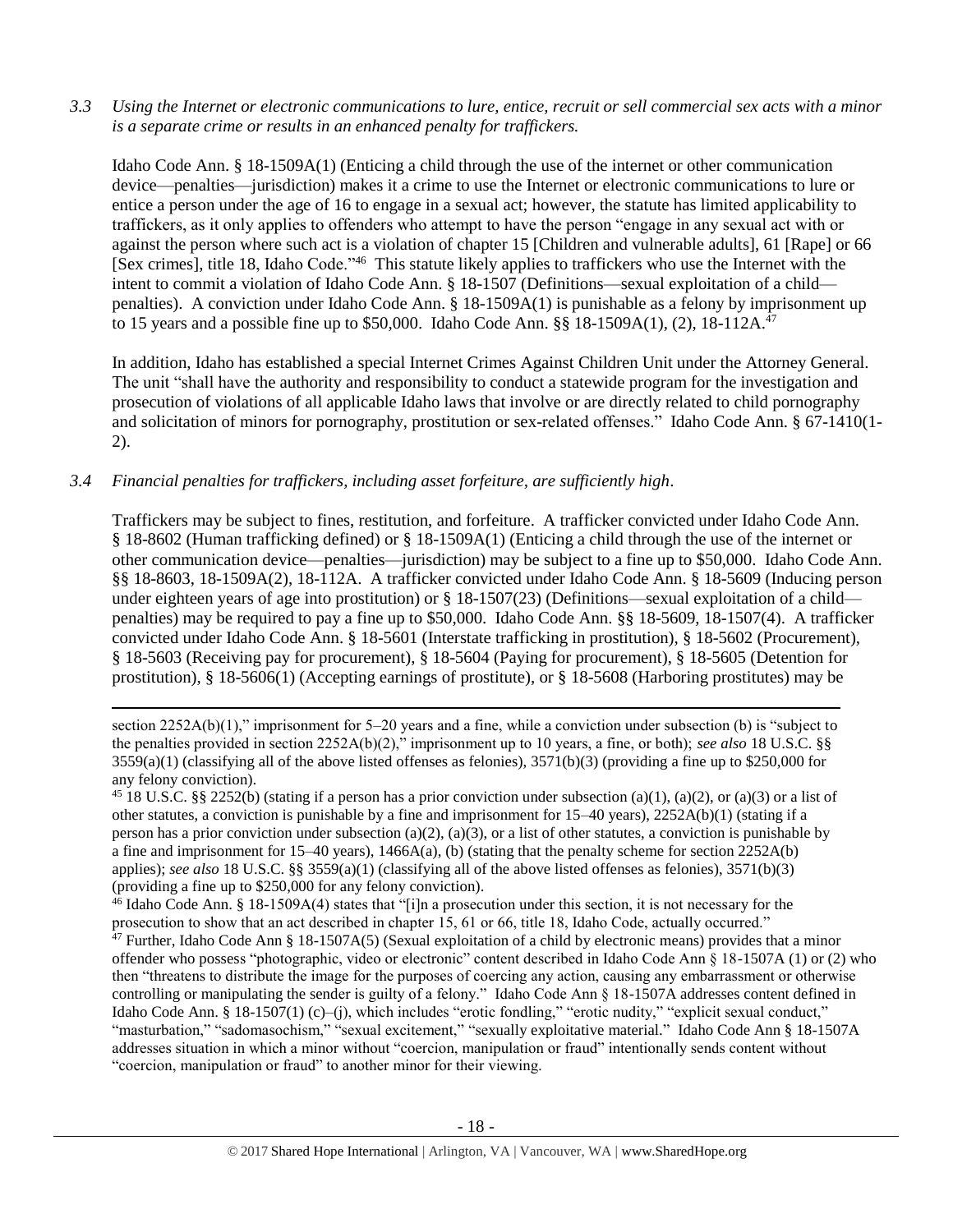required to pay a fine of \$1,000–\$50,000. Idaho Code Ann. §§ 18-5601, to -5606, 18-5608. A trafficker convicted under Idaho Code Ann. § 18-1511 (Sale or barter of child for adoption or other purpose penalized) may be required to pay a fine up to \$5,000. Idaho Code Ann. § 18-1511.

Idaho Code Ann. § 18-314 (Property of convict not forfeited)<sup>48</sup> limits the availability of asset forfeiture to where it is expressly authorized by law; however, Idaho Code Ann. § 18-5612 (Property subject to criminal forfeiture) subjects traffickers convicted under the age-neutral offense of Idaho Code Ann. § 18-5602 (Procurement definition and penalty)<sup>49</sup> or the CSEC offense under  $\S$  18-5609 (Inducing persons under 18 into prostitution— Penalties) to asset forfeiture. Pursuant to Idaho Code Ann. § 18-5612 (Property subject to criminal forfeiture),

(1) Any person who is found guilty of, who enters a plea of guilty or who is convicted of a violation of section 18-5602 [Procurement definition and penalty] or 18-5609 [Inducing persons under 18 into prostitution—Penalties], Idaho Code, no matter the form of the judgment or order withholding judgment, shall forfeit to the state of Idaho:

(a) Any property constituting, or derived from, any proceeds the person obtained directly or indirectly as the result of such violation; and

(b) Any of the person's property used, or intended to be used, in any manner or part to commit or to facilitate the commission of such violation.

(2) The court, in imposing sentence on such person as described in subsection (1) of this section, shall order, in addition to any other sentence imposed, that the person forfeit to the state of Idaho all property described in this section. The provisions of this chapter shall not be construed in any manner to prevent the state of Idaho, the attorney general or the appropriate prosecuting attorney from requesting restitution pursuant to section 19-5304, Idaho Code. The issue of criminal forfeiture shall be for the court alone, without submission to a jury, as a part of the sentencing procedure within the criminal action.

Pursuant to Idaho Code Ann. § 18-5618<sup>50</sup> (Property subject to forfeiture),

 $\overline{\phantom{a}}$ 

Property subject to criminal forfeiture under this chapter includes:

(1) "Real property" including things growing on, affixed to or found on the land; and

(2) "Tangible and intangible personal property" including rights, privileges, interests, claims and securities.

Idaho Code Ann. § 18-5620 (Forfeiture request—rebuttable presumption) provides in part,

There is a rebuttable presumption that any property of a person subject to the provisions of section 18- 5612, Idaho Code, is subject to forfeiture under this chapter if the state of Idaho establishes by a preponderance of the evidence that:

<sup>48</sup> *See supra* Component 2.8 for the provisions of Idaho Code Ann. § 18-314 (Property of convict not forfeited).  $49$  Pursuant to Idaho Code Ann. § 18-5602 (Procurement -- definition and penalty),

Any person who induces, compels, entices, or procures another person to engage in acts as a prostitute shall be guilty of a felony punishable by imprisonment for a period of not less than two (2) years nor more than twenty (20) years, or by a fine of not less than one thousand dollars (\$1,000) nor more than fifty thousand dollars (\$50,000), or by both such fine and imprisonment.

<sup>50</sup> Idaho Code Ann. § 18-5618(1) defines property as including "things growing on, affixed to or found on the land." Idaho Code Ann. § 18-5618(2) defines "tangible and intangible personal property" as including "rights, privileges, interests, claims and securities."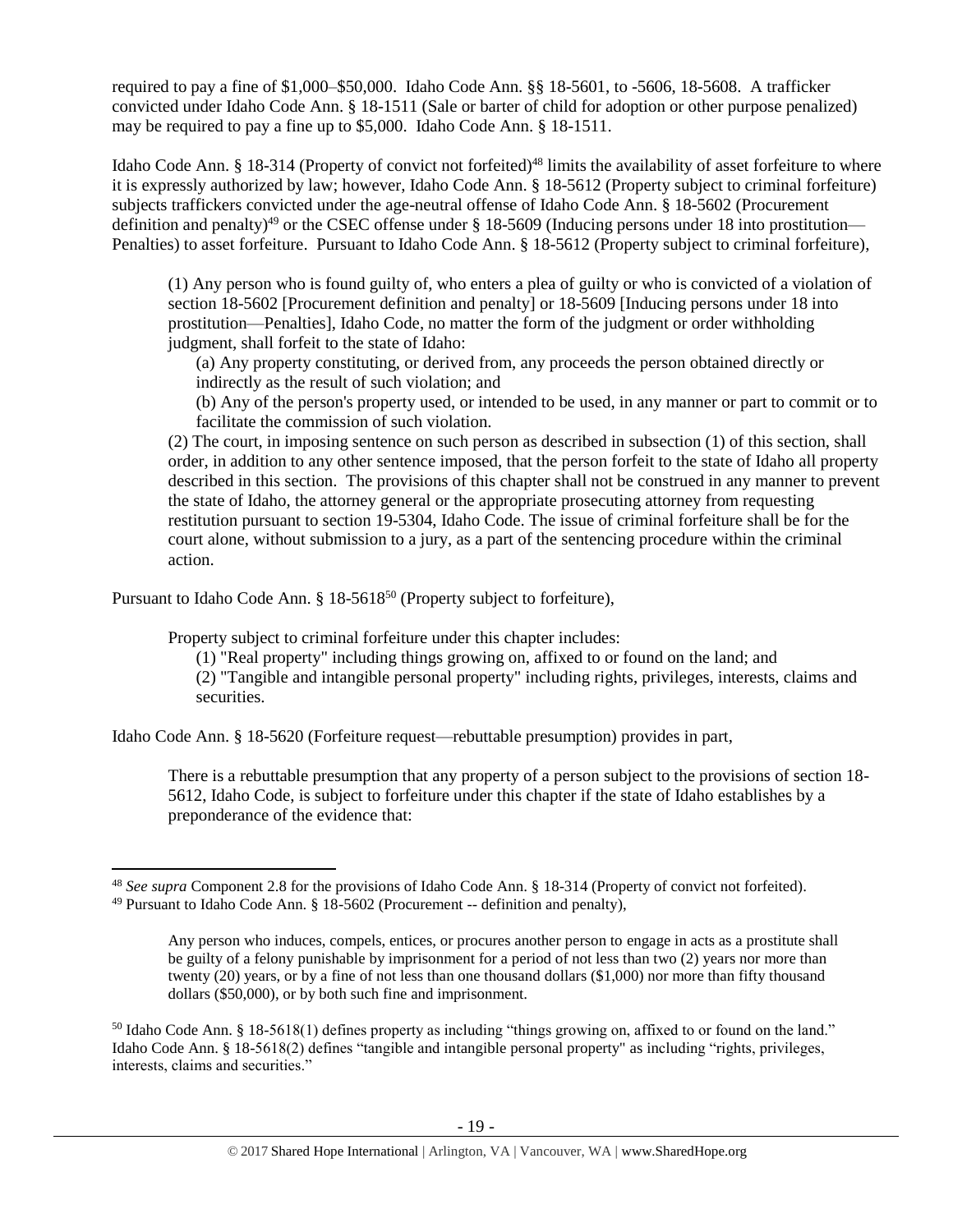(1) The property was acquired by a person during the period of the violation of either section 18- 5609 (inducing a person under eighteen years of age into prostitution) or section 18-5602 (procurement), Idaho Code, or within a reasonable time after such violation; and (2) There was no likely source for such property other than the violation of either section 18-5609 (inducing a person under eighteen years of age into prostitution) or section 18-5602 (procurement), Idaho Code.

Traffickers' assets may also be forfeited if deemed a moral nuisance; real property deemed a moral nuisance may be forfeited temporarily while personal property and monies deemed a moral nuisance may be forfeited permanently. Idaho Code Ann. § 52-406 (Right to possession of real property and personal property after hearing on the temporary injunction—Conditions for avoidance of temporary forfeiture) authorizes the court to "declare a temporary forfeiture of the use of the real property upon which [a] public nuisance is located and the personal property located therein" where allegations complaining of a moral nuisance are supported by clear and convincing evidence. Idaho Code Ann. § 52-104(F) (Moral nuisances—types) expressly declares that "[e]very place which, as a regular course of business, is used for the purposes of lewdness, assignation, or prostitution, and every such place in or upon which acts of lewdness, assignation, or prostitution, are held or occur," is a moral nuisance.<sup>51</sup> Additionally, Idaho Code Ann. § 52-415 (Civil penalty—Forfeiture— Accounting—Lien as to expenses of abatement) states,

<span id="page-19-0"></span>All personal property declared to be a moral nuisance . . . and all monies and other considerations declared to be a moral nuisance . . . are the subject of forfeiture to the local government and are recoverable as damages in the county wherein such matter is sold, exhibited or otherwise used. Such monies may be traced to and shall be recoverable from persons who, under section 52-405 [Notice of hearing on temporary injunction—Consolidation], Idaho Code, have knowledge of the nuisance at the time such monies are received by them.

A trafficker convicted under Idaho Code Ann. § 18-8201 (Money laundering and illegal investment) may be ordered to pay a fine up to the greater of \$250,000 or "twice the value of the property involved in the transaction." Idaho Code Ann. §§ 18-7804(e), 18-8201(4). Additionally, Idaho Code Ann. § 72-1025(1) (Fines) provides that a trafficker convicted of any crime also may have to pay an additional fine or reimbursement of \$37.00 per misdemeanor count, at least \$75.00 per felony count, and at least \$300.00 per sex offense count.<sup>52</sup>

The following are declared to be moral nuisances:

 $\overline{a}$ 

(B) Any and every place in the state where a lewd film is publicly and repeatedly exhibited, or possessed for the purpose of such exhibition;

<sup>52</sup> *See supra* note [25](#page-10-0) for the applicable sex offenses.

<sup>51</sup> Idaho Code Ann. § 52-103(E) (Moral nuisance—definitions) defines a "moral nuisance" as "a nuisance which is injurious to public morals." Pursuant to Idaho Code Ann. § 52-104 (Moral nuisances – types)

<sup>(</sup>A) Any and every place in the state where lewd films are publicly exhibited as a regular course of business, or possessed for the purpose of such exhibition;

<sup>(</sup>C) Any and every lewd film which is publicly exhibited, or possessed for such purpose at a place which is a moral nuisance under this section;

<sup>(</sup>D) Any and every place of business in the state in which lewd publications constitute a principal part of the stock in trade;

<sup>(</sup>E) Any and every lewd publication possessed at a place which is a moral nuisance under this section; and

<sup>(</sup>F) Every place which, as a regular course of business, is used for the purposes of lewdness, assignation, or prostitution, and every such place in or upon which acts of lewdness, assignation, or prostitution, are held or occur.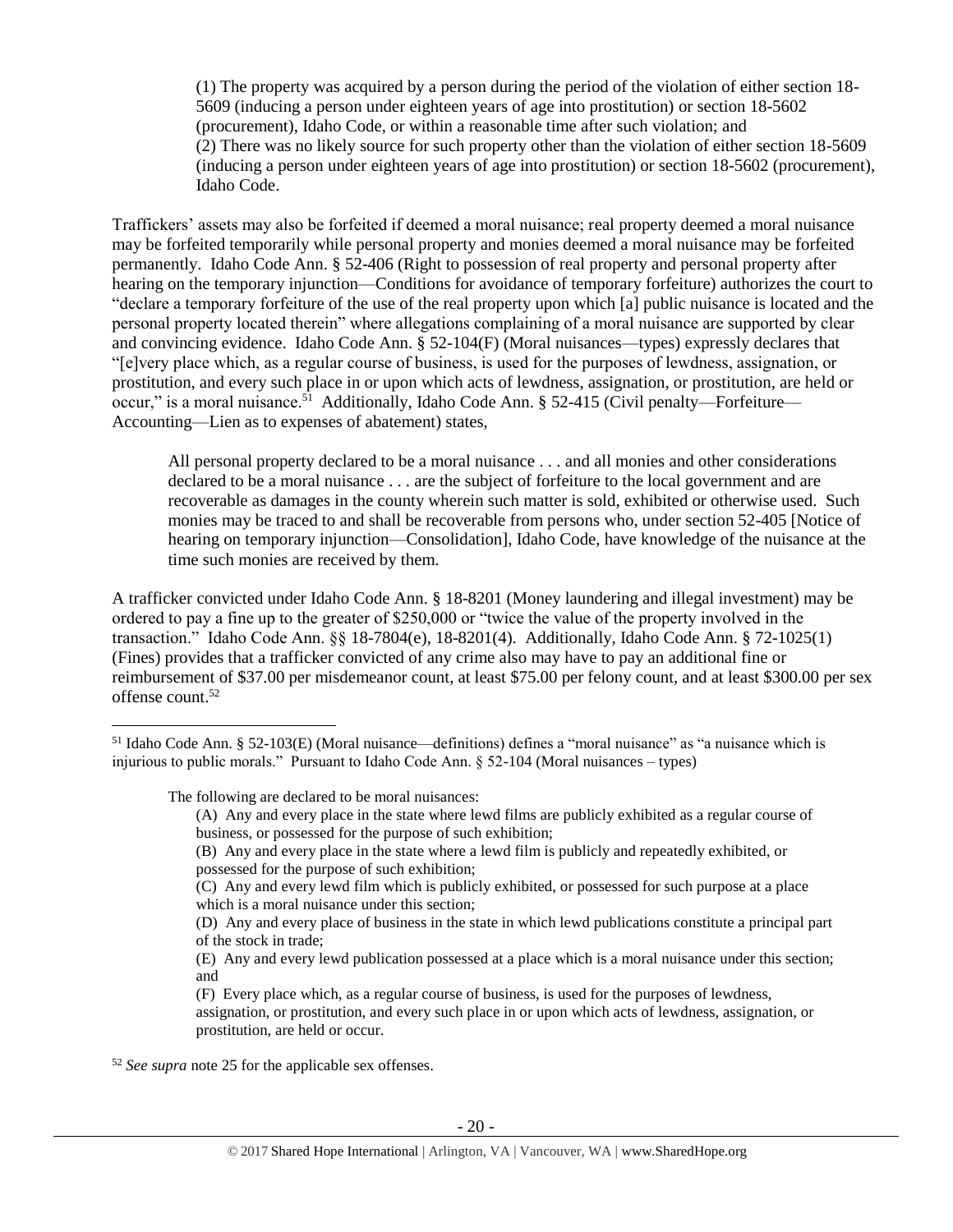A court is required to order that traffickers to pay restitution to the victims of human trafficking. Idaho Code Ann. § 18-8604(1), (2) (Restitution—rehabilitation) provides,

(1) In addition to any other amount of loss resulting from a human trafficking violation, the court shall order restitution, as applicable, including the greater of:

(a) The gross income or value to the defendant of the victim's labor or services; or

(b) The value of the victim's labor as guaranteed under the minimum wage and overtime provisions of the federal fair labor standards act.

(2) In addition to any order for restitution as provided in this section, the court shall order the defendant to pay an amount determined by the court to be necessary for the mental and physical rehabilitation of the victim or victims.

A trafficker convicted of any other crime also may be required to make restitution to the victims at the court's discretion. Idaho Code Ann. § 19-5304(2) (Restitution for crime victims) requires the court to order a defendant to make restitution where the crime resulted in an economic  $loss^{53}$  to the victim, unless restitution is determined to be "inappropriate or undesirable."<sup>54</sup> Idaho Code Ann. § 18-8201(5) (Money laundering and illegal investment) further authorizes the court to "order restitution for all costs and expenses of prosecution and investigation," where a trafficker is convicted under Idaho Code Ann.  $\S$  18-8201(1)–(3).

Traffickers convicted of certain offenses will also be subject to discretionary restitution under Idaho Code Ann. § 19-5506(6) which states, "Unless the court determines that an order of restitution would be inappropriate or undesirable, it shall order any person subject to the provisions of this section to pay restitution to help offset costs incurred by law enforcement agencies for the expense of DNA analysis." Pursuant to Idaho Code Ann. § 19-5506(7), "The court may order such person to pay restitution for DNA analysis in an amount not to exceed five hundred dollars (\$500) per DNA sample analysis, or in the aggregate not more than two thousand dollars (\$2,000) . . . ." Subsections (1) and (2) include the following offenses: Idaho Code Ann. § 18-1507 (Definitions—Sexual exploitation of a child—penalties), § 18-1509 (Enticing a child), § 18-1509A (Enticing a child through use of the internet or other communication device), § 18-5601 (Interstate trafficking in prostitution), and § 18-5609 (Inducing a minor into prostitution).

*3.5 Convicted traffickers are required to register as sex offenders.*

Idaho Code Ann. § 18-8306(2), (3) (Notice of duty to register and initial registration) requires those convicted of offenses listed in Idaho Code Ann. § 18-8304 (Applicability of chapter) to register as sex offenders.<sup>55</sup> Included among the offenses listed in Idaho Code Ann. § 18-8304(1)(a) are Idaho Code Ann. § 18-8602(1) (Human trafficking defined), § 18-5609 (Inducing person under eighteen years of age into prostitution), felony violations of § 18-1507 (Definitions—sexual exploitation of a child—penalties), § 18-1509A(1) (Enticing a child through use of the internet or other communication device), and § 18-5605 (Detention for prostitution).

*3.6 Laws relating to termination of parental rights include sex trafficking or commercial sexual exploitation of children (CSEC) offenses as grounds for termination in order to prevent traffickers from exploiting their parental rights as a form of control.* 

Convictions under Idaho Code Ann. § 18-8602(1) (Human trafficking defined) are not listed as grounds for terminating parental rights in Idaho. However, Idaho Code Ann. § 18-1507 (Definitions—Sexual exploitation

<sup>53</sup> *See supra* note [27](#page-11-0) for the definition of "economic loss."

<sup>54</sup> *See supra* Component 2.8 for the provisions of Idaho Code Ann. § 19-5304(2) (Restitution for crime victims).

<sup>55</sup> *See supra* Component 2.10 for the provisions of Idaho Code Ann. § 18-8306.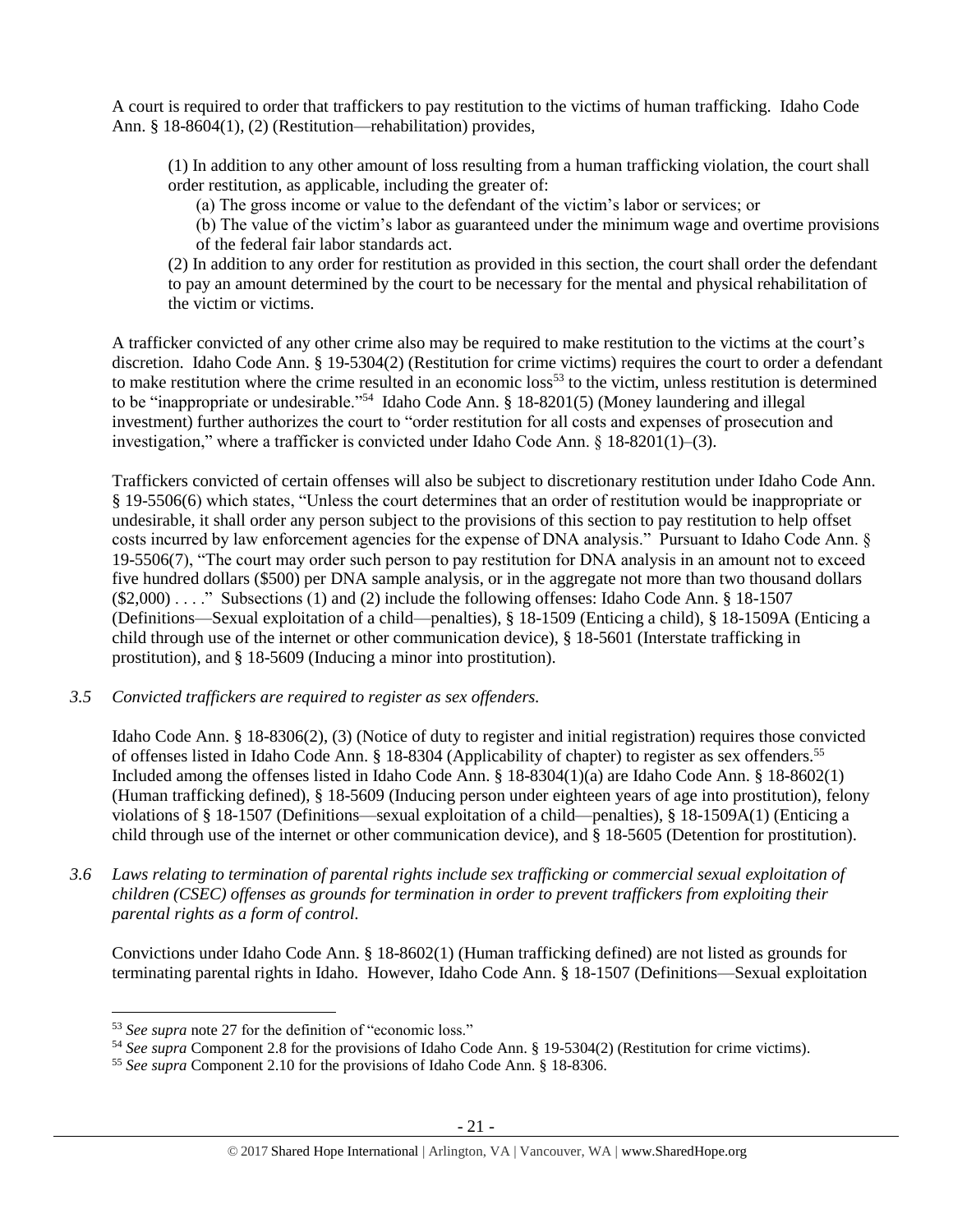of a child—penalties) is a CSEC offense that is listed as a form of sexual abuse for the purposes of circumstances which allow for the termination of parental rights under Idaho Code Ann. § 16-2005(2)(b) (Conditions under which termination may be granted); in addition to sexual abuse, torture or battery against the child are also factors that can enable termination of a parental rights. The court may also presume it is in the best interests of the child to terminate the relationship if the parent has abandoned, caused chronic abuse or neglect in an extreme or repetitious manner, which would place the child in an unacceptable risk. Idaho Code Ann. § 16-2005(2)(b)(i). Idaho Code Ann. § 16-2005(1)–(3) could be used to terminate the relationship between a familial trafficker and a child include when it is in the child's best interest and "[t]he parent has neglected or abused the child" or "has been incarcerated and is likely to remain incarcerated for a substantial period of time during the child's minority." Idaho Code Ann. § 16-2005(1)(b), (e). Finally, pursuant to Idaho Code Ann. § 16-2005(3), "[t]he court may grant an order terminating the relationship if termination is found to be in the best interest of the parent and child."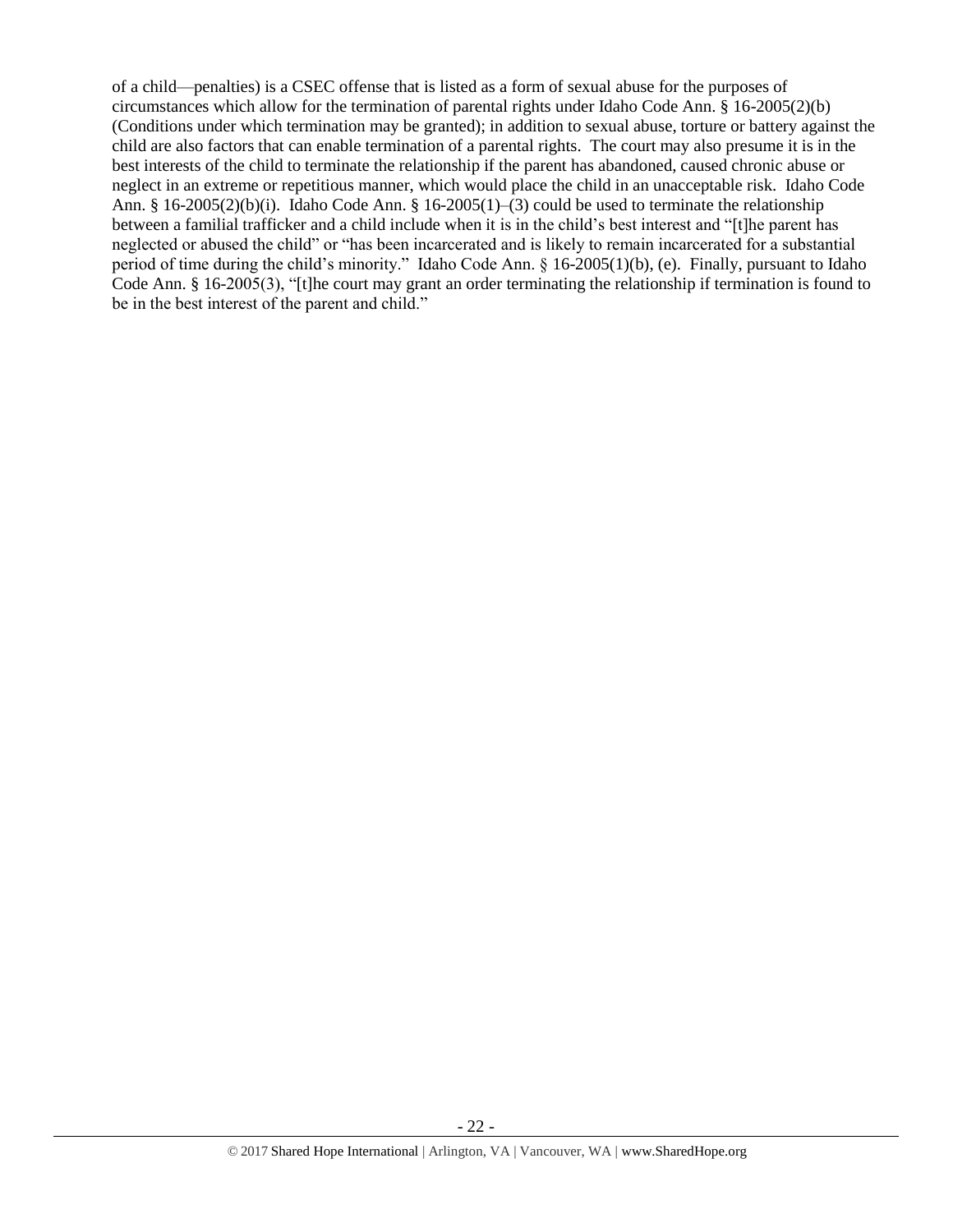#### FRAMEWORK ISSUE 4: CRIMINAL PROVISIONS FOR FACILITATORS

#### *Legal Components:*

- *4.1 The acts of assisting, enabling, or financially benefitting from child sex trafficking are included as criminal offenses in the state sex trafficking statute.*
- *4.2 Financial penalties, including asset forfeiture laws, are in place for those who benefit financially from or aid and assist in committing domestic minor sex trafficking.*
- *4.3 Promoting and selling child sex tourism is illegal.*
- *4.4 Promoting and selling images of child sexual exploitation carries penalties as high as similar federal offenses. \_\_\_\_\_\_\_\_\_\_\_\_\_\_\_\_\_\_\_\_\_\_\_\_\_\_\_\_\_\_\_\_\_\_\_\_\_\_\_\_\_\_\_\_\_\_\_\_\_\_\_\_\_\_\_\_\_\_\_\_\_\_\_\_\_\_\_\_\_\_\_\_\_\_\_\_\_\_\_\_\_\_\_\_\_\_\_\_\_\_\_\_\_\_*

#### *Legal Analysis:*

 $\overline{a}$ 

*4.1 The acts of assisting, enabling, or financially benefitting from child sex trafficking are included as criminal offenses in the state sex trafficking statute*.

Idaho Code Ann. § 18-8602(1) (Human trafficking defined) does not expressly criminalize assisting, enabling, or financially benefitting from domestic minor sex trafficking, stating instead that "'human trafficking' means: (1) Sex trafficking . . . in which the person induced to perform such act has not attained eighteen (18) years of age." Additionally, no CSEC laws include the acts of facilitators. However, other laws related to prostitution may be used to prosecute facilitators.

A facilitator may be convicted under several Idaho prostitution laws, all of which are punishable as felonies by imprisonment for 2–20 years, a \$1,000–\$50,000 fine, or both. Idaho Code Ann. §§ 18-5603, 18-5604, 18-5606, 18-5608. Idaho Code Ann. § 18-5603 (Receiving pay for procurement) applies to a facilitator "who knowingly receives money or any object of value to procure a prostitute." Idaho Code Ann. § 18-5604 (Paying for procurement) applies to a facilitator "who pays another money or any object of value to procure a third person to engage in prostitution." Idaho Code Ann. § 18-5606(1) (Accepting earnings of prostitute) applies to a facilitator "who shall knowingly accept or appropriate any money or item of value from the proceeds or earnings of any person engaged in prostitution as part of a joint venture<sup>56</sup> with such person." Lastly, Idaho Code Ann. § 18-5608 (Harboring prostitutes) applies to a facilitator "maintaining, controlling or supporting a house of prostitution."

Additionally, Idaho Code Ann. § 18-8201 (Money laundering and illegal investment) separately makes it illegal for a facilitator to knowingly engage in certain financial transactions that further racketeering.<sup>57</sup> A conviction under this statute is punishable as a felony by imprisonment up to 10 years, a fine of the greater of up to \$250,000 or "twice the value of the property involved in the transaction," or both fine and imprisonment. Idaho Code Ann. § 18-8201(4).

4.1.1 Recommendation: Amend Idaho Code Ann. § 18-8602(1) (Human trafficking defined) to include anyone who knowingly assists, enables, or financially benefits from human trafficking.

<sup>56</sup> Idaho Code Ann. § 18-5606(2) defines "joint venture" as "an undertaking by two (2) or more persons jointly to carry out a single business enterprise involving one or more transactions for profit. Such joint venture can be created by oral agreement or may be inferred from acts or conduct."

<sup>57</sup> *See supra* Component 3.1 for the provisions of Idaho Code Ann. § 18-8201.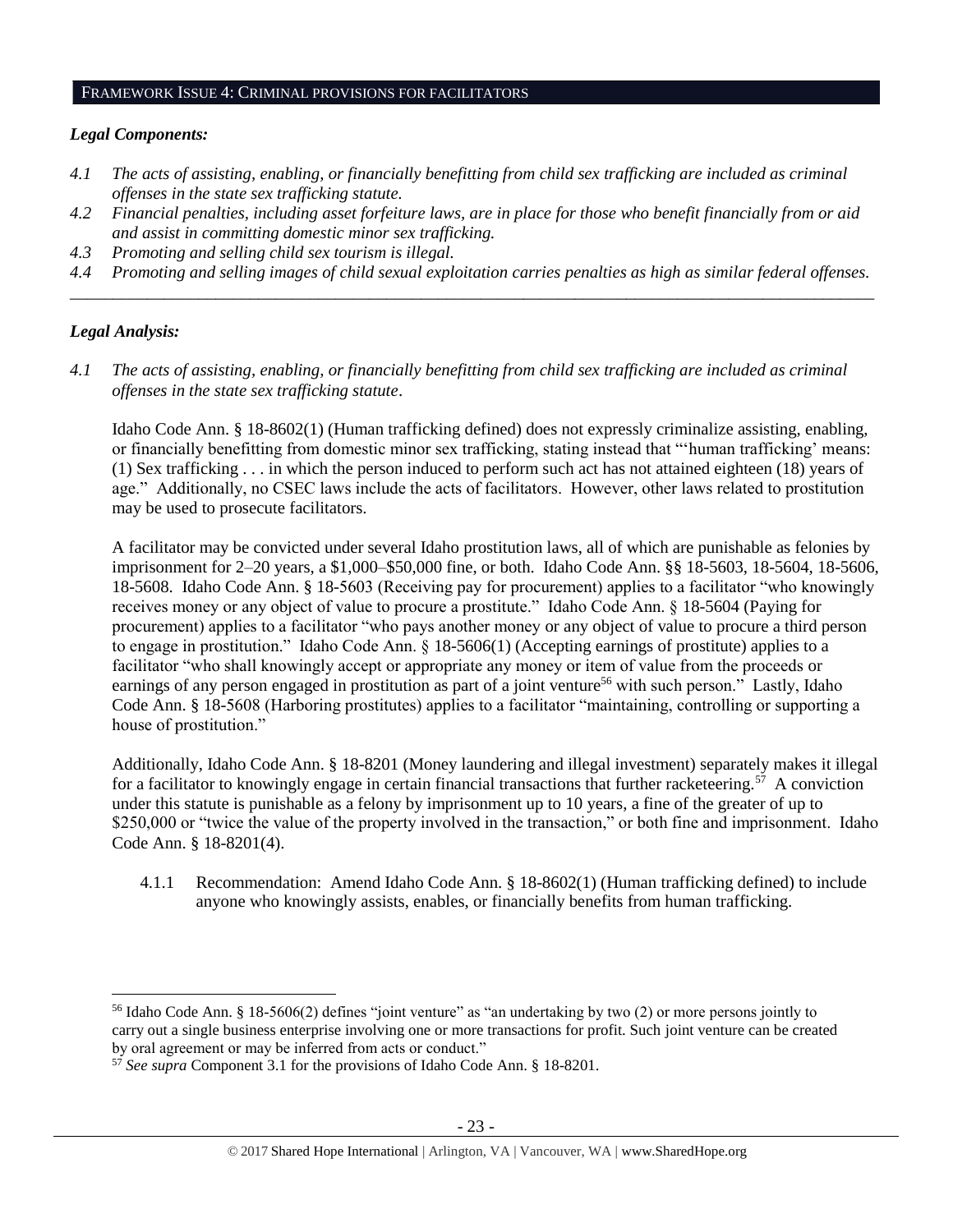## *4.2 Financial penalties, including asset forfeiture laws, are in place for those who benefit financially from or aid and assist in committing domestic minor sex trafficking.*

Facilitators may be subject to fines, restitution, forfeiture, and civil damages. A facilitator convicted under Idaho Code Ann. § 18-5603 (Receiving pay for procurement), §18-5604 (Paying for procurement), § 18- 5606(1) (Accepting earnings of prostitute), or § 18-5608 (Harboring prostitutes) may be required to pay a fine of \$1,000–\$50,000. Idaho Code Ann. §§ 18-5604, 18-5603, 18-5606, 18-5608.

A facilitator convicted under Idaho Code Ann. § 18-8201(4) (Money laundering and illegal investment) may be ordered to pay a fine of the greater of up to \$250,000 or "twice the value of the property involved in the transaction." Idaho Code Ann. §§ 18-7804(e), 18-8201(4). Additionally, Idaho Code Ann. § 72-1025(1) (Fines) provides that a facilitator convicted of any crime also may have to pay an additional fine or reimbursement of \$37.00 per misdemeanor count, at least \$75.00 per felony count, and at least \$300.00 per sex offense account.<sup>58</sup>

Facilitators convicted of any crime may be required to make restitution to their victims, at the discretion of the court. Idaho Code Ann. § 19-5304(2) (Restitution for crime victims) requires the court to order a defendant to make restitution when the crime resulted in an economic loss<sup>59</sup> to the victim, unless the court determines that restitution is "inappropriate or undesirable."<sup>60</sup> Idaho Code Ann. § 18-8201(5) (Money laundering and illegal investment) further authorizes the court to "order restitution for all costs and expenses of prosecution and investigation," if a facilitator is convicted under Idaho Code Ann. § 18-8201(1)–(3).

Restitution may also be ordered under Idaho Code Ann. § 19-5506(6) which states, "Unless the court determines that an order of restitution would be inappropriate or undesirable, it shall order any person subject to the provisions of this section to pay restitution to help offset costs incurred by law enforcement agencies for the expense of DNA analysis." Pursuant to Idaho Code Ann. § 19-5506(7), "The court may order such person to pay restitution for DNA analysis in an amount not to exceed five hundred dollars (\$500) per DNA sample analysis, or in the aggregate not more than two thousand dollars  $(\$2,000)$ ...." Subsections (1) and (2) include the following offenses: Idaho Code Ann. § 18-1507 (Definitions—Sexual exploitation of a child—penalties), § 18-1509 (Enticing a child), § 18-1509A (Enticing a child through use of the internet or other communication device), § 18-5601 (Interstate trafficking in prostitution), and § 18-5609 (Inducing a minor into prostitution).

Idaho Code Ann. § 18-314<sup>61</sup> (Property of convict not forfeited) limits the availability of asset forfeiture to when it is expressly authorized by law. Most of the laws under which facilitators may be prosecuted do not expressly authorize asset forfeiture. However, facilitators may face forfeiture of assets deemed a moral nuisance under Idaho Code Ann. § 52-406 (Right to possession of real property and personal property after hearing on the temporary injunction) which authorizes the court to "declare a temporary forfeiture of the use of the real property upon which [a] public nuisance is located and the personal property located therein" if allegations complaining of a moral nuisance<sup>62</sup> are supported by "clear and convincing evidence." Idaho Code Ann.  $\S$  52-104(F) (Moral nuisances—types) expressly declares that "[e]very place which, as a regular course of business, is used for the purposes of lewdness, assignation, or prostitution, and every such place in or upon which acts of lewdness, assignation, or prostitution, are held or occur" is a moral nuisance. Additionally, Idaho Code Ann. § 52-415 (Civil penalty) states in part,

<sup>58</sup> *See supra* note [25](#page-10-0) for the applicable sex offenses.

<sup>&</sup>lt;sup>59</sup> See supra note [27](#page-11-0) for the definition of "economic loss."

<sup>60</sup> *See supra* Component 2.8 for the provisions of Idaho Code Ann. §19-5304(2) (Restitution for crime victims).

<sup>&</sup>lt;sup>61</sup> See supra Component 2.8 for the provisions of Idaho Code Ann. § 18-314 (Property of convict not forfeited).

<sup>&</sup>lt;sup>62</sup> See supra note [51](#page-19-0) for the definition of "moral nuisance."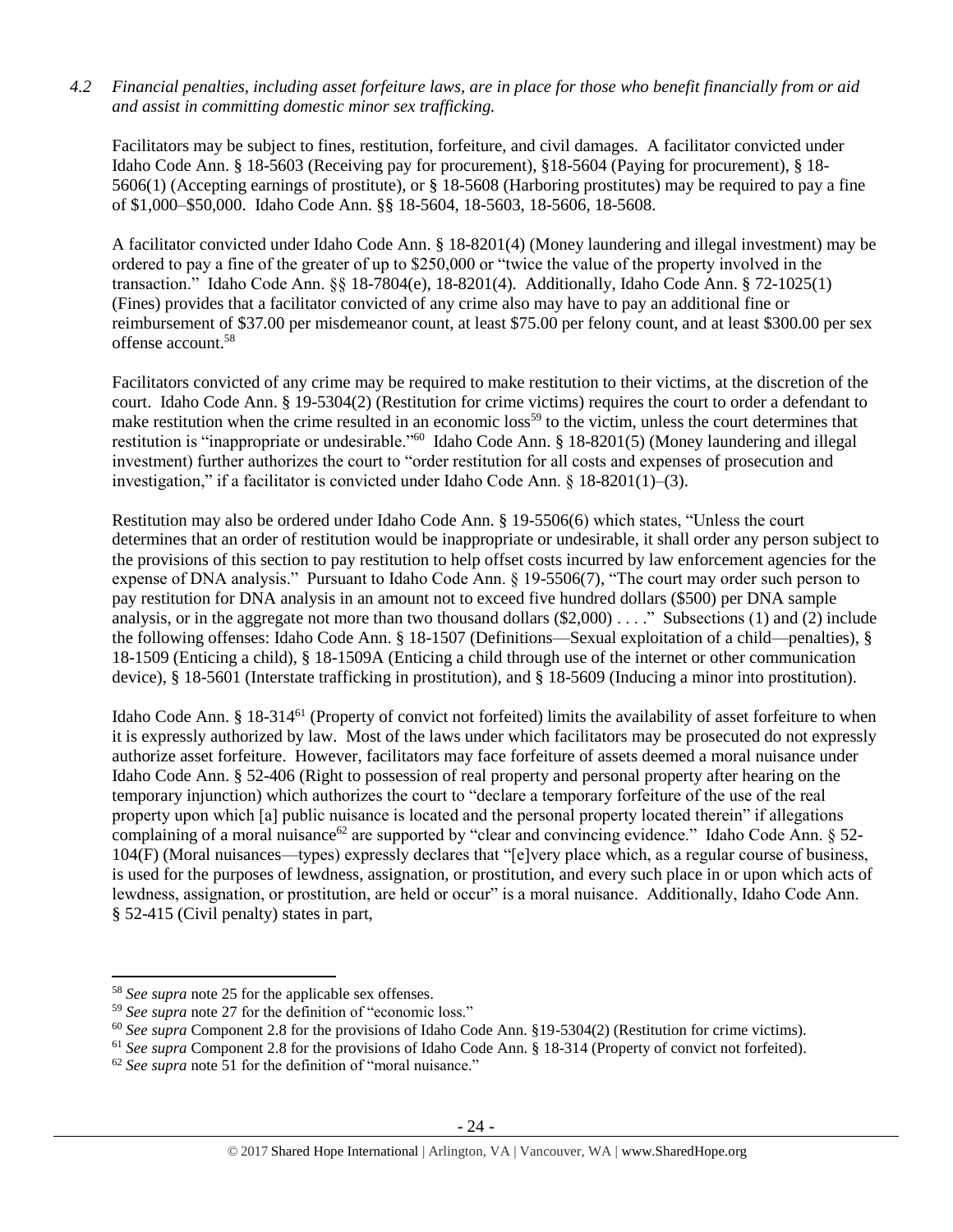All personal property declared to be a moral nuisance . . . and all monies and other considerations declared to be a moral nuisance . . . are the subject of forfeiture to the local government and are recoverable as damages in the county wherein such matter is sold, exhibited or otherwise used. Such monies may be traced to and shall be recoverable from persons who, under section 52-405 [Notice of hearing on temporary injunction—consolidation], Idaho Code, have knowledge of the nuisance at the time such monies are received by them.

## *4.3 Promoting and selling child sex tourism is illegal*.

Idaho does not specifically prohibit sex tourism.

- 4.3.1 Recommendation: Enact a law that specifically prohibits selling or offering to sell travel services that include or facilitate travel for the purpose of engaging in commercial sexual exploitation of a minor or prostitution of a minor, if the offering, selling, or travel occurs in Idaho.
- *4.4 Promoting and selling images of child sexual exploitation carries penalties as high as similar federal offenses*.

Promoting and selling images of child sexual exploitation (ICSE) is criminalized under Idaho Code Ann. § 18- 1507 (Definitions—sexual exploitation of a child—penalties), which states,

. . . .

(2) A person commits sexual exploitation of a child<sup>63</sup> if he knowingly and willfully:

. . . . (c) Promotes, prepares, publishes, produces, makes, finances, offers, exhibits, or advertises any sexually exploitative material; or

(d) Distributes through any means including, but not limited to, mail, physical delivery or exchange, use of a computer or any other electronic or digital method, any sexually exploitative material. Distribution of sexually exploitative material does not require a pecuniary transaction or exchange of interests in order to complete the offense.

. . . .

(4) The sexual exploitation of a child pursuant to subsections  $(2)(b)$ , (c) and (d) of this section is a felony and shall be punishable by imprisonment in the state prison for a term not to exceed thirty (30) years or by a fine not to exceed fifty thousand dollars (\$50,000) or by both such fine and imprisonment. . . . .

<sup>63</sup> *See supra* note [4.](#page-1-0)

 $\overline{a}$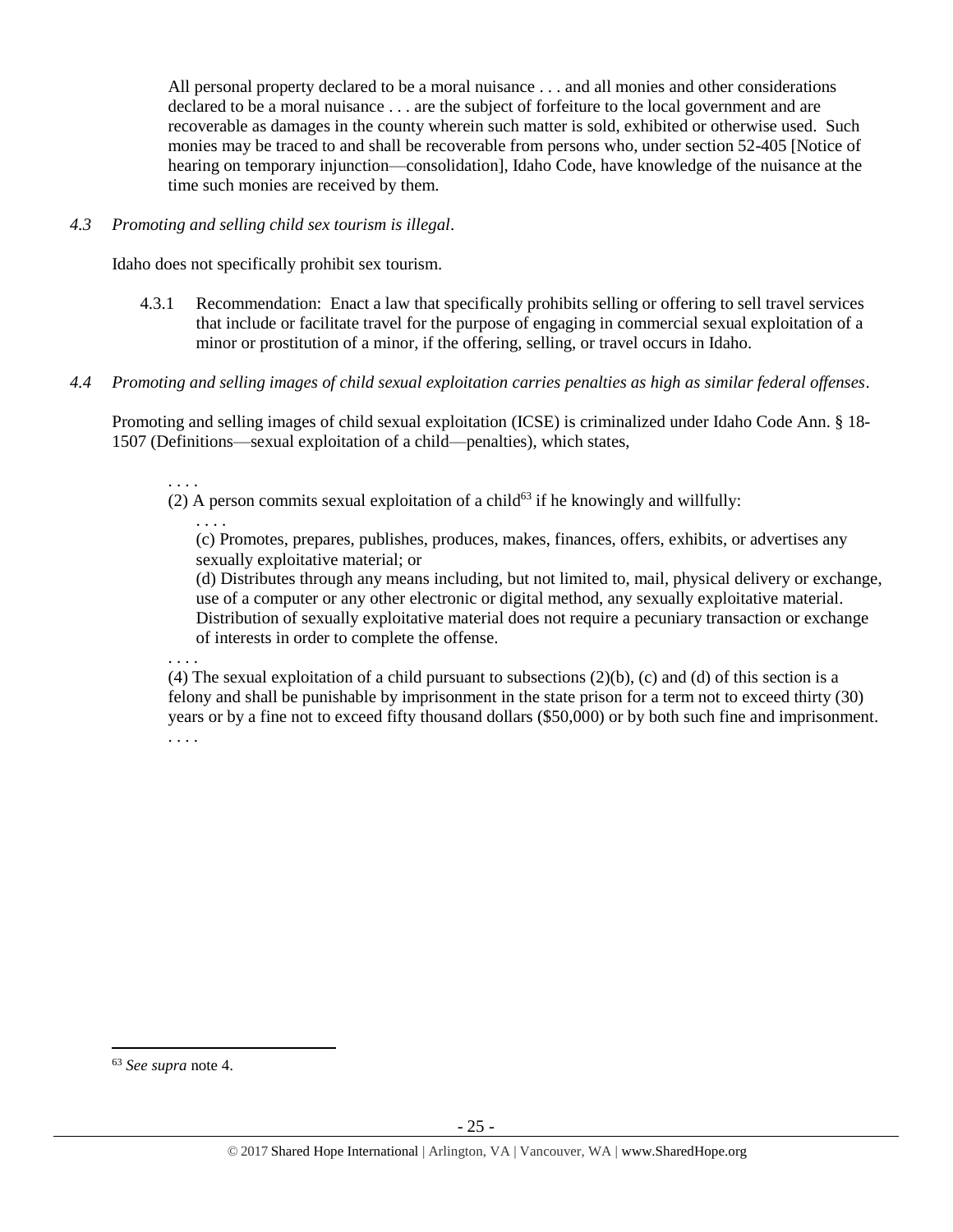#### FRAMEWORK ISSUE 5: PROTECTIVE PROVISIONS FOR THE CHILD VICTIMS

## *Legal Components:*

- *5.1 Victims under the core child sex trafficking offense include all commercially sexually exploited children.*
- *5.2 The state sex trafficking statute expressly prohibits a defendant from asserting a defense based on the willingness of a minor under 18 to engage in the commercial sex act.*
- *5.3 State law prohibits the criminalization of minors under 18 for prostitution offenses.*
- *5.4 State law provides a non-punitive avenue to specialized services through one or more points of entry.*
- *5.5 Child sex trafficking is identified as a type of abuse and neglect within child protection statutes.*
- *5.6 The definition of "caregiver" or another related term in the child welfare statutes is not a barrier to a sex trafficked child accessing the protection of child welfare.*
- *5.7 Crime victims' compensation is specifically available to a child victim of sex trafficking or commercial sexual exploitation of children (CSEC).*
- *5.8 Victim-friendly procedures and protections are provided in the trial process for minors under 18.*
- *5.9 Child sex trafficking victims may vacate delinquency adjudications and expunge related records for prostitution and other offenses arising from trafficking victimization, without a waiting period.*
- *5.10 Victim restitution and civil remedies for victims of domestic minor sex trafficking or commercial sexual exploitation of children (CSEC) are authorized by law.*
- *5.11 Statutes of limitations for civil and criminal actions for child sex trafficking or commercial sexual exploitation of children (CSEC) offenses are eliminated or lengthened to allow prosecutors and victims a realistic opportunity to pursue criminal action and legal remedies.*

*\_\_\_\_\_\_\_\_\_\_\_\_\_\_\_\_\_\_\_\_\_\_\_\_\_\_\_\_\_\_\_\_\_\_\_\_\_\_\_\_\_\_\_\_\_\_\_\_\_\_\_\_\_\_\_\_\_\_\_\_\_\_\_\_\_\_\_\_\_\_\_\_\_\_\_\_\_\_\_\_\_\_\_\_\_\_\_\_\_\_\_\_\_*

# *Legal Analysis:*

*5.1 Victims under the core child sex trafficking offense include all commercially sexually exploited children.<sup>64</sup>*

Idaho's human trafficking offense includes all commercial sexual exploitation of minors. Under Idaho Code Ann. § 18-8602(1) (Human trafficking defined), sex trafficking does not require force, fraud, or coercion if the person induced to perform the commercial sex act is under the age of 18. In addition, the human trafficking offense includes buyer conduct.<sup>65</sup> Idaho Code Ann. §§ 18-8602, 18-8603. Furthermore, the definition of human trafficking under Idaho Code Ann. §§ 18-8602, 18-8603 does not require that a trafficker or controlling third party be identified. Consequently, Idaho's human trafficking offense includes any child who is bought for sex, regardless of whether force, fraud or coercion is used, regardless of whether a buyer exploited the youth without a trafficker's involvement, and regardless of whether the victim identifies a trafficker. Idaho Code Ann. §§ 18-8602, 18-8603.

*5.2 The state sex trafficking statute expressly prohibits a defendant from asserting a defense based on the willingness of a minor under 18 to engage in the commercial sex act.* 

Idaho Code Ann. § 18-8602(1) (Human trafficking defined), § 18-1507(1) (Definitions—Sexual exploitation of a child—penalties), § 18-5609 (Inducing person under eighteen years of age into prostitution), and § 18- 1509A(1) (Enticing a child through the use of the internet or other communication device—penalties—

 $\overline{\phantom{a}}$ <sup>64</sup> *See generally* Shared Hope International, "Eliminating the Third Party Control Barrier to Identifying Juvenile Sex Trafficking Victims," JuST Response Policy Paper (2015), [http://sharedhope.org/wp](http://sharedhope.org/wp-content/uploads/2015/08/Policy-Paper_Eliminating-Third-Party-Control_Final1.pdf)[content/uploads/2015/08/Policy-Paper\\_Eliminating-Third-Party-Control\\_Final1.pdf](http://sharedhope.org/wp-content/uploads/2015/08/Policy-Paper_Eliminating-Third-Party-Control_Final1.pdf) (discussing need to include all commercially sexually exploited children within sex trafficking definitions and corresponding need to include buyer

conduct in core sex trafficking offenses regardless of whether victim is under control of a third party). <sup>65</sup> *See supra* discussion of buyer applicability in Component 2.1.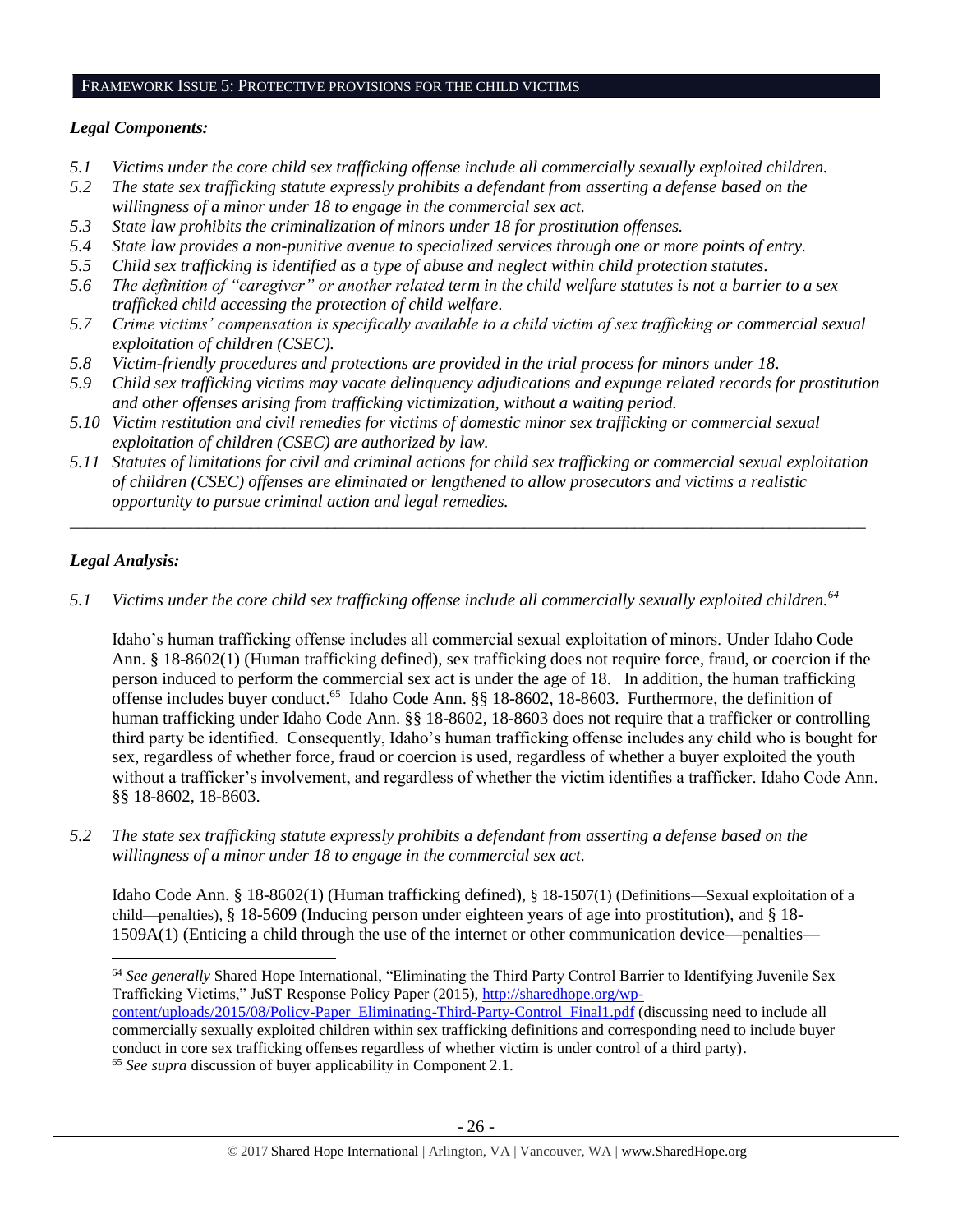jurisdiction) do not expressly prohibit a defendant from asserting a defense based on the willingness of the minor to engage in the commercial sex act. However, permissibility of such a defense appears to be inconsistent with the statute's language.<sup>66</sup>

5.2.1 Recommendation: Amend Idaho Code Ann. § 18-8602(1) (Human trafficking defined), § 18- 1507(1) (Definitions—Sexual exploitation of a child—penalties), § 18-5609 (Inducing person under eighteen years of age into prostitution), and § 18-1509A(1) (Enticing a child through the use of the internet or other communication device—penalties—jurisdiction) to expressly eliminate a consent defense.

# *5.3 State law prohibits the criminalization of minors under 18 for prostitution offenses.<sup>67</sup>*

Idaho Code Ann. § 18-5613 (Prostitution) is not limited in applicability to adults and therefore renders minors subject to prosecution for prostitution offenses. Idaho Code Ann. § 18-5613(1) states instead,

A person is guilty of prostitution when he or she:

(a) engages in or offers or agrees to engage in sexual conduct, or sexual contact with another person in return for a fee; or

(b) is an inmate of a house of prostitution; or

(c) loiters in or within view of any public place for the purpose of being hired to engage in sexual conduct or sexual contact.

A first or second conviction under this statute is a misdemeanor punishable by imprisonment up to 6 months in county jail, a fine up to \$1,000, or both. Idaho Code Ann. §§ 18-5613(2), 18-113(1). A third or subsequent conviction is punishable as a felony by imprisonment up to 5 years in the state prison, a fine up to \$50,000, or both. Idaho Code Ann. §§ 18-5613(2), 18-112.

- 5.3.1 Recommendation: Amend Idaho Code Ann. § 18-5613 (Prostitution) to eliminate liability for prostitution offenses for all minors under 18.
- *5.4 State law provides a non-punitive avenue to specialized services through one or more points of entry.*

Idaho law does not provide juvenile sex trafficking victims with a statutory avenue to specialized services or mandate immunity for offenses committed as a result of the trafficking victimization. However, the legislature has declared its intent to assist and direct juvenile sex trafficking victims to specialized services. Idaho Code § 18-8601 (Legislative intent).<sup>68</sup>

l <sup>66</sup> Senate Bill 1337, passed during the second regular session of the sixty-first legislature of the State of Idaho, 2012 Ida. Ch. 269, deleted the legislative findings contained in Idaho Code Ann. § 18-1507(1), which stated: "[t]he legislature hereby finds and declares that the commercial sexual exploitation of children constitute a wrongful invasion of the child's right of privacy and results in social, developmental, and emotional injury to the child; that a child below the age of eighteen (18) years is incapable of giving informed consent to the use of his or her body for a commercial purpose; and that to protect children from commercial sexual exploitation it is necessary to prohibit the production for trade or commerce of material which involves or is derived from such exploitation and to exclude all such material from the channels of trade and commerce."

 $67$  For more information regarding recent federal legislation impacting this component see: http://go.sharedhope.org/stateimpactmemo.

<sup>&</sup>lt;sup>68</sup> Idaho Code Ann. § 18-8601 (Legislative intent) declares that the legislature intended to "assist and direct victims of such trafficking to available community resources." In turn, Idaho Code Ann. § 18-8605 (Human trafficking victim protection) provides,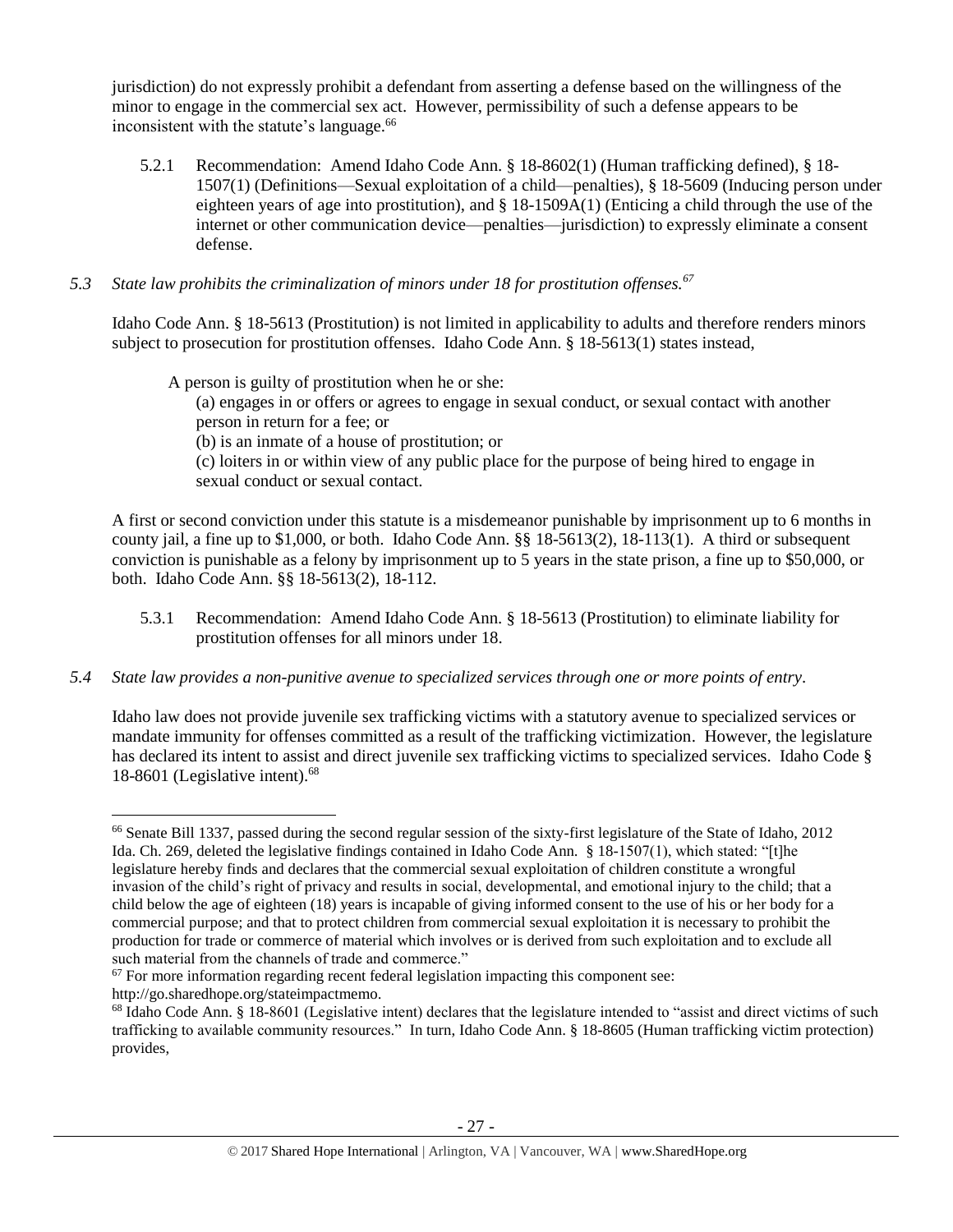- <span id="page-27-0"></span>5.4.1 Recommendation: Enact a protective response for juvenile sex trafficking victims that provides an avenue to specialized services and a mandatory mechanism to prevent delinquency adjudications.
- *5.5 Child sex trafficking is identified as a type of abuse and neglect within child protection statutes.<sup>69</sup>*

Idaho Code Ann. § 16-1602(1)(b)<sup>70</sup> (Definitions) identifies commercial sexual exploitation and human trafficking as child abuse. "Abused"—as defined by Idaho Code Ann. § 16-1602(1)(b)—encompasses "[s]exual conduct, including . . . prostitution, obscene or pornographic photographing, filming or depiction for commercial purposes, human trafficking as defined in section 18-8602, Idaho Code, or other similar forms of sexual exploitation harming or threatening the child's health or welfare or mental injury to the child."

Furthermore, "sexual exploitation" under Idaho Code Ann. § 18-1507(2) (Definitions –sexual exploitation of a child –penalties) occurs when a person,

(a) Possesses or accesses through any means including, but not limited to, the internet, any sexually exploitative material; or

(b) Causes, induces or permits a child to engage in, or be used for, any explicit sexual conduct for the purposes of producing or making sexually exploitative material; or

(c) Promotes, prepares, publishes, produces, makes, finances, offers, exhibits or advertises any sexually exploitative material; or

(d) Distributes through any means including, but not limited to, mail, physical delivery or exchange, use of a computer or any other electronic or digital method, any sexually exploitative material. Distribution of sexually exploitative material does not require a pecuniary transaction or exchange of interests in order to complete the offense.

*5.6 The definition of "caregiver" or another related term in the child welfare statutes is not a barrier to a sex trafficked child accessing the protection of child welfare.*

The definition of caregiver or another related term does not create a barrier for child sex trafficking victims to access child welfare services because fault of someone in a caregiver role is not required to constitute abuse. Idaho Code Ann. § 16-1602(1)(b)<sup>71</sup> (Definitions) states, "[A] child who is a victim of "sexual conduct, including . . . prostitution . . . human trafficking . . . or other forms of sexual exploitation . . ." is "abused" without mention of the relationship or identity of the perpetrator.<sup>72</sup>

(1) The attorney general, in consultation with the department of health and welfare and the United States attorney's office, shall, no later than July 1, 2007, issue a report outlining how existing victim and witness laws respond to the needs of human trafficking victims, and suggesting areas of improvement and modification. (2) The department of health and welfare, in consultation with the attorney general, shall, no later than July 1, 2007, issue a report outlining how existing social service programs respond or fail to respond to the needs of human trafficking victims, and the interplay of such existing programs with federally-funded victim service programs, and suggesting areas of improvement or modification. Such inquiry shall include, but not be limited to, the ability of state programs and licensing bodies to recognize federal T nonimmigrant status for the purposes of benefits, programs and licenses.

<sup>69</sup> For more information regarding recent federal legislation impacting this component see: http://go.sharedhope.org/stateimpactmemo.

 $70$  The text of Idaho Code Ann. § 16-1602 cited here and elsewhere in this report includes amendments made by the enactment of Senate Bill 1005 during the 2017 1st Regular Session of Idaho's 64th Legislature (effective July 1, 2017).

<sup>71</sup> *See supra* note [70.](#page-27-0)

<sup>72</sup> *See supra* Component 5.5. for a full discussion regarding the definition of abuse.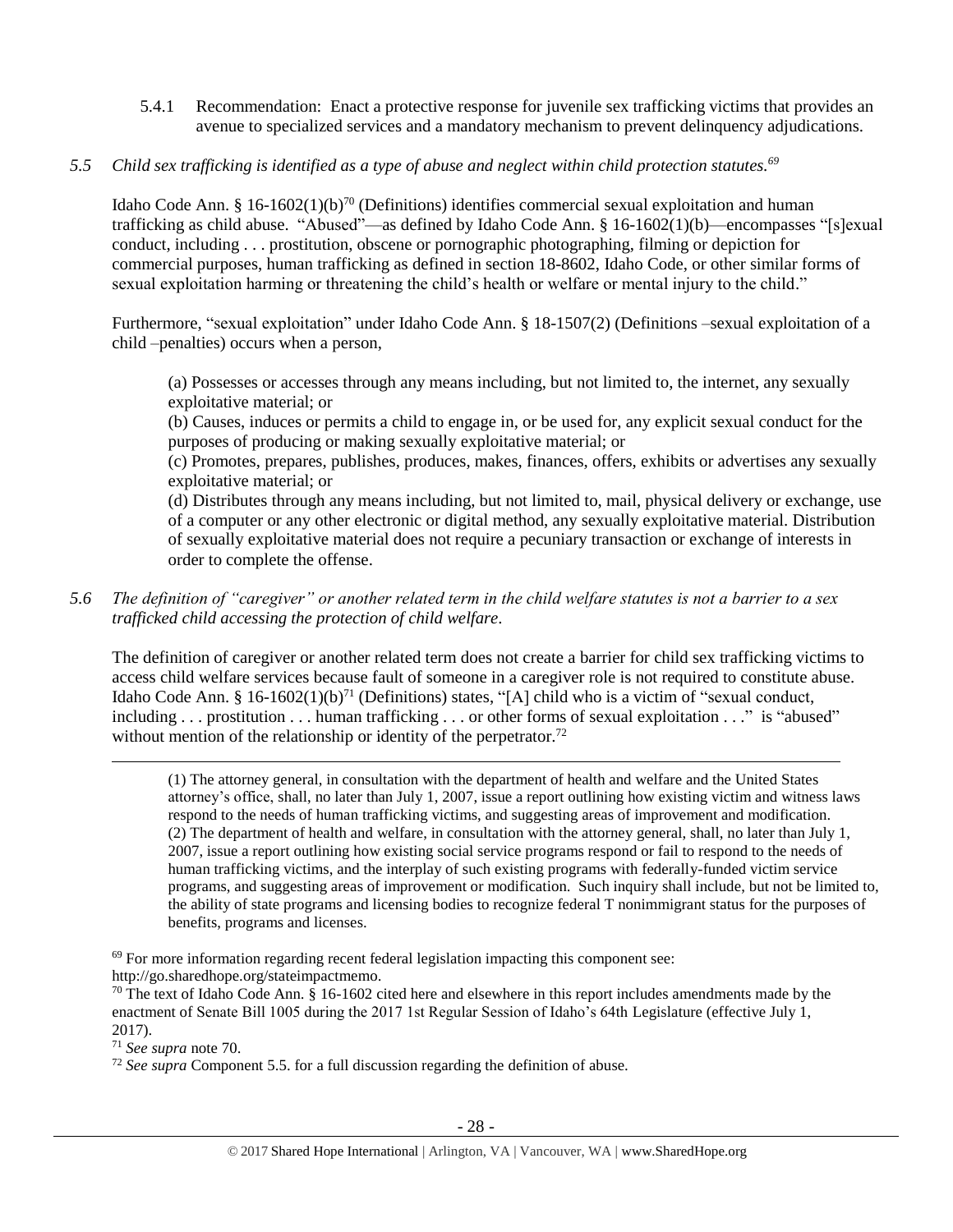Additionally, pursuant to Idaho Code Ann. § 16-1629 (Powers and duties of the department), the department of health and welfare has

the duty to do all things reasonably necessary to carry out the purpose of this chapter, including, but not limited to, the following:

(1) The department shall administer treatment programs for the protection and care of neglected, abused and abandoned children, and in so doing may place in foster care, shelter care, or other diagnostic, treatment, or care centers or facilities, children of whom it has been given custody. . . . .

*5.7 Crime victims' compensation is specifically available to a child victim of sex trafficking or commercial sexual exploitation of children (CSEC).*

Crime victims' compensation is not specifically available to victims of domestic minor sex trafficking, but under the Crime Victims Compensation Act, such victims still may receive compensation.

Idaho Code Ann. § 72-1002 (Legislative purpose and intent) explains that, in enacting the Crime Victims Compensation Act, it was the legislature's intent to assist and compensate "those persons within the state who are innocent victims of criminal acts and who suffer injury or death. To this end, it is the legislature's intention to provide compensation for injuries suffered as a direct result of the criminal acts of other persons." As defined in Idaho Code Ann. § 72-1003(8)(a) (Definitions), a "victim" is "a person who suffers injury or death as a result of . . . [c]riminally injurious conduct." Idaho Code Ann. § 72-1003(4) defines "criminally injurious conduct" as

intentional, knowing, or reckless conduct that:

(a) Occurs or is attempted in this state or occurs outside the state of Idaho against a resident of the state of Idaho and which occurred in a state which does not have a crime victims' compensation program for which the victim is eligible as eligibility is set forth in this statute;

(b) Constitutes an act of terrorism as defined by 18 U.S.C. 2331, committed outside the United States against a resident of this state;

(c) Results in injury or death; and

(d) Is punishable by fine, imprisonment, or death or would be so punishable but for the fact that the person engaging in the conduct lacked capacity to commit the crime under the laws of this state . . . .

The Crime Victims Compensation Act contains ineligibility criteria that could bar a domestic minor sex trafficking victim's claim for compensation. Idaho Code Ann. § 72-1018 (Award of compensation) provides,

(1) The commission shall award compensation benefits under this chapter, if satisfied by a preponderance of the evidence that the requirements for compensation have been met.

(2) An award may be made whether or not any person is prosecuted or convicted . . . .

(3) The commission may suspend the proceedings pending disposition of a criminal prosecution that has been commenced or is imminent and may make a tentative award under section 72-1017 [Tentative award of compensation], Idaho Code.

However, a victim will not receive compensation unless the crime was reported to law enforcement within 72 hours and an application for compensation was filed within 1 year of the crime's occurrence, unless in either case good cause is shown. Idaho Code Ann. § 72-1016(1), (3). Nothing in Idaho Code Ann. § 72-1016 clarifies what is sufficient to constitute good cause.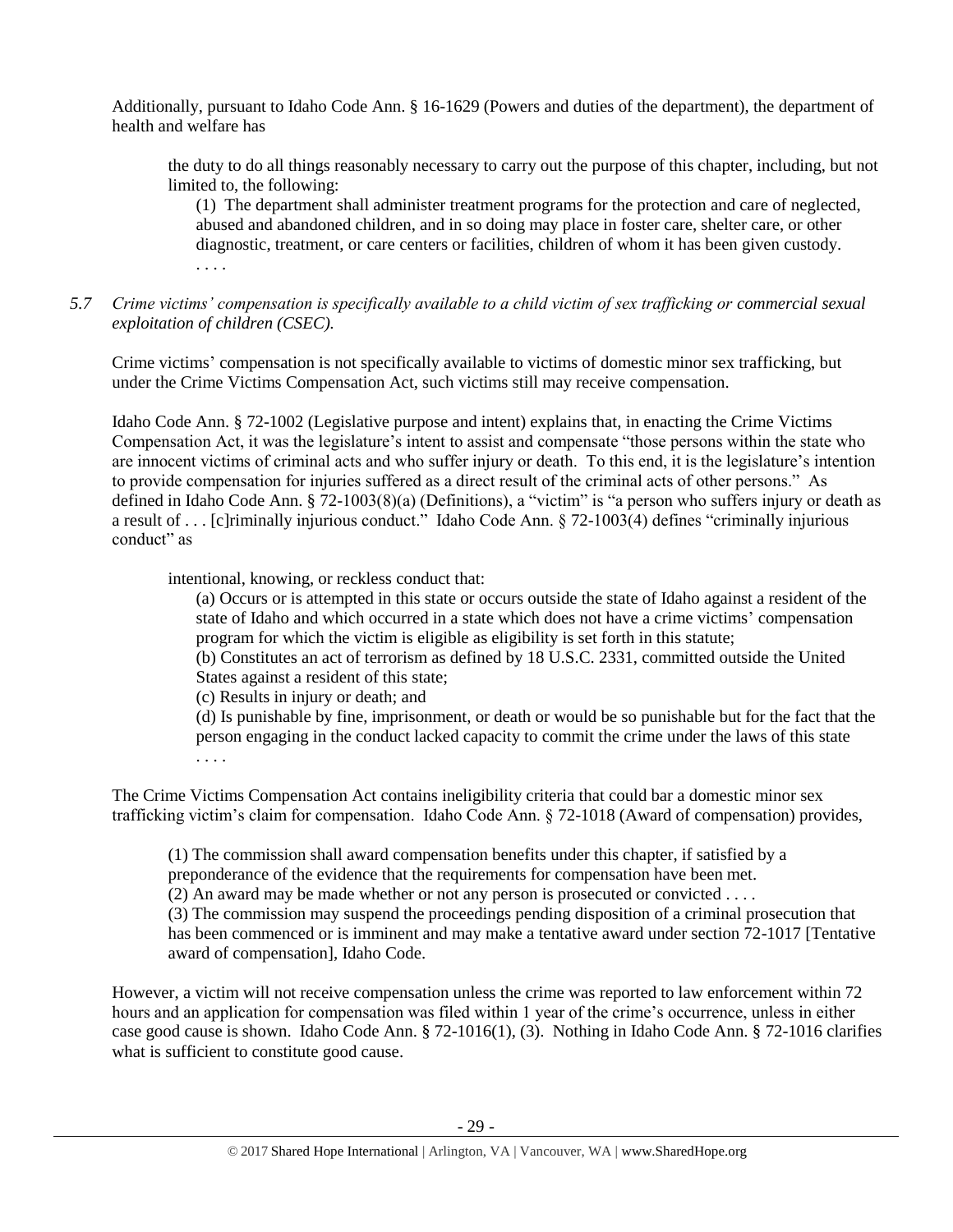Idaho Code Ann. § 72-1016(4) (Limitations on awards) further requires victims to fully cooperate with law enforcement "in the apprehension and prosecution of the offender." Additionally, if a domestic minor sex trafficking victim is convicted under Idaho Code Ann. § 18-5613 (Prostitution) and sentenced to imprisonment, the minor will be unable to receive compensation, as Idaho Code Ann. § 72-1016(6) prohibits incarcerated persons from receiving compensation. Additionally, victims who are deemed to have "contributed to the infliction of death or injury with respect to which the claim is made" may have the amount of compensation they are eligible to receive reduced "in proportion to what the commission finds to be the victim's contribution." Idaho Code Ann. § 72-1016(7)(a). Finally, a child convicted for a third or subsequent violation of Idaho Code Ann. § 18-5613 may face a 50% reduction in the award for having "engaged in a felony." Idaho Code Ann. § 72-1016(7)(b).

5.7.1 Recommendation: Amend Idaho Code Ann. § 72-1016 (Limitations on awards) to create exceptions for domestic minor sex trafficking victims to the listed criteria.

## *5.8 Victim-friendly procedures and protections are provided in the trial process for minors under 18.*

Idaho does not specifically afford extra protections to domestic minor sex trafficking victims in its criminal justice procedures; however, domestic minor sex trafficking victims may avail themselves of protections available to crime victims generally.

Children who are victim witnesses in criminal or civil proceedings, including child victims of sex trafficking and CSEC offenses, receive some special protections under Idaho's laws. The Uniform Child Witness Testimony by Alternative Methods Act protects a child witness "under the age of thirteen (13) years who has been or will be called to testify in" any criminal or noncriminal case. Idaho Code Ann. §§ 9-1802(2), 9-1803. Idaho Code Ann. § 9-1805(1) (Standards for determining whether child witness' testimony may be presented by alternative method) explains that in a criminal proceeding, a child witness may give testimony via an "alternative method"<sup>73</sup> only in certain circumstances. Idaho Code Ann. § 9-1805(1) states,

(a) A child witness' testimony may be taken otherwise than in an open forum in the presence and full view of the finder of fact if the presiding officer finds by clear and convincing evidence that the child would suffer serious emotional trauma that would substantially impair the child's ability to communicate with the finder of fact if required to testify in the open forum. (b) A child witness' testimony may be taken other than in a face-to-face confrontation between the child and a defendant if the presiding officer finds by clear and convincing evidence that the child would suffer serious emotional trauma that would substantially impair the child's ability to communicate with the finder of fact if required to be confronted face-to-face by the defendant.

In noncriminal proceedings, the child may give testimony via an alternative method where the "presiding officer finds by a preponderance of the evidence that presenting the testimony of the child by an alternative method is necessary to serve the best interests of the child or enable the child to communicate with the finder of fact." Idaho Code Ann. § 9-1805(2).

<sup>&</sup>lt;sup>73</sup> Idaho Code Ann. § 9-1802(1) (Definitions) defines "alternative method" as

a method by which a child witness testifies which does not include all of the following:

<sup>(</sup>a) Having the child present in person in an open forum;

<sup>(</sup>b) Having the child testify in the presence and full view of the finder of fact and presiding officer; and

<sup>(</sup>c) Allowing all of the parties to be present, to participate and to view and be viewed by the child.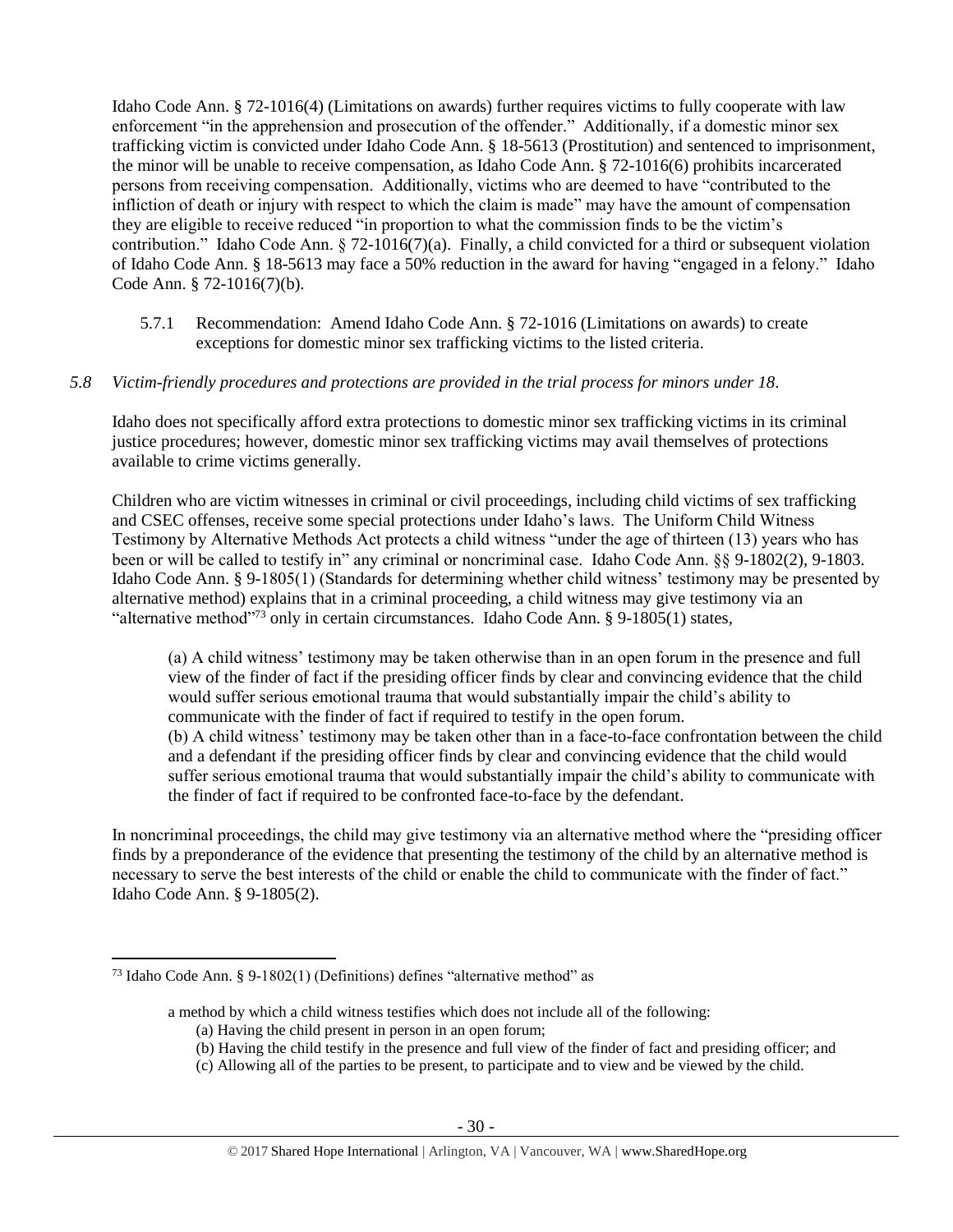Idaho Code Ann. § 19-3023(1)<sup>74</sup> (Child summoned as witness) further provides,

When a child is summoned as a witness in . . . any criminal matter, . . . parents, a counselor, friend or other person having a supportive relationship with the child, or a facility dog, shall be allowed to remain in the courtroom at the witness stand with the child during the child's testimony unless . . . the court finds that the defendant's constitutional right to a fair trial will be unduly prejudiced.

Other protections that are generally afforded to crime victims may be available to domestic minor sex trafficking victims. Idaho Code Ann. § 19-5306(1) (Rights of victim during investigation, prosecution, and disposition of the crime) enumerates the rights of crime victims.<sup>75</sup> Idaho Code Ann. § 19-5306(1) provides crime victims the rights to be

(a) Treated with fairness, respect, dignity and privacy throughout the criminal justice process; (b) Permitted to be present at all criminal justice proceedings or juvenile proceedings including probation proceedings;

(c) Entitled to a timely disposition of the case;

(d) Given prior notification of trial court, appellate, probation and parole proceedings and, upon request, to information about the sentence, incarceration, placing on probation or release of the defendant; (e) Heard, upon request, at all criminal justice proceedings considering a plea of guilty, sentencing, incarceration, placing on probation or release of the defendant unless manifest injustice would result; (f) Afforded the opportunity to communicate with the prosecution in criminal or juvenile offenses, and be advised of any proposed plea agreement by the prosecuting attorney prior to entering into a plea agreement in criminal or juvenile offenses involving crimes of violence, sex crimes or crimes against children;

(g) Allowed to refuse an interview, ex parte contact or other request by the defendant or any other person acting on behalf of the defendant, unless such request is authorized by law;

(h) Consulted by the presentence investigator during the preparation of the presentence report and have included in that report a statement of the impact which the defendant's criminal conduct had upon the victim and shall be allowed to read, prior to the sentencing hearing, the presentence report relating to the crime. The victim shall maintain the confidentiality of the presentence report, and shall not disclose its contents to any person except statements made by the victim to the prosecuting attorney or the court;

(i) Assured the expeditious return of any stolen or other personal property by law enforcement agencies when no longer needed as evidence;

 $(i)$  Notified whenever the defendant or suspect is released or escapes from custody ...

*5.9 Child sex trafficking victims may vacate delinquency adjudications and expunge related records for prostitution and other offenses arising from trafficking victimization, without a waiting period.*

Idaho law does not provide a mechanism for minors to vacate delinquency adjudications related to trafficking victimization, and juvenile records may only be expunged after a waiting period.

Regarding expungement, Idaho Code Ann. § 20-525A(1)–(3) (Expungement of record) mandates a minimum 1 to 5 year waiting period, stating,

 $\overline{\phantom{a}}$  $74$  The text of Idaho Code Ann. § 19-3023 cited here and elsewhere in this report includes amendments made by the enactment of Senate Bill 1089 during the 2017 1st Regular Session of Idaho's 64th Legislature (effective July 1, 2017).

<sup>&</sup>lt;sup>75</sup> Idaho Code Ann. § 19-5306(5)(a) (Rights of victim during investigation, prosecution, and disposition of the crime) defines "victim" as "an individual who suffers direct or threatened physical, financial or emotional harm as the result of the commission of a crime or juvenile offense."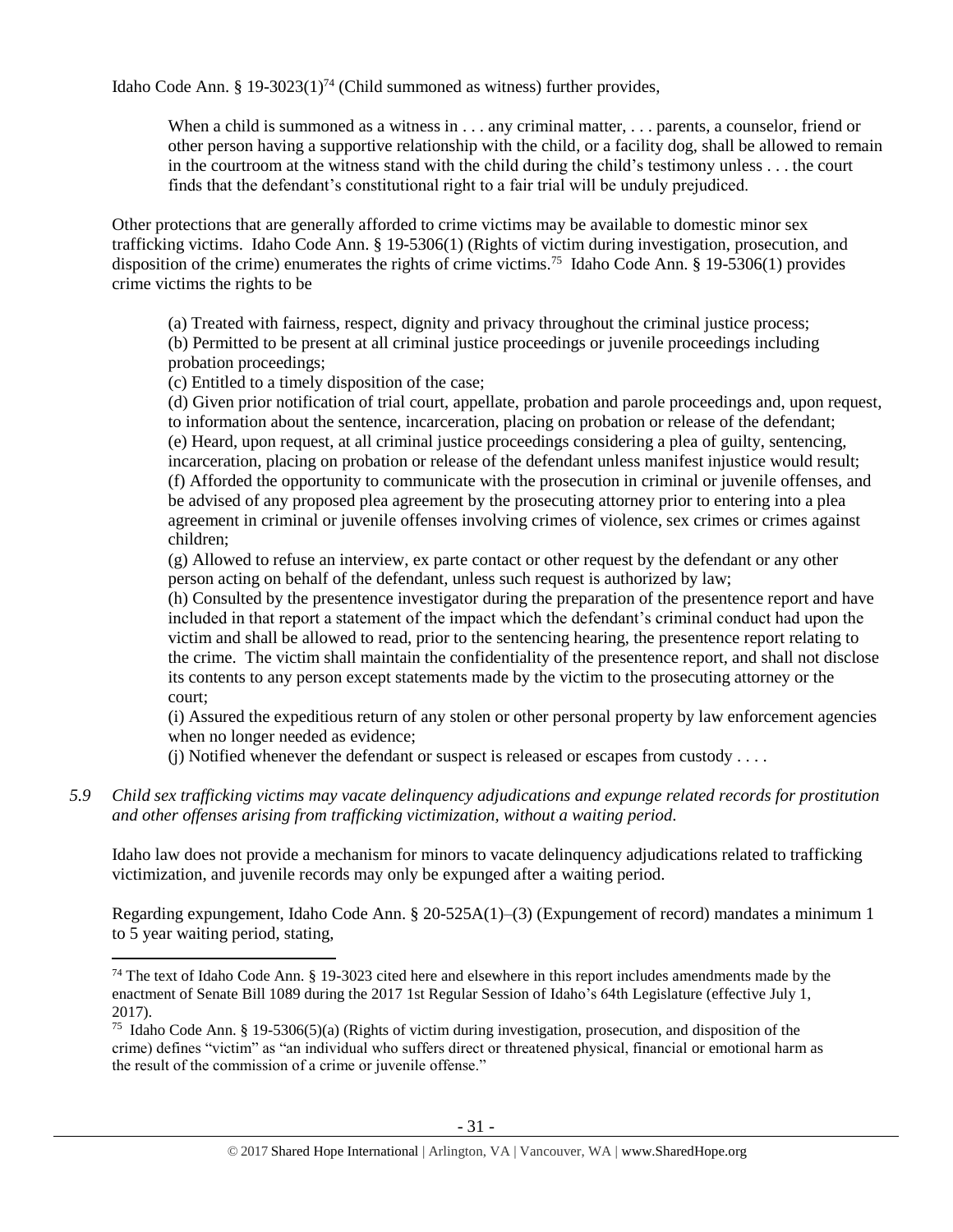(1) Any person who has been adjudicated in a case under this act and found to be within the purview of the act for having committed a felony offense or having been committed to the department of juvenile corrections may, after the expiration of five (5) years from the date of termination of the continuing jurisdiction of the court, or, in case the juvenile offender was committed to the juvenile correctional center, five (5) years from the date of his release from the juvenile correctional center, or after reaching age eighteen (18) years, whichever occurs last, petition the court for the expungement of his record . . . . (2) Any person who has been adjudicated in a case under this act and found to be within the purview of the act for having committed misdemeanor or status offenses only and not having been committed to the department of juvenile corrections may, after the expiration of one (1) year from the date of termination of the continuing jurisdiction of the court or after reaching age eighteen (18) years, whichever occurs later, petition the court for the expungement of his record . . . . (3) In any case where the prosecuting attorney has elected to utilize the diversion process or the court orders an informal adjustment pursuant to section 20-511, Idaho Code, the person may, after the expiration of one (1) year from the date of termination of the continuing jurisdiction of the court or after reaching age eighteen (18) years, whichever occurs later, petition the court for the expungement of his record . . . .

. . . .

Under Idaho Code Ann. § 20-525A(5),

If the court finds after hearing that the petitioner . . . has not been convicted of a felony, or of a misdemeanor wherein violence toward another person was attempted or committed since the termination of the court's jurisdiction or his release from the juvenile correctional center, and that no proceeding involving such felony or misdemeanor is pending or being instituted against him, and if the court further finds to its satisfaction that the petitioner has been held accountable, is developing life skills necessary to become a contributing member of the community and that the expungement of the petitioner's record will not compromise public safety, it shall order all records in the petitioner's case . . . sealed; and shall further order all references to said adjudication, diversion or informal adjustment removed from all indices and from all other records available to the public. However, a special index of the expungement proceedings and records shall be kept by the court ordering expungement, which index shall not be available to the public and shall be revealed only upon order of a court of competent jurisdiction . . . . Upon the entry of the order the proceedings in the petitioner's case shall be deemed never to have occurred and the petitioner may properly reply accordingly upon any inquiry in the matter. Inspection of the records may thereafter be permitted only by the court upon petition by the person who is the subject of the records or by any other court of competent jurisdiction, and only to persons named in the petition.

Regarding vacatur, Idaho Code Ann. § 67-3014 (Expungement for Victims of Human Trafficking) allows victims of human trafficking to petition the court for vacatur and/or for expungement of criminal records, but the law applies specifically to "convictions," and, therefore, does not clearly extend to delinquency adjudications. Idaho Code Ann. § 67-3014 states,

. . . .

(2) Any person who was arrested, prosecuted and/or convicted of a violation of section 18-5613 [Prostitution], Idaho Code, or any other offense determined by the court to be appropriate, except convictions for offenses for which a defense of coercion would not be available and that was committed during a period of time when the person was a victim of human trafficking and that was the result of acts required by the human trafficker, may bring a petition under the provisions of this section to vacate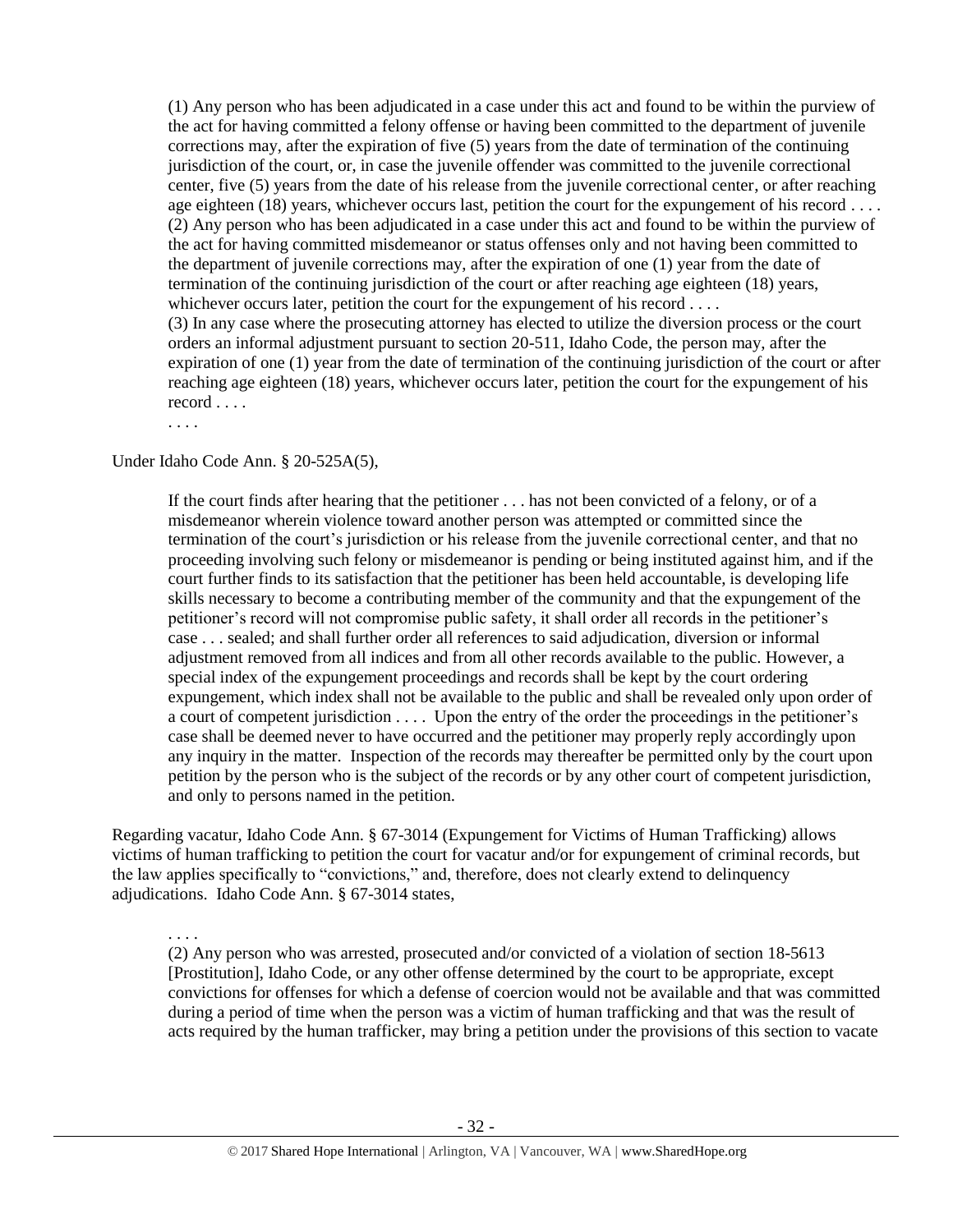such conviction and/or to expunge the criminal history records taken in connection with the conviction. . . . .

(4) Any action brought under this section shall be filed within a reasonable time after the arrest, prosecution or conviction that is the subject of the action brought under this section, except that a petition to expunge an arrest that did not result in a prosecution shall not be brought until two (2) years after the arrest.

. . . .

Additionally, Idaho Code Ann. § 67-3014 applies only to violations of Idaho's prostitution offense unless the court determines otherwise; this may foreclose the law's applicability to other offenses related to trafficking victimization. Further, the prohibited conduct must have been required by a human trafficker, which further limits this protection to cases where a trafficker or controlling third party is identified.

5.9.1 Recommendation: Amend Idaho Code Ann. § 67-3014 (Expungement for Victims of Human Trafficking) to allow child sex trafficking victims to vacate delinquency adjudications and expunge related records for prostitution and other offenses arising from trafficking victimization, without a waiting period.

## *5.10 Victim restitution and civil remedies for victims of domestic minor sex trafficking or commercial sexual exploitation of children (CSEC) are authorized by law.*

Idaho Code Ann. § 18-8604 (Restitution—Rehabilitation) specifically requires the court to order an offender convicted of a human trafficking violation to make restitution. Idaho Code Ann. § 18-8604 states,

(1) In addition to any other amount of loss resulting from a human trafficking violation, the court shall order restitution, as applicable, including the greater of:

(a) The gross income or value to the defendant of the victim's labor or services; or

(b) The value of the victim's labor as guaranteed under the minimum wage and overtime provisions of the federal fair labor standards act.

(2) In addition to any order for restitution as provided in this section, the court shall order the defendant to pay an amount determined by the court to be necessary for the mental and physical rehabilitation of the victim or victims.

More generally, offenders convicted of other crimes also may be required to make restitution to their victims. Idaho Code Ann. § 19-5304(2) (Restitution for crime victims) states,

Unless the court determines that an order of restitution would be inappropriate or undesirable, it shall order a defendant found guilty of any crime<sup>76</sup> which results in an economic loss<sup>77</sup> to the victim<sup>78</sup> to make restitution to the victim. An order of restitution shall be a separate written order in addition to any other sentence the court may impose, including incarceration, and may be complete, partial, or nominal. The court may also include restitution as a term and condition of judgment of conviction; however, if a court orders restitution in the judgment of conviction and in a separate written order, a defendant shall not be required to make restitution in an amount beyond that authorized by this chapter. Restitution shall be ordered for any economic loss which the victim actually suffers. The existence of a policy of insurance covering the victim's loss shall not absolve the defendant of the obligation to pay restitution.

<sup>76</sup> *See supra* note [26](#page-11-1) for the definition of "found guilty of a crime."

<sup>&</sup>lt;sup>77</sup> See supra note [27](#page-11-0) for the definition of "economic loss."

<sup>78</sup> *See supra* note [28](#page-11-2) for the definition of "victim."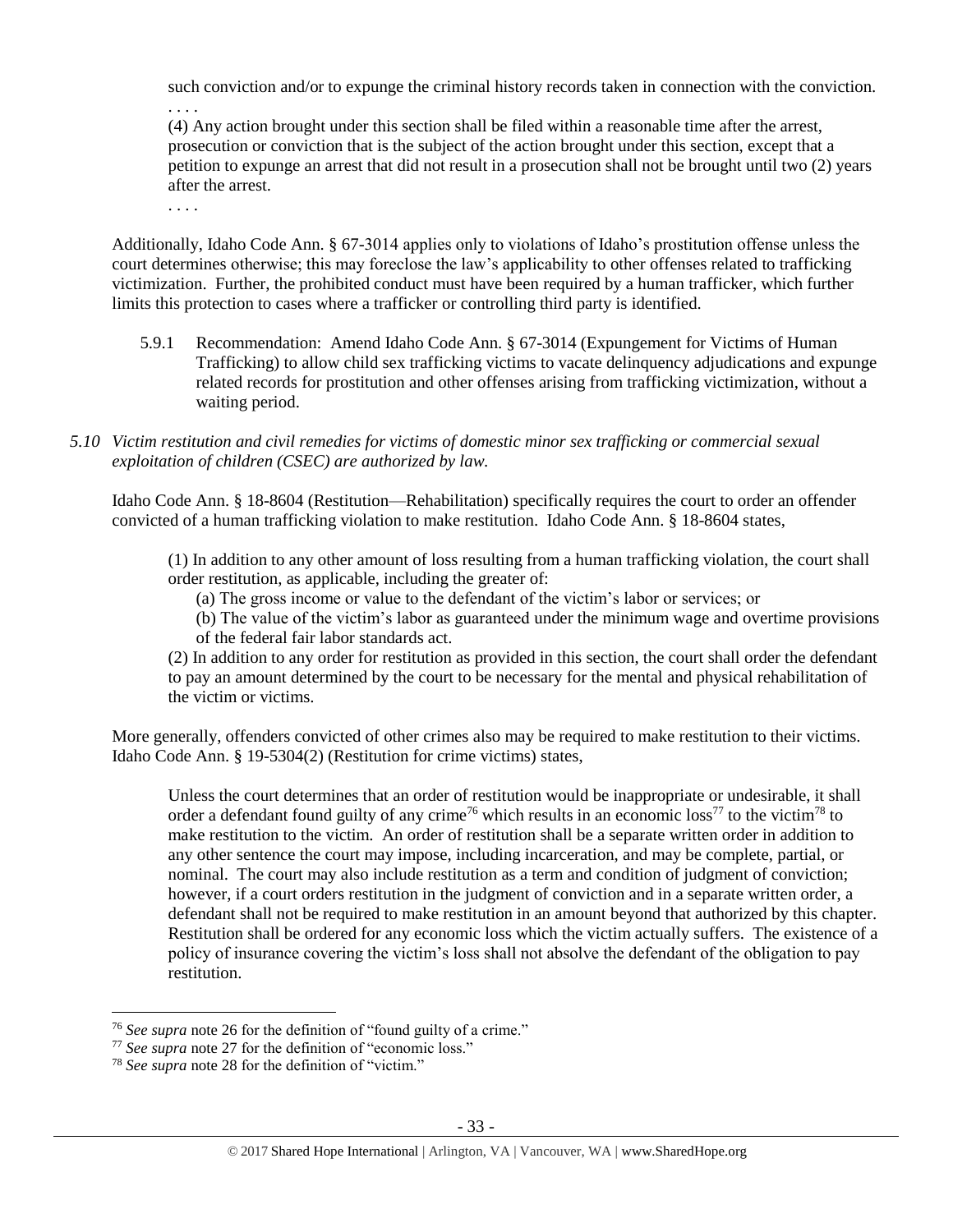Commercially sexually exploited minors may also be able to pursue civil remedies for "any liability to damages, penalty, forfeiture, or other remedy imposed by law and allowed to be recovered or enforced in any civil action or proceeding," even if they are not specifically articulated in the code. Idaho Code Ann. § 18-103.

Additionally, children may pursue a tort claim where they have been victims of Idaho Code Ann. § 18-1507 (Definitions—sexual exploitation of a child—penalties) and other non-CSEC sexual offenses. Idaho Code Ann. § 6-1701. Specifically, Idaho Code Ann. § 6-1703 (Damages—Attorneys' fees) explains that child victims of Idaho Code Ann. § 18-1507 may be able to receive damages that

consist of compensation for past and future damages and may consist of emotional and physical pain and suffering, mental anguish, disability, loss of society and companionship, expenses for past and future therapy, and punitive damages where the claimant proves malicious or outrageous conduct by the party against whom the claim for punitive damages is asserted.

Also, "The prevailing party in a child abuse tort action shall be entitled to costs and reasonable attorneys' fees." Idaho Code Ann. § 6-1703.

Lastly, commercially sexually exploited children whose offenders engage in a pattern of racketeering activity<sup>79</sup> in violation of Idaho Code Ann. § 18-7804 (Prohibited activities) may be liable for civil damages up to 3 "times the actual damages proved and the cost of the suit, including reasonable attorney's fees." Idaho Code Ann.  $§$  18-7805(a).

*5.11 Statutes of limitations for civil and criminal actions for child sex trafficking or commercial sexual exploitation of children (CSEC) offenses are eliminated or lengthened to allow prosecutors and victims a realistic opportunity to pursue criminal action and legal remedies.*

Idaho Code Ann. § 19-401 (No statute of limitations for certain felonies) provides that no statute of limitations apply to prosecutions for violations of Idaho Code Ann. § 18-1506 (Sexual abuse of a child under the age of sixteen years) and § 18-1508 (Lewd conduct with minor child under sixteen). Most other felonies, including violations of Idaho Code Ann. § 18-8602(1) (Human trafficking defined) and Idaho's CSEC laws, are subject to 5-year statutes of limitations. Idaho Code Ann. § 19-402. Finally, there is a 1-year statute of limitations for prosecutions of misdemeanors, except where the misdemeanor is failure to report child abuse, in which case a 4 year statute of limitations applies. Idaho Code Ann. § 19-403(1), (2).

Idaho Code Ann. § 6-1704(1) (Statute of limitations) provides that child abuse tort actions, such as those related to Idaho Code Ann. § 18-1507 (Definitions—sexual exploitation of a child--penalties) have a 5-year statute of limitations from the date the child reaches the age of 18 "or, after the child reaches the age of eighteen (18) years, within five (5) years of the time the child discovers or reasonably should have discovered the act, abuse or exploitation and its causal relationship to an injury or condition suffered by the child, whichever occurs later." Idaho Code Ann. § 5-218(1) (Statutory liabilities, trespass, trover, replevin, and fraud) establishes a 3year statute of limitations for causes of action "created by statute, other than a penalty or forfeiture," such as an action brought pursuant to Idaho Code Ann. § 18-7805(a) (Racketeering—civil remedies). However, Idaho Code Ann. § 5-230 (Persons under disabilities—Other than for real property) provides for tolling of the statute of limitations until the child reaches the age of majority, "provided however, that the time limited for the commencement of an action shall not be tolled for a period of more than six (6) years on account of minority."

 $\overline{a}$ <sup>79</sup> *See supra* Component 1.4 for the definition of a "pattern of racketeering activity."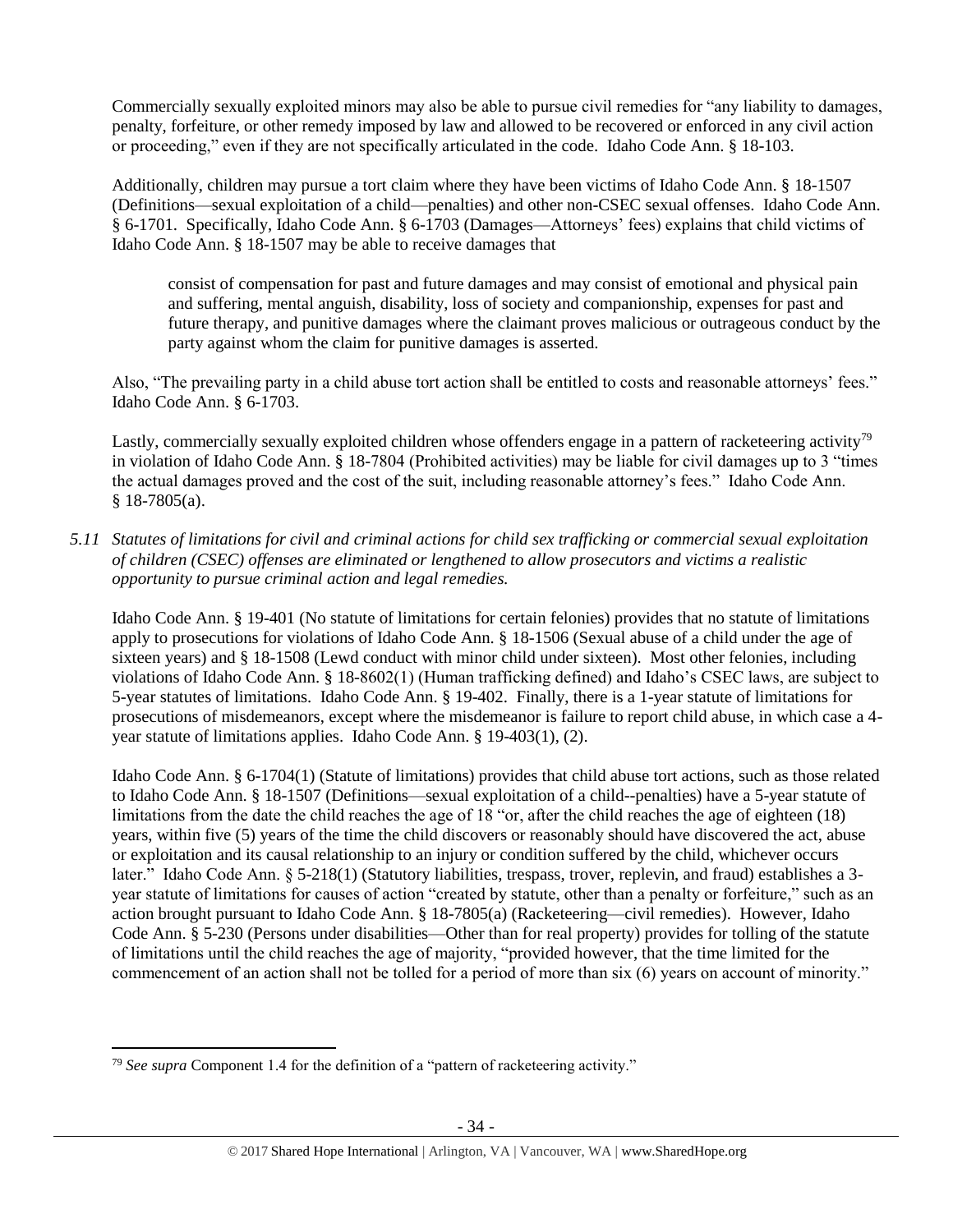5.11.1 Recommendation: Amend Idaho Code Ann. § 19-401 (No statute of limitations for certain felonies) to eliminate statutes of limitations for prosecutions involving violations of Idaho's CSEC laws and for prosecutions of those crimes listed in Idaho Code Ann. § 18-8603 (Penalties) where in the commission of such crimes the offender also commits human trafficking as defined in Idaho Code Ann. § 18-8602(1) (Human trafficking defined).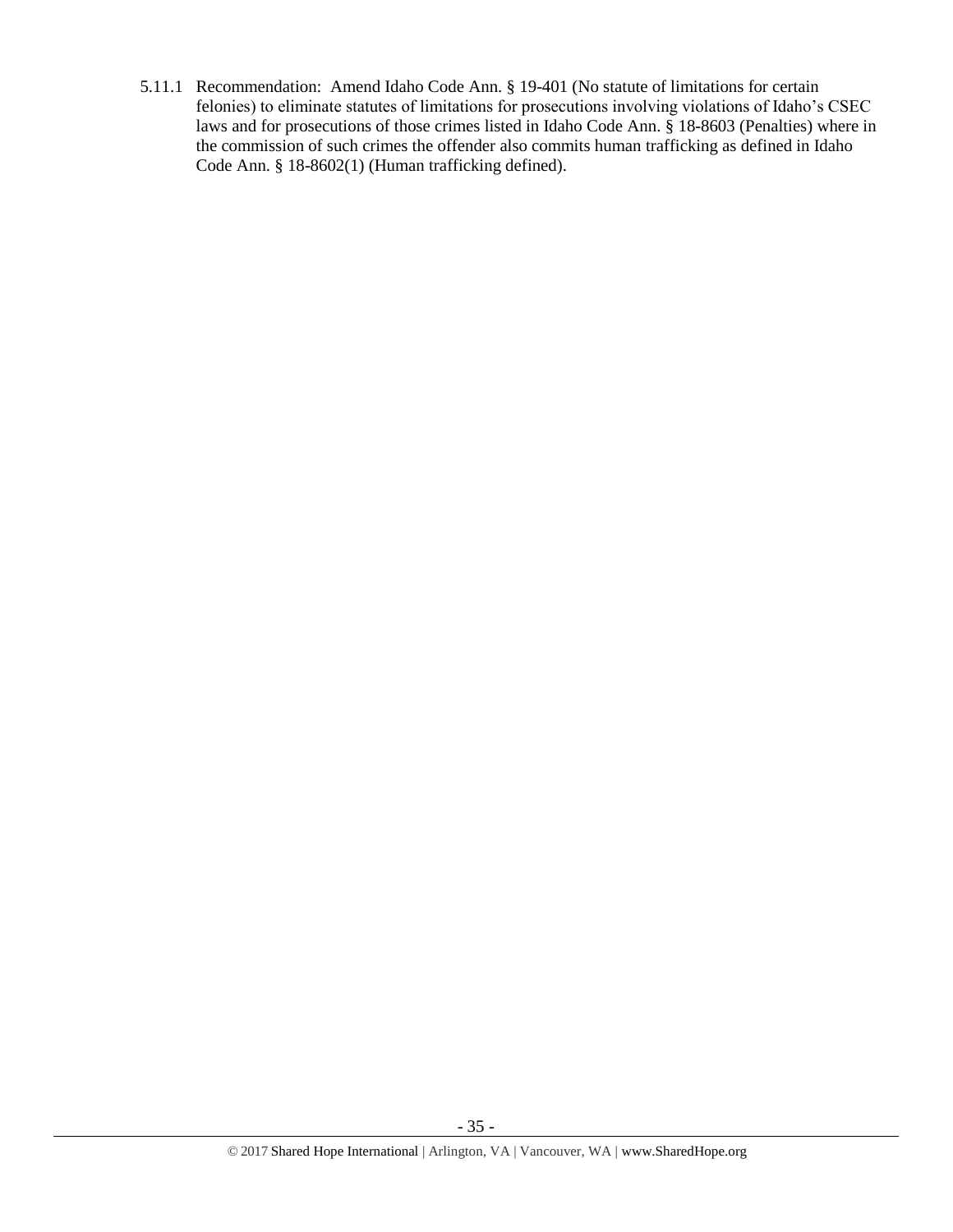#### FRAMEWORK ISSUE 6: CRIMINAL JUSTICE TOOLS FOR INVESTIGATION AND PROSECUTIONS

## *Legal Components:*

- *6.1 Training on human trafficking and domestic minor sex trafficking for law enforcement is statutorily mandated or authorized.*
- *6.2 Single party consent to audiotaping is permitted in law enforcement investigations.*
- *6.3 Wiretapping is an available tool to investigate domestic minor sex trafficking and commercial sexual exploitation of children (CSEC).*
- *6.4 Using a law enforcement decoy posing as a minor to investigate buying or selling of commercial sex acts is not a defense to soliciting, purchasing, or selling sex with a minor.*
- *6.5 Using the Internet or other electronic communication to investigate buyers and traffickers is a permissible investigative technique.*
- *6.6 State law requires reporting of missing children and recovered missing children.*

## *Legal Analysis:*

 $\overline{\phantom{a}}$ 

*6.1 Training on human trafficking and domestic minor sex trafficking for law enforcement is statutorily mandated or authorized.*

*\_\_\_\_\_\_\_\_\_\_\_\_\_\_\_\_\_\_\_\_\_\_\_\_\_\_\_\_\_\_\_\_\_\_\_\_\_\_\_\_\_\_\_\_\_\_\_\_\_\_\_\_\_\_\_\_\_\_\_\_\_\_\_\_\_\_\_\_\_\_\_\_\_\_\_\_\_\_\_\_\_\_\_\_\_\_\_\_\_\_\_\_\_\_*

Idaho encourages law enforcement to receive training on human trafficking and domestic minor sex trafficking. Idaho Code Ann. § 18-8601 (Legislative intent) states in part,

In addition to the other provisions enumerated in this chapter, the legislature finds that it may also be appropriate for members of the law enforcement community to receive training from the respective training entities in order to increase awareness of possible human trafficking cases occurring in Idaho and to assist and direct victims of such trafficking to available community resources.

Despite the legislative intent to have law enforcement trained in human trafficking, such training is not mandated under Idaho Code Ann. § 19-5109 (Powers of the council—Standards of training, education and employment of peace officers). However, Idaho Code Ann. § 19-5109(1)(a)<sup>80</sup> requires the Peace Officers Standards and Training Council (Council) to establish basic training requirements for peace officers, which must include "a course in the investigation of and collection of evidence in cases involving an allegation of sexual assault or battery." Additionally, Idaho Code Ann. § 19-5109(7) separately allows the Council to establish basic training requirements "for juvenile detention officers, juvenile probation officers, and employees of the Idaho department of juvenile corrections who are engaged in the direct care and management of juveniles." Additionally, under Idaho Code Ann. § 67-1401 (Duties of Attorney General) and § 67-1410 (Internet Crimes against Children Unit) investigators and prosecutors within this unit will have to be trained and educated on minor prostitution, solicitation, and sex-related offenses.

6.1.1 Recommendation: Amend Idaho Code Ann. § 19-5109 (Powers of the council—Standards of training, education and employment of peace officers) to mandate or expressly authorize training for law enforcement on domestic minor sex trafficking.

<sup>80</sup> The text of Idaho Code Ann. § 19-5109 cited here and elsewhere in this report includes amendments made by the enactment of Senate Bill 1154 during the 2017 1st Regular Session of Idaho's 64th Legislature (effective July 1, 2017).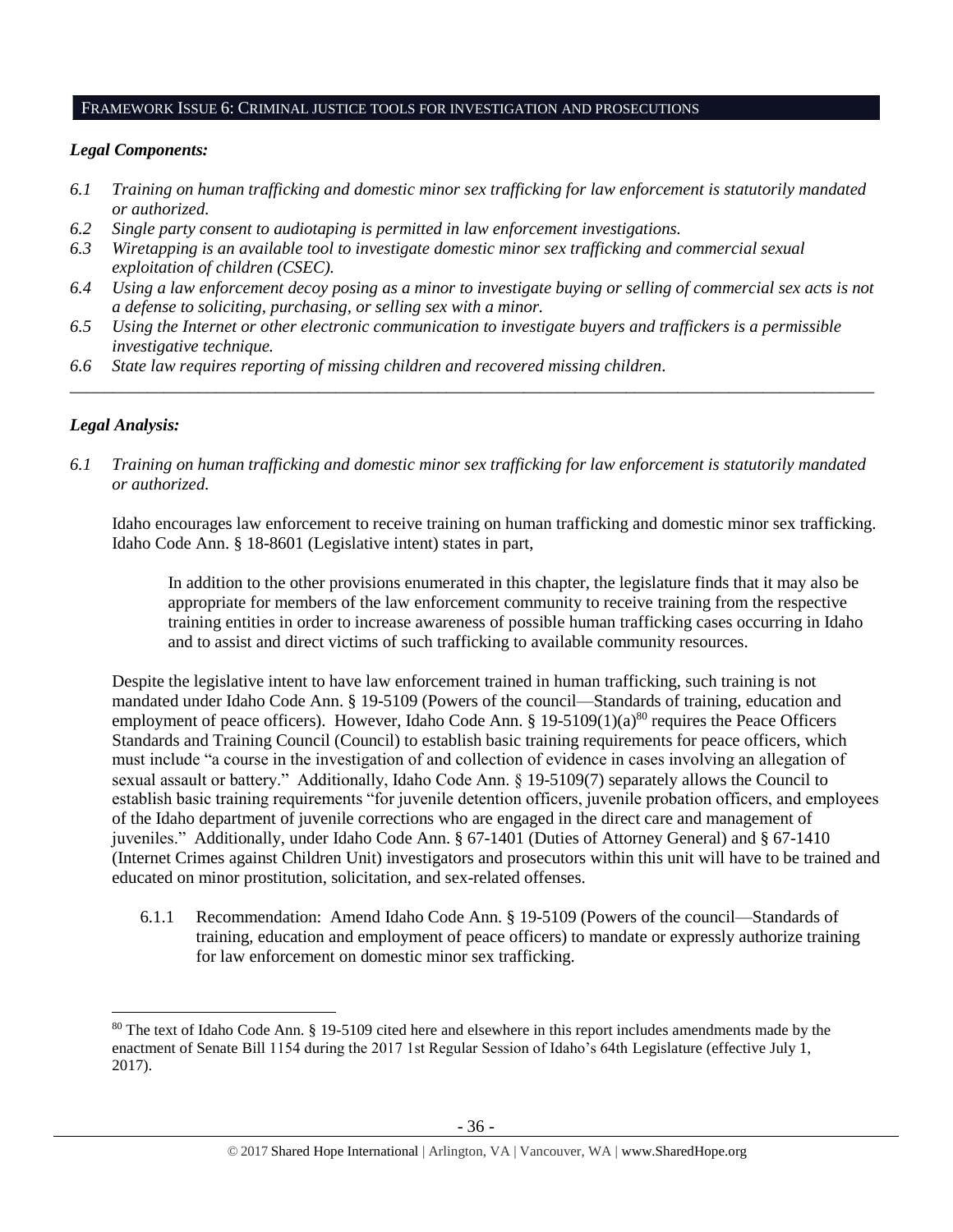## *6.2 Single party consent to audiotaping is permitted in law enforcement investigations.*

Idaho permits single party consent to audiotaping. Under Idaho Code Ann. § 18-6702(2)(c), (d) (Interception and disclosure of wire, electronic or oral communications prohibited),

(c) It is lawful under this chapter for a law enforcement officer or a person acting under the direction of a law enforcement officer to intercept a wire, electronic or oral communication when such person is a party to the communication or one (1) of the parties to the communication has given prior consent to such interception.

(d) It is lawful under this chapter for a person to intercept a wire, electronic or oral communication when one (1) of the parties to the communication has given prior consent to such interception.

*6.3 Wiretapping is an available tool to investigate domestic minor sex trafficking and commercial sexual exploitation of children (CSEC).* 

Although wiretapping in sex trafficking investigations is not expressly authorized, law enforcement may be able to use wiretapping, pursuant to Idaho Code Ann. § 18-6706 (Authorization for interception of wire, electronic or oral communications), when investigating violations of Idaho Code Ann. § 18-8602(1) (Human trafficking defined) and Idaho's CSEC laws. Idaho Code Ann. § 18-6706 authorizes the issuance of an order authorizing wiretapping where

such interception may provide or has provided evidence of the commission of the offense of murder, kidnapping, gambling, robbery, bribery, extortion, or dealing in narcotic drugs, marijuana or other dangerous drugs, or other crime dangerous to life, limb, or property, and punishable by imprisonment for more than one (1) year, or any conspiracy to commit any of the foregoing offenses.

Idaho Code Ann. § 18-8602 (Human trafficking defined) and Idaho's CSEC laws are each punishable by imprisonment for more than 1 year and could be considered crimes that are "dangerous to life, limb, or property."

*6.4 Using a law enforcement decoy posing as a minor to investigate buying or selling of commercial sex acts is not a defense to soliciting, purchasing, or selling sex with a minor.*

Neither Idaho's CSEC laws nor Idaho Code Ann. § 18-8602(1) (Human trafficking defined) expressly prohibit a defense as to the use of a law enforcement decoy in investigating child sex trafficking or CSEC.<sup>81</sup> However, the non-commercial offense under Idaho Code Ann. § 18-1509A(3) (Enticing a child through the use of the internet or other communication device—penalties—jurisdiction), expressly provides that "[i]t shall not constitute a defense against any charge or violation of this section that a law enforcement officer, peace officer, or other person working at the direction of law enforcement was involved in the detection or investigation of a violation of this section." Idaho Code Ann. § 18-1509A(4) further provides "In a prosecution under this section, it is not necessary for the prosecution to show that an act described in chapter 15, 61 or 66, title 18, Idaho Code, actually occurred."

<sup>81</sup> Under one CSEC offense, Idaho Code Ann. § 18-5610(1) (Utilizing a person under eighteen years of age for prostitution—Penalties), "Every person who . . . offers to exchange anything of value for sexual conduct or sexual contact with a person under the age of eighteen (18) years shall be guilty of a felony . . . ." Although Idaho Code Ann. § 18-5610 prohibits offering, regardless of whether an exchange actually occurs, the statute is still unclear as to whether the offer must be made to an actual minor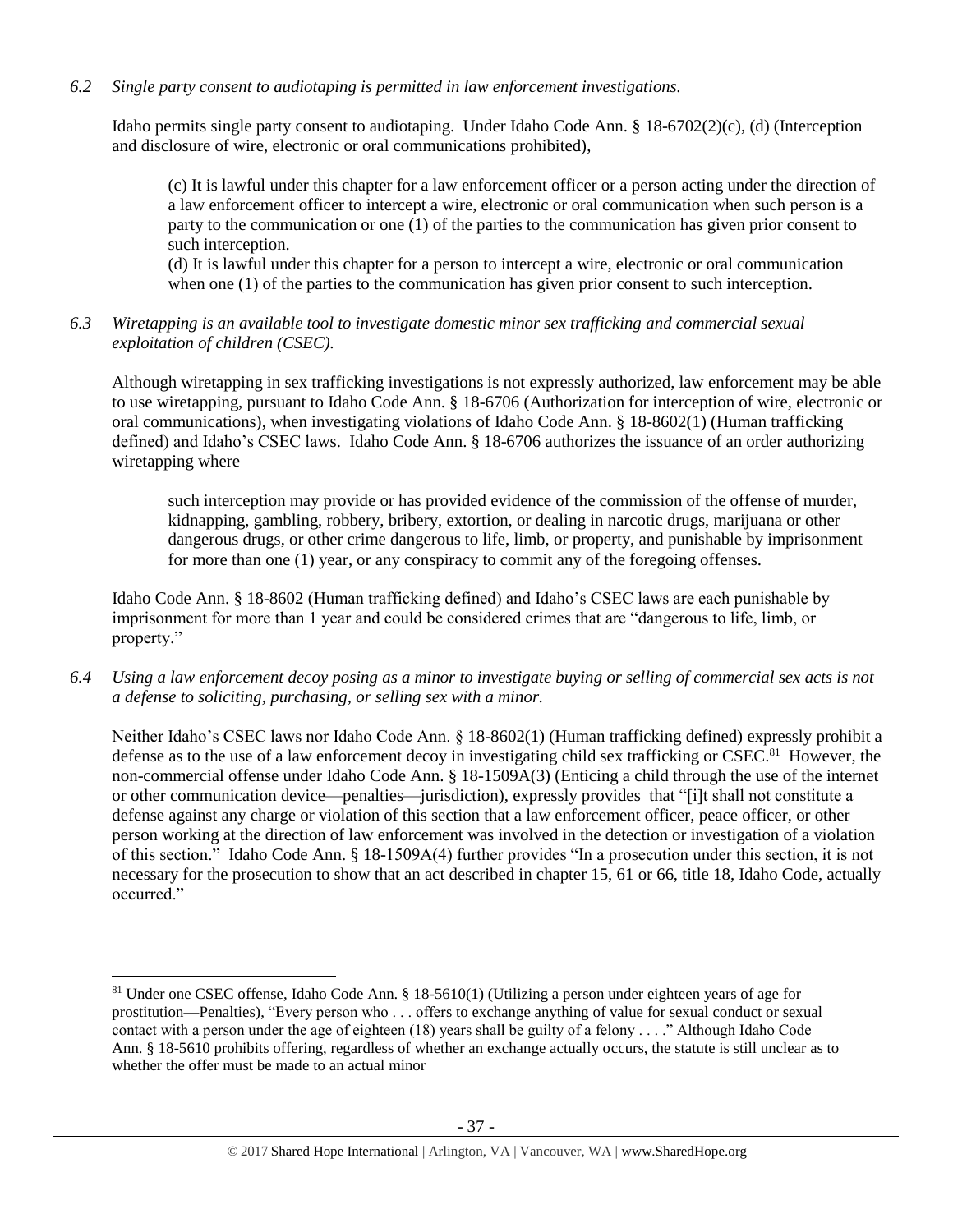6.4.1 Recommendation: Enact a law explicitly prohibiting the use of a law enforcement decoy in investigating violations of Idaho Code Ann. § 18-8602(1) (Human trafficking defined) and CSEC offenses.

## *6.5 Using the Internet or electronic communications to investigate buyers and traffickers is a permissible investigative technique.*

Idaho Code Ann. § 18-1509A(3) (Enticing a child through the use of the internet or other communication device—penalties—jurisdiction) authorizes law enforcement to use the Internet or electronic communications when investigating buyers and traffickers. This statute applies to a person who "knowingly uses the internet or any device that provides transmission of messages, signals, facsimiles, video images or other communication to solicit, seduce, lure, persuade or entice by words or actions, or both, a person under the age of sixteen (16) years or a person the defendant believes to be a minor child under the age of sixteen (16) years to engage in" certain sexual acts. Idaho Code Ann. §18-1509A(1). Furthermore, Idaho Code Ann. § 18-1509A(3) states that "[i]t shall not constitute a defense against any charge or violation of this section that a law enforcement officer, peace officer, or other person working at the direction of law enforcement was involved in the detection or investigation of a violation of this section." Idaho Code Ann. § 18-1509A(4) further provides "In a prosecution under this section, it is not necessary for the prosecution to show that an act described in chapter 15, 61 or 66, title 18, Idaho Code, actually occurred."

Additionally, Idaho Code Ann. §18-1509A (Sexual exploitation of a child by electronic means) addresses both minors who create and send images of sexual content to other minors and minors who receive and possess these images. Idaho Code Ann. §18-1509A (1) - (4). Additionally, Idaho Code Ann. § 18-1507A(5) (Sexual exploitation of a child by electronic means) provides that a minor offender who possess "photographic, video or electronic" content<sup>82</sup> described in Idaho Code Ann § 18-1507A (1) or  $(2)^{83}$  who then "threatens to distribute the image for the purposes of coercing any action, causing any embarrassment or otherwise controlling or manipulating the sender is guilty of a felony."

# *6.6 State law requires reporting of missing children and recovered missing children.*

 $\overline{\phantom{a}}$ 

Idaho Code Ann. § 18-4509(1) (Missing child reports—Law enforcement agencies—Duties) requires law enforcement agencies to enter information about a missing child into the national crime information center computer immediately after receiving a report of a missing or runaway child and further states, "Law enforcement agencies having direct access to the national crime information center computer shall enter and retrieve the data directly and shall cooperate in the entry and retrieval of data on behalf of law enforcement agencies which do not have direct access to the system."

If the law enforcement agency has reason to believe the child is a student at an Idaho school, it will notify the child's school. Idaho Code Ann. §18-4509(2). A school notified of a missing or runaway child, pursuant to Idaho Code Ann. § 18-4511(1) (School duties), is required to flag the child's records and report any requests made regarding the flagged records to law enforcement. Idaho Code Ann. § 18-4510(1) (Birth records of missing children) imposes similar requirements on the state registrar to flag a child's birth certificate records and report any inquiries made regarding the flagged records.

<sup>82</sup> Idaho Code Ann § 18-1507A addresses content defined in Idaho Code Ann. § 18-1507(1) (c)–(j), which includes "erotic fondling," "erotic nudity," "explicit sexual conduct," "masturbation," "sadomasochism," "sexual excitement," "sexually exploitative material,"

<sup>83</sup> Idaho Code Ann § 18-1507A addresses situation in which a minor without "coercion, manipulation or fraud" intentionally sends content without "coercion, manipulation or fraud" to another minor for their viewing.